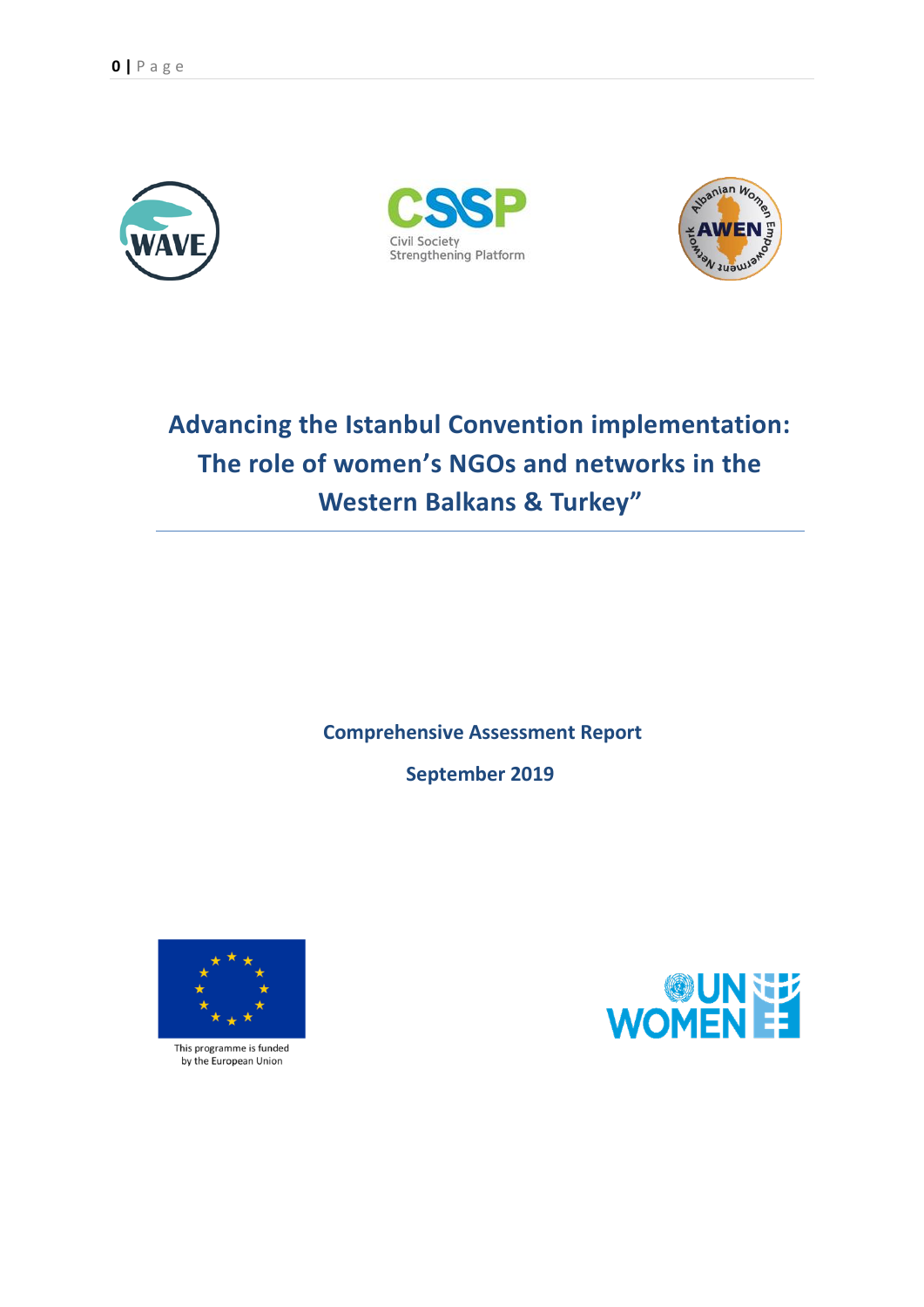# **Table of Contents**

|  | i.   |                                                                            |  |  |  |  |  |
|--|------|----------------------------------------------------------------------------|--|--|--|--|--|
|  | ii.  |                                                                            |  |  |  |  |  |
|  | iii. | Challenges with implementation of specific Istanbul Convention articles 9  |  |  |  |  |  |
|  | iv.  | Government funding for women's NGOs in the field of VAW and DV  11         |  |  |  |  |  |
|  |      |                                                                            |  |  |  |  |  |
|  | i.   |                                                                            |  |  |  |  |  |
|  | ii.  |                                                                            |  |  |  |  |  |
|  | iii. | Challenges with implementation of specific Istanbul Convention articles 13 |  |  |  |  |  |
|  | iv.  | Government funding for women's NGOs in the field of VAW and DV  14         |  |  |  |  |  |
|  |      |                                                                            |  |  |  |  |  |
|  | i.   |                                                                            |  |  |  |  |  |
|  | ii.  |                                                                            |  |  |  |  |  |
|  | iii. | Challenges with implementation of specific Istanbul Convention articles 16 |  |  |  |  |  |
|  | iv.  | Government funding for women's NGOs in the field of VAW and DV  17         |  |  |  |  |  |
|  |      |                                                                            |  |  |  |  |  |
|  | i.   |                                                                            |  |  |  |  |  |
|  | ii.  |                                                                            |  |  |  |  |  |
|  | iii. | Challenges with implementation of specific Istanbul Convention articles 19 |  |  |  |  |  |
|  | iv.  | Government funding for women's NGOs in the field of VAW and DV 21          |  |  |  |  |  |
|  |      |                                                                            |  |  |  |  |  |
|  | i).  |                                                                            |  |  |  |  |  |
|  | ii). |                                                                            |  |  |  |  |  |
|  | iii. | Challenges with implementation of specific Istanbul Convention articles23  |  |  |  |  |  |
|  | iv.  | Government funding for women's NGOs in the field of VAW and DV 23          |  |  |  |  |  |
|  |      |                                                                            |  |  |  |  |  |
|  | i.   |                                                                            |  |  |  |  |  |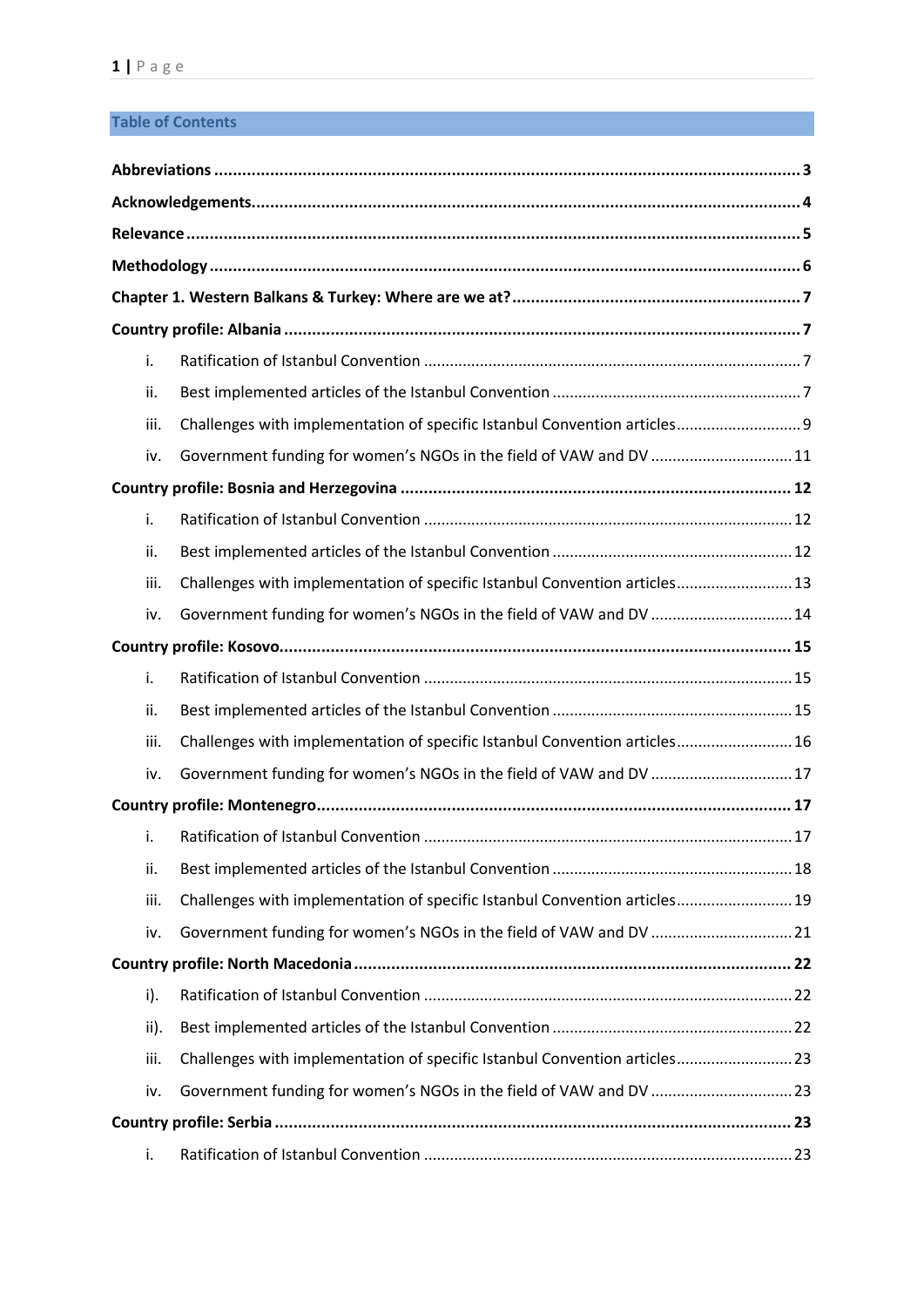| ii.  |                                                                                                    |  |
|------|----------------------------------------------------------------------------------------------------|--|
| iii. | Challenges with implementation of specific Istanbul Convention articles25                          |  |
| iv.  | Government funding for women's NGOs in the field of VAW and DV  26                                 |  |
|      |                                                                                                    |  |
| i.   |                                                                                                    |  |
| ii.  |                                                                                                    |  |
| iii. | Challenges with implementation of specific Istanbul Convention articles28                          |  |
| iv.  |                                                                                                    |  |
|      | Chapter 2: How networking influences advocacy actions for IC implementation  30                    |  |
|      | a) Existing practices of CSOs networking and inclusion of women from minority and other            |  |
|      | b) Influencing through regional networking: advocacy efforts regarding Istanbul Convention  31     |  |
| i.   |                                                                                                    |  |
|      | ii. Holding governments accountable: monitoring efforts and reporting to GREVIO and CEDAW          |  |
|      | iii. The role of minority/disadvantaged women in joint advocacy initiatives 39                     |  |
|      |                                                                                                    |  |
|      | a) Successful regional networking initiatives to enforce implementation of the Istanbul Convention |  |
|      | b) Working for the rights of women from minorities and disadvantaged groups 44                     |  |
|      | Case 1: SOS Hotline Nikšić - Working with and for Roma and Egyptian girls and women in             |  |
|      | Case 2: The Foundation United Women - Advancing the rights of women with disabilities in Bosnia    |  |
|      |                                                                                                    |  |
|      |                                                                                                    |  |
|      |                                                                                                    |  |
|      |                                                                                                    |  |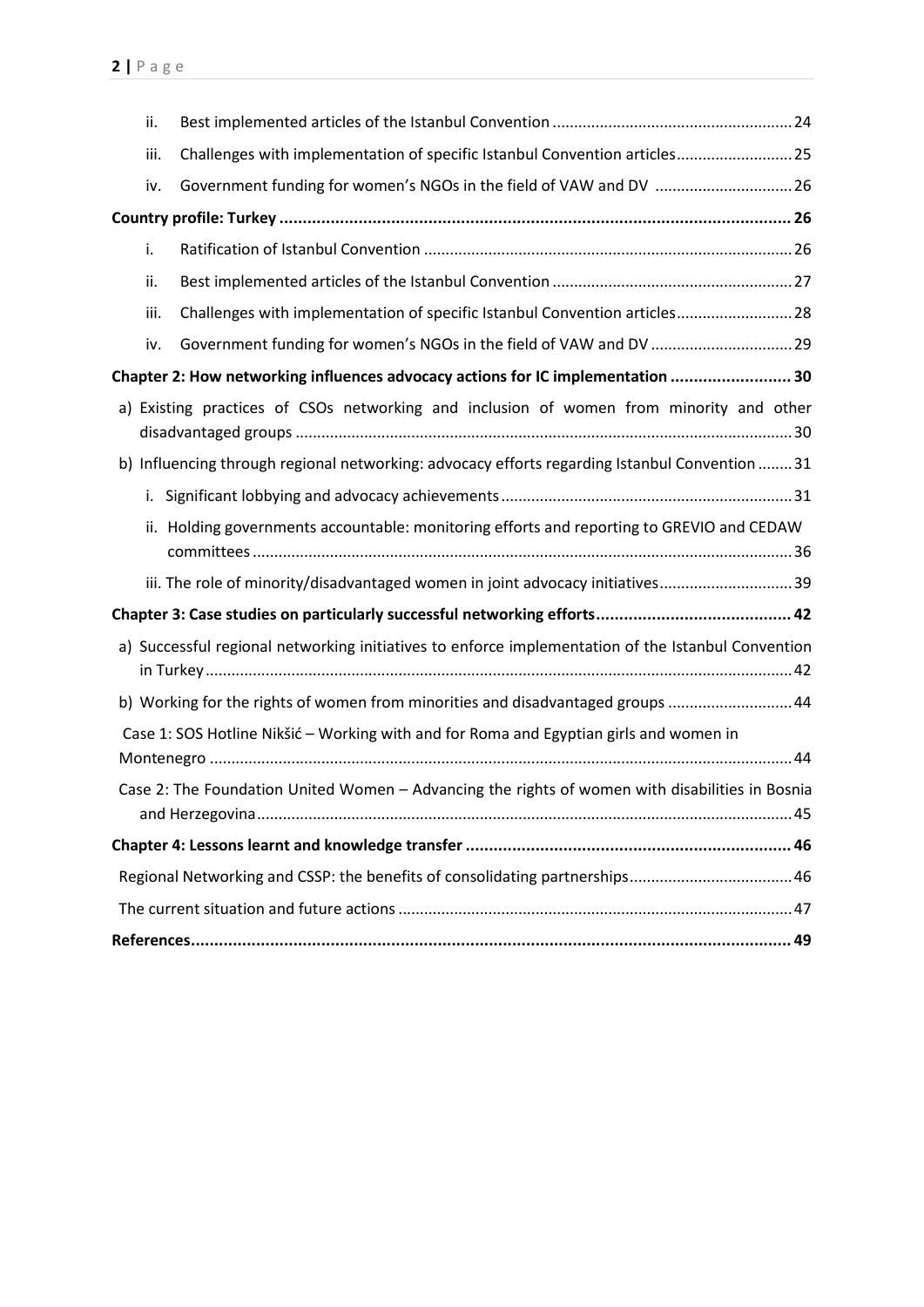# <span id="page-3-0"></span>**Abbreviations**

| <b>AWEN</b>                                                                                                | Albanian Women Empowerment Network                                                                                             |  |  |  |
|------------------------------------------------------------------------------------------------------------|--------------------------------------------------------------------------------------------------------------------------------|--|--|--|
| <b>BiH</b>                                                                                                 | Bosnia and Herzegovina                                                                                                         |  |  |  |
| <b>CEDAW</b>                                                                                               | The Convention on the Elimination of All Forms of Discrimination Against Women                                                 |  |  |  |
| <b>CoE</b>                                                                                                 | Council of Europe                                                                                                              |  |  |  |
| CSO*                                                                                                       | Civil Society Organisation                                                                                                     |  |  |  |
| <b>CSSP</b>                                                                                                | Civil Society Strengthening Platform                                                                                           |  |  |  |
| DV                                                                                                         | <b>Domestic Violence</b>                                                                                                       |  |  |  |
| <b>GBV</b>                                                                                                 | <b>Gender-Based Violence</b>                                                                                                   |  |  |  |
| <b>GREVIO</b>                                                                                              | Group of Experts on Action against Violence against Women and Domestic<br>Violence                                             |  |  |  |
| IC                                                                                                         | Council of Europe Convention on preventing and combating violence against<br>women and domestic violence (Istanbul Convention) |  |  |  |
| <b>IPV</b>                                                                                                 | Intimate Partner Violence                                                                                                      |  |  |  |
| <b>KWN</b>                                                                                                 | Kosovo Women's Network                                                                                                         |  |  |  |
| NGO*                                                                                                       | Non-Governmental Organisation                                                                                                  |  |  |  |
| <b>VAW</b>                                                                                                 | Violence Against Women                                                                                                         |  |  |  |
| <b>WAVE</b>                                                                                                | Women Against Violence Europe Network                                                                                          |  |  |  |
| <b>WBT</b>                                                                                                 | Western Balkans and Turkey                                                                                                     |  |  |  |
| *The acronyms CSO and NGO are used interchangeably in this report, depending on the term used in different |                                                                                                                                |  |  |  |

publications referred to during the text.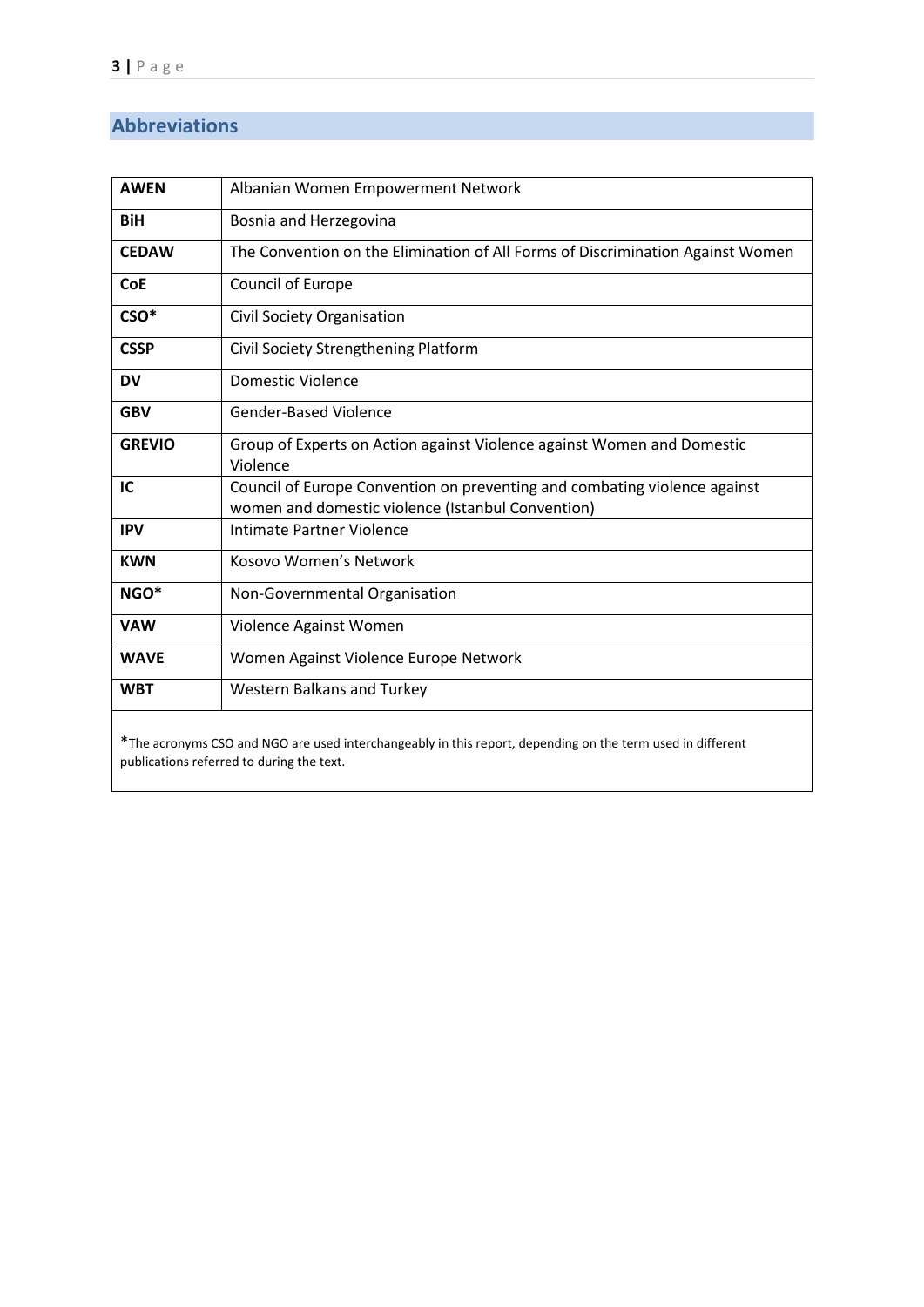# <span id="page-4-0"></span>**Acknowledgements**

The comprehensive assessment report *"*Advancing the Istanbul Convention implementation: The role of women's NGOs and networks in the Western Balkans & Turkey" was prepared by Albanian Women Empowerment Network (AWEN) under the guidance of WAVE office. The assessment phase and the writing of the report were carried out by AWEN experts, Irena Shtraza and Danjela Çelaj.

WAVE and AWEN would like to thank all the partners of the project, from all seven countries, for their collaboration and time, as well as for sharing with us their everyday efforts to advance the IC implementation in their respective countries, namely:

- *Albania:* Gender Alliance for Development Centre, Tirana & Woman to Woman, Shkodra
- *Bosnia and Herzegovina*: Foundation United Banja Luka
- *Kosovo:* Women's Wellness Centre
- *North Macedonia:* National Network to end VAW and DV Voice against Violence
- *Montenegro:* SOS Hotline for Women and Children Victims of Violence Niksic
- *Serbia:* Fenomena Association
- Turkey: The Foundation for Women's Solidarity

Special thanks go to all women organizations that responded to AWEN's and other project partners' request to provide detailed feedback on different topics addressed by this report.

Finally, this comprehensive report would not have been possible without the generous support of UN Women and the European Commission.

**Disclaimer**: This publication is produced with the financial support of the European Union. Its contents are the sole responsibility of AWEN Network and WAVE Network and do not necessarily reflect the views of the European Union and UN Women.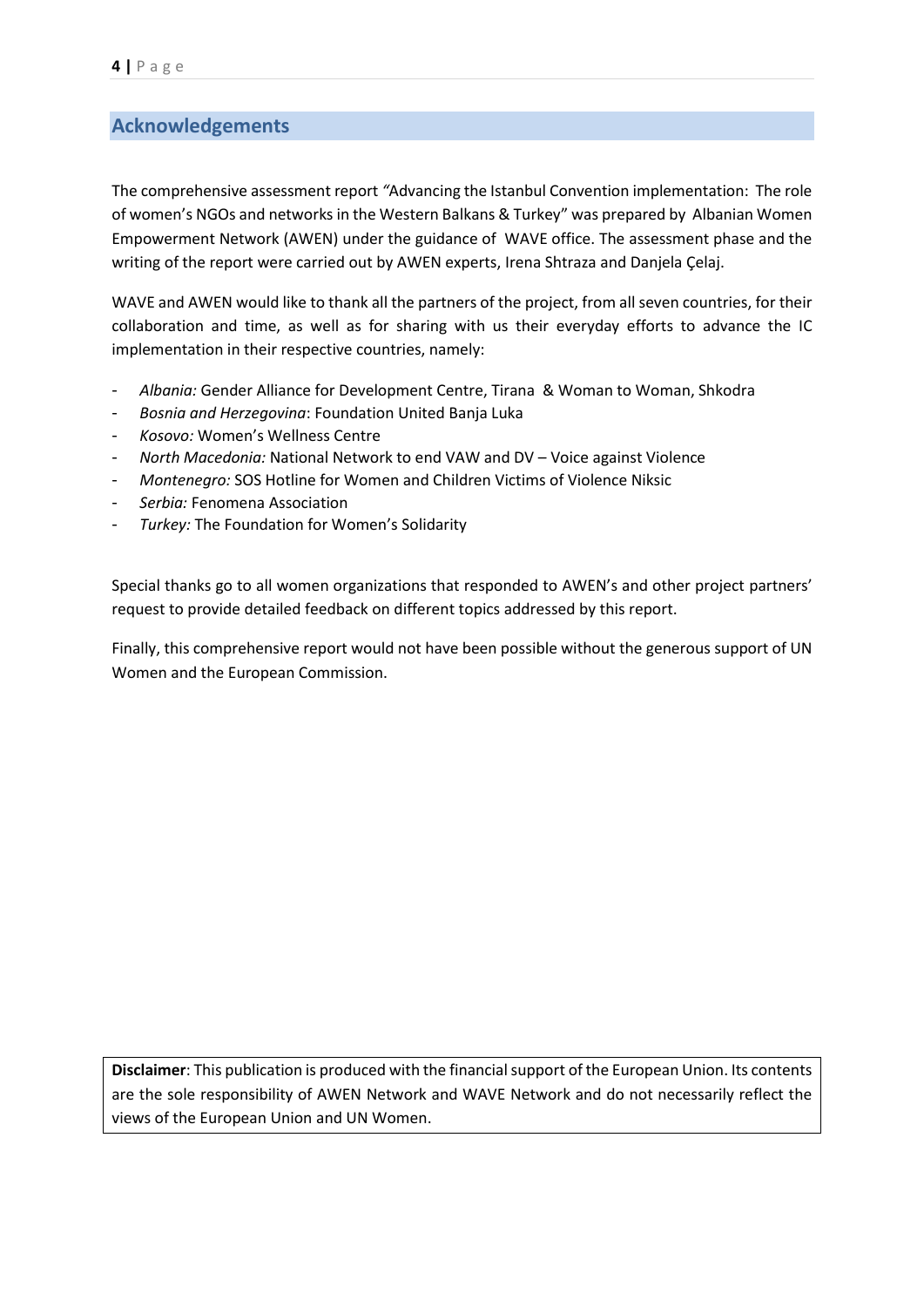# <span id="page-5-0"></span>**Relevance**

**.** 

The present comprehensive report is prepared on behalf of the UN Women Project "Support the establishment and strengthening of regional platforms of civil society organizations(with special focus on organizations representing women from minority and disadvantaged groups). This project seeks to advocate for the development and implementation of laws and policies in line with CEDAW and the Istanbul Convention" under the programme "Ending Violence against Women: Implementing Norms, Changing Minds." The Civil Society Strengthening Platform - CSSP is an important component of this three-year programme funded by UN Women. $1$ 

The aim of the project is to strengthen women's voices and agency, as well as women's organizations working with and representing women from disadvantaged groups at a regional level. This project is intended to strengthen the capacities of women's organizations and/or networks as a vehicle to support women's civic engagement in CEDAW and Istanbul Convention (IC) monitoring and reporting.

The purpose of this comprehensive report is to assess if collaboration between accessible and diverse regional women's NGOs and networks has positively influenced implementation of the IC in the following partner countries: Albania, Bosnia and Herzegovina, Kosovo, Montenegro, North Macedonia, Serbia and Turkey.

The report you are reading **offers an overview of the current situation regarding the IC implementation in the Westerns Balkans and Turkey (WBT),** focusing on well-implemented articles of the IC in each country, articles that are most problematic to implement, and examining the amount of government funding available for women's NGOs in the field of VAW. Furthermore, the report also focuses on **how networking influences advocacy actions for the IC implementation**. More precisely, it looks at existing advocacy practices of networking of CSOs and inclusion of women from minority or disadvantaged groups, as well as advocacy efforts through regional networking in the Western Balkan region and Turkey. A special focus is placed on lobbying and advocacy achievements when it comes to the implementation of the IC at a national level, monitoring efforts and reporting to GREVIO and CEDAW committees, and the role of women from minority/disadvantaged groups in joint advocacy initiatives. The report also presents two **good practice examples** focusing on advocacy efforts on the rights of women from minority and disadvantaged groups and one other practice on a successful networking initiative, which contributed to the implementation of the Istanbul Convention. Finally, the report also presents a **short summary of lessons learnt and knowledge transfer** from the partner organizations' perspective, the benefits and challenges of the partnership, as well as some actual and upcoming advocacy steps undertaken by women CSOs towards advancement of the IC implementation in each targeted country.

 $1$  The website for the Civil Society Strengthening Platform officially debuted on February 2018. The CSSP website serves as an information-collection and sharing hub. With this website platform, partners can share their organizations' successes with the wider public while also using it as a platform of communication. Each country has its own subsection of the website, which is in the local language as well as an in English, making the sharing of this information simpler. For more information, please access the following link:<https://cssplatform.org/>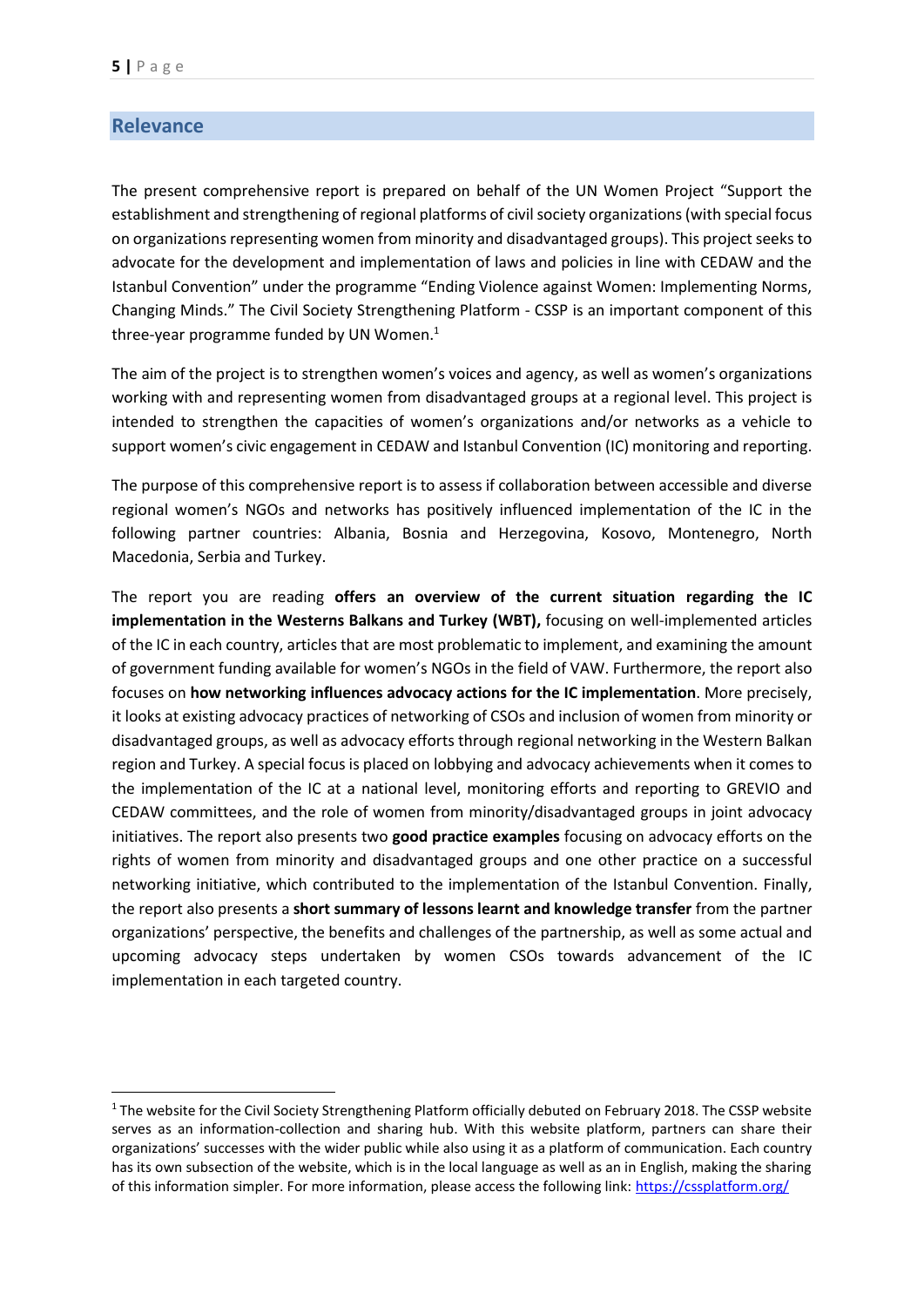# <span id="page-6-0"></span>**Methodology**

This report is a result of coordinated efforts between WAVE and project partner organizations. The Albanian Women Empowerment Network (AWEN) took the lead in preparing this comprehensive assessment report.

A qualitative research methodology was used for the preparation of the report, as outlined below:

- A partners' group discussion on methodology and tools was organized during the project partners' meeting in Podgorica, March 2019;
- A an in-depth assessment questionnaire was prepared by AWEN experts, reviewed by WAVE project staff and sent to all CSSP project partners in each country;
- The questionnaires were compiled by all project partners, in collaboration with other NGOs in their respective countries, mainly WAVE members;
- Semi-structured online interviews were conducted with all country representatives (CSSP partners) on the topics covered by the questionnaire;
- A desk review of existing reports and available information/data for each country was conducted;
- Follow up communications were carried out with each country on necessary/missing information/data;
- Gathering of feedback on the draft report from all project partners and WAVE;
- Finalization of report by AWEN based on the received feedback and endorsement by WAVE.

The content of this report is based heavily on the feedback received by project partner organizations, based on their rich experience and expertise on the topic, in their respective countries.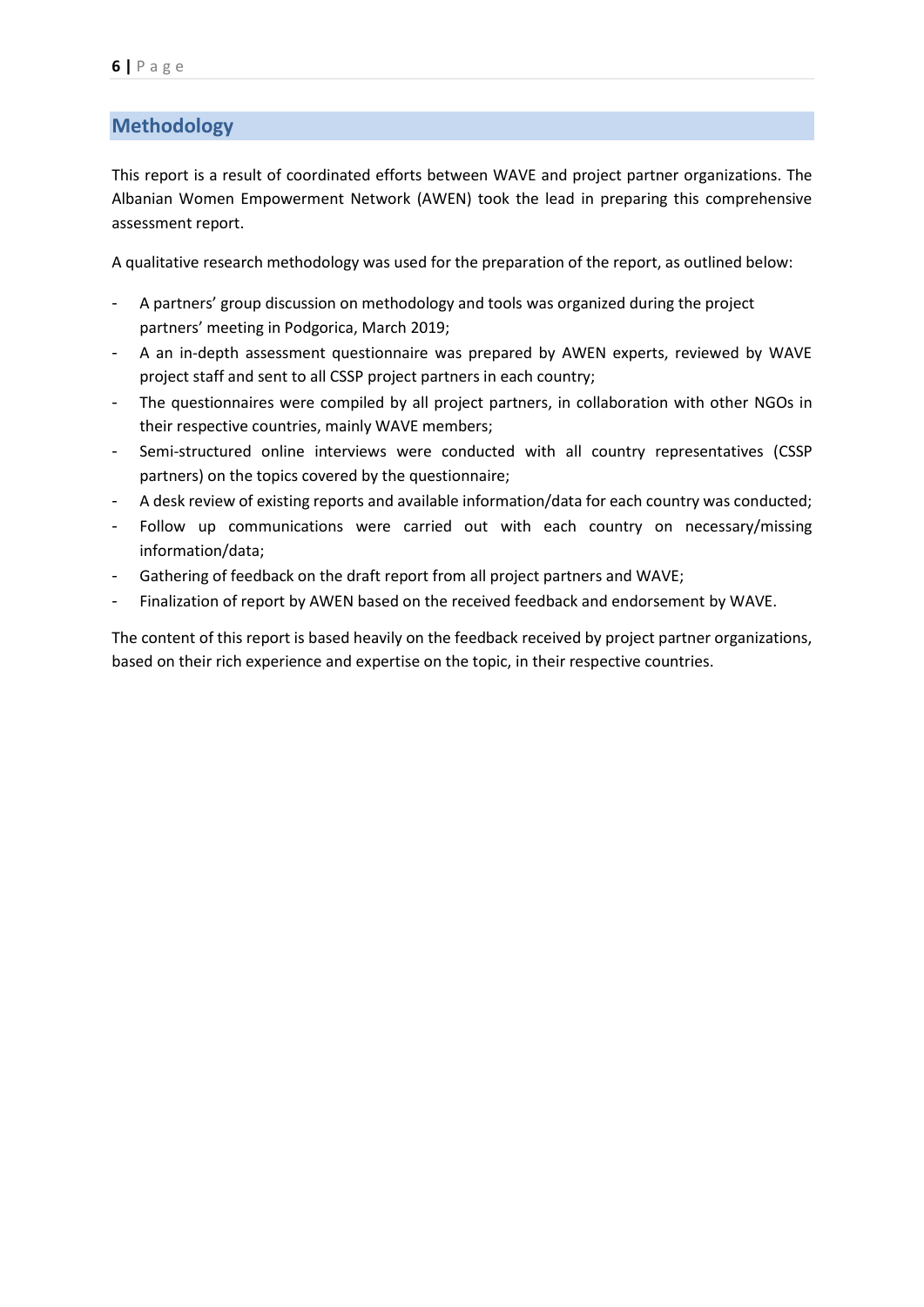# <span id="page-7-1"></span><span id="page-7-0"></span>**Chapter 1. Western Balkans & Turkey: Where are we at?**

# Country profile: Albania**<sup>2</sup>**

#### <span id="page-7-2"></span>**i) Ratification of Istanbul Convention**

Albania signed the IC on December 19, 2011 and was the second country to ratify it on February 4, 2013. Albania ratified the Convention without reservations. The convention entered into force on August 1, 2014.

The first state report was received by GREVIO on January 16, 2017. Following the [dialogue with state](https://www.coe.int/en/web/istanbul-convention/newsroom/-/asset_publisher/anlInZ5mw6yX/content/grevio-reviews-state-report-with-representatives-from-turkey?inheritRedirect=false&redirect=https%3A%2F%2Fwww.coe.int%2Fen%2Fweb%2Fistanbul-convention%2Fnewsroom%3Fp_p_id%3D101_INSTANCE_anlInZ5mw6yX%26p_p_lifecycle%3D0%26p_p_state%3Dnormal%26p_p_mode%3Dview%26p_p_col_id%3Dcolumn-1%26p_p_col_count%3D2)  [representatives](https://www.coe.int/en/web/istanbul-convention/newsroom/-/asset_publisher/anlInZ5mw6yX/content/grevio-reviews-state-report-with-representatives-from-turkey?inheritRedirect=false&redirect=https%3A%2F%2Fwww.coe.int%2Fen%2Fweb%2Fistanbul-convention%2Fnewsroom%3Fp_p_id%3D101_INSTANCE_anlInZ5mw6yX%26p_p_lifecycle%3D0%26p_p_state%3Dnormal%26p_p_mode%3Dview%26p_p_col_id%3Dcolumn-1%26p_p_col_count%3D2) in Strasbourg on April 5, 2017, the [evaluation visit of GREVIO \(24 April to 28 April](https://www.coe.int/en/web/istanbul-convention/newsroom/-/asset_publisher/anlInZ5mw6yX/content/council-of-europe-s-expert-group-on-violence-against-women-visits-turkey?inheritRedirect=false&redirect=https%3A%2F%2Fwww.coe.int%2Fen%2Fweb%2Fistanbul-convention%2Fnewsroom%3Fp_p_id%3D101_INSTANCE_anlInZ5mw6yX%26p_p_lifecycle%3D0%26p_p_state%3Dnormal%26p_p_mode%3Dview%26p_p_col_id%3Dcolumn-1%26p_p_col_count%3D2)  2017) [in Albania](https://www.coe.int/en/web/istanbul-convention/newsroom/-/asset_publisher/anlInZ5mw6yX/content/council-of-europe-s-expert-group-on-violence-against-women-visits-turkey?inheritRedirect=false&redirect=https%3A%2F%2Fwww.coe.int%2Fen%2Fweb%2Fistanbul-convention%2Fnewsroom%3Fp_p_id%3D101_INSTANCE_anlInZ5mw6yX%26p_p_lifecycle%3D0%26p_p_state%3Dnormal%26p_p_mode%3Dview%26p_p_col_id%3Dcolumn-1%26p_p_col_count%3D2) and th[e Government Comments to the GREVIO draft report](https://rm.coe.int/turkey-s-final-comments-to-grevio-report/16808e5298) received on September 17, 2017, the first [evaluation Report by GREVIO](https://rm.coe.int/eng-grevio-report-turquie/16808e5283) was published on November 24, 2017. The recommendations [by the Committee of the Parties](https://rm.coe.int/recommendations-of-the-committee-of-the-parties-for-turkey/pdfa/1680920060) were published on January 30, 2018. Albania has currently adopted all GREVIO report recommendations.

At least two alternative reports<sup>3</sup> were delivered to GREVIO by CSOs, one of them from AWEN, and one from the [Women's Association](http://rm.coe.int/doc/090000168070a745) "Refleksione."

#### <span id="page-7-3"></span>**ii) Best implemented articles of the Istanbul Convention**

Albania has made progress in the implementation of some specific articles of the IC, primarily because of the advocacy and lobbying work of CSOs. Below are highlighted the most significant positive steps in this direction.

**Chapter II: Integrated policies –** In Albania there are positive, multi-sectorial collaborations implemented by various national mechanisms. A few examples are the National Referral Mechanism on Anti-Trafficking, National Referral Mechanism for Cases of Domestic Violence, Child Protection Units, etc. These mechanisms are built according to the coordinated community approach and as such are in accordance with the IC's requirements. There is also some improvement in establishing new coordinating mechanisms for DV cases in some administrative units and strengthening of the existing mechanisms, under **Article 7** of the IC.

**Chapter IV – Protection and support, Article 25: support for victims of sexual violence** *–* Setting up specialized services for victims of sexual violence*,* by finalizing a model of '*Centers for crisis management for cases of sexual violence and its standards'.* One of the accomplishments is the establishment of a crisis management centre for sexual violence cases (Lillium Center) created on December 2018<sup>4</sup>. The centre has been set up by the *Ministry of Health and Social Protection* in

**.** 

<sup>&</sup>lt;sup>2</sup> Key informants have been WAVE member organizations - AWEN, Woman to Woman, Psycho-Social Vatra Centre, Human Rights in Democracy, Gender Alliance for Development Centre, Counseling Line for Women and Girls.

<sup>3</sup> Available on GREVIO website, under the section for Albania.

<sup>4</sup> The staff and all key actors that need to/will collaborate with the center are undergoing an ongoing capacity building process (training, workshops, experience exchanges with other countries);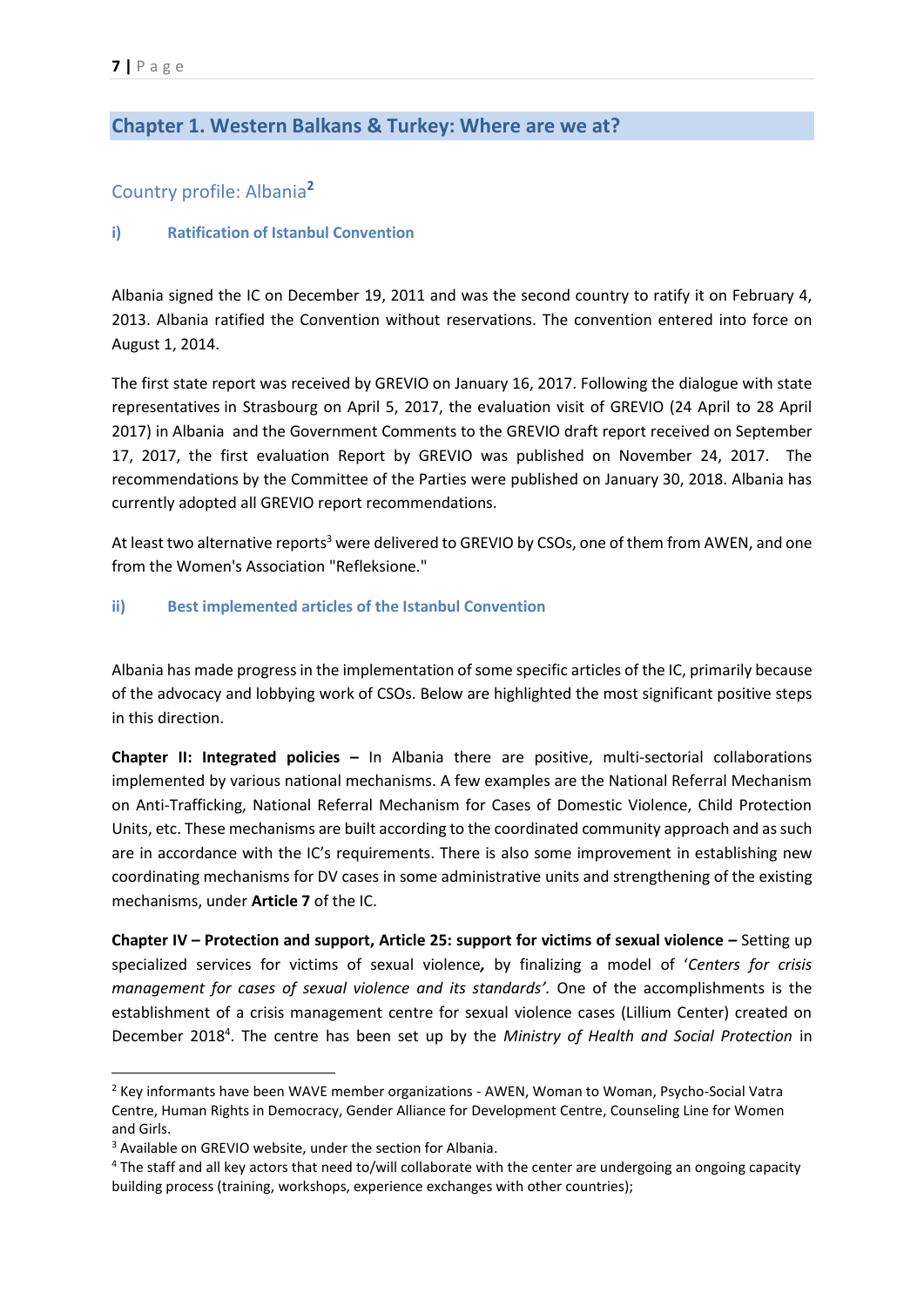1

compliance with the obligations deriving from Law no. 47/2018, as well as in the framework of the commitment of the Government of Albania to fulfill the obligations deriving from the IC.<sup>5</sup> The opening of this centre has come as a result of the recommendations of the GREVIO committee, as well as of the continuous advocacy efforts of women CSOs working with women survivors of gender-based violence in the country. The process of its opening has been challenging considering the little legislative and political attention on sexual violence, as well as the lack of public budget for this kind of interventions.

**Chapter V – Substantive Law**: *In order to take forward the harmonization of legislation with IC requirements*, the government of Albania has revised the Law no. 9669, dated December 18, 2006, *"On Measures against Violence in Family Relations"* in accordance with the Istanbul Convention, the Convention on the Elimination of All Forms of Discrimination against Women (CEDAW), as well as other needs that have arisen during its implementation. On July 23, 2018, the Albanian Parliament approved the amendments to the domestic violence law<sup>6</sup>, which entered into force on September 1; there have been improvement of "*Code of Criminal Procedure*" regarding the procedural rights of victims of violence and compensation rights; revision of the law *"On legal aid guaranteed by state"* that directly increases access to these categories to create faster, simpler and cost-free services (procedures) and the *"Law on Social Housing*" (bylaws). In December 2017, a *Resolution on the Fight against Gender-based Violence* was adopted by the Parliament and a *Parliamentary Sub-committee on Gender Equality,* that cooperates closely with the *Alliance of Women MP'*s was created.

The new amendments of the *revised Law on DV* ensure better protection for survivors of violence, strengthening protective and procedural measures for a more effective response to domestic violence and protection of survivors. *For the first time,* the law protects women and girls in intimate relationships, without having formal ties to the perpetrator, such as marriage or cohabitation. Women and girls who experience violence in Albania are now granted immediate protection by the police as soon as they report cases of violence. In addition, the new changes seek to ensure better services not only for survivors of domestic violence but also for the provision of rehabilitation services for the perpetrators. The recent amendments and increased awareness across Albania about these amendments are expected to increase the number of reports to the police.

**Article 48**: **Prohibition of mandatory alternative dispute resolution processes or sentencing** - The issue of the *parties' reconciliation/mediation as a standard procedure* applied to the Albanian courts, in contradiction with the IC, has been improved. This procedure is prohibited in an obligatory manner with the Law no. 47/2018 dated 23/07/2018 "*For some additions and changes in the law no. 9669 dated 18/12/2006, "On the measures against violence in family relations".* 

<sup>&</sup>lt;sup>5</sup> This center operates 24 hours a day 7 days a week, as a one-stop center where the victim receives all necessary services health, social, legal services and more, for up to 72 hours. After this period, based on the case, the victim receives the necessary services through the Referral Mechanism in local level. The standards of service delivery and functioning of the crisis management centers for cases of sexual violence have been adopted. After the adoption of the Lillium center's standards of operation, work has begun on introducing them to all Referral Mechanism stakeholders, who will collaborate on both reporting these cases and handling the cases in the local level for a longer period until the full rehabilitation.

<sup>6</sup> Law no. 47/2018 dated 23/07/2018 "For some additions and changes in the law no. 9669 dated 18/12/2006, "On the measures against violence in family relations".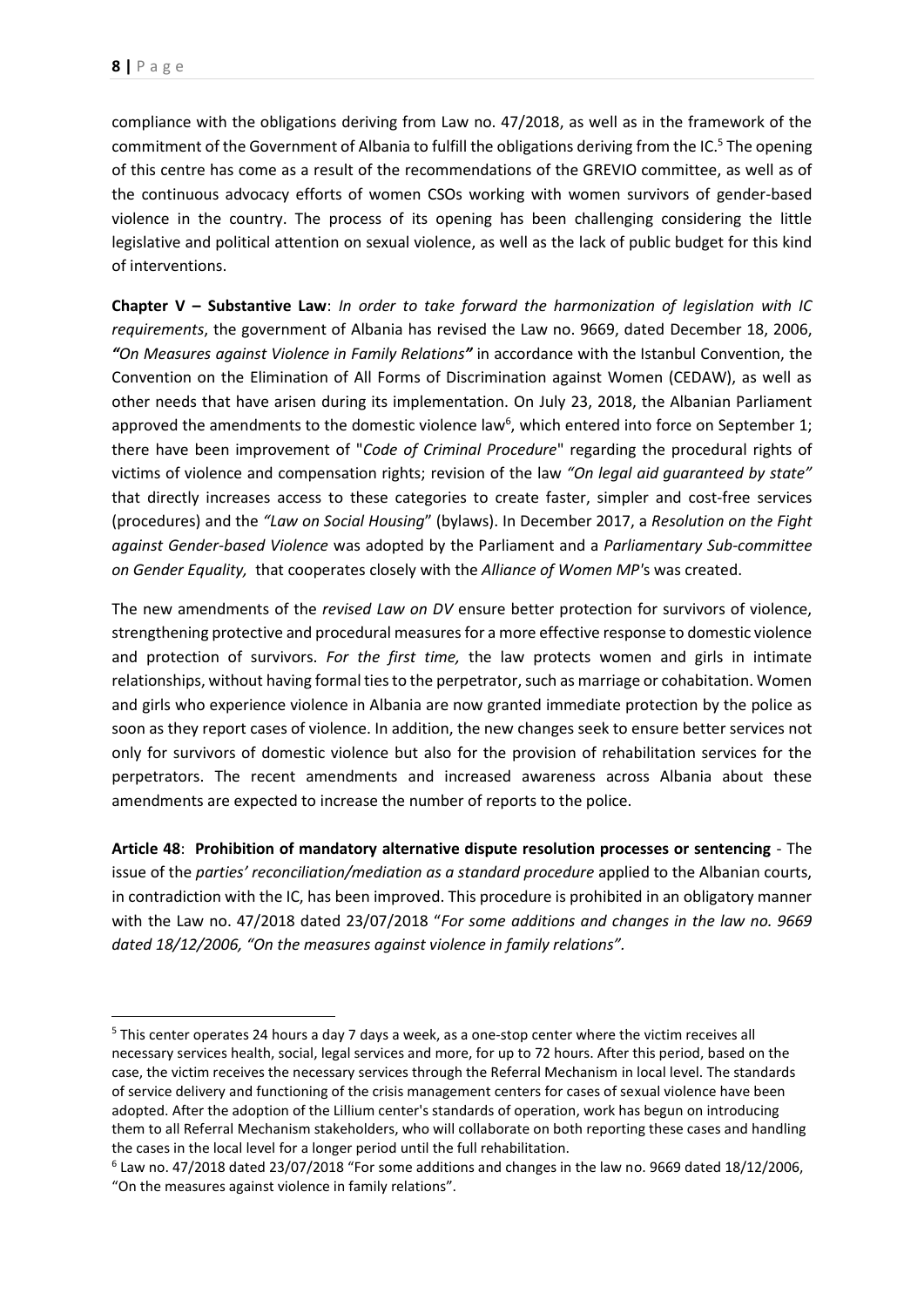**Chapter VI – Investigation, prosecution, procedural law and protective measures**, **Articles 51 on Risk assessment and risk management and Article 53 on Restraining or protection orders***.* The deadlines for adjudicating cases of issuing a protection order<sup>7</sup> have been shortened due to the implementation of the amended DV law. All women and girls, who experience violence in Albania, are now granted immediate protection by the police as soon as they report violence cases, within 24 hours from the moment they report, following an immediate risk assessment procedure. As a result, women are under protection of the police, until the court releases the Immediate Protection Order within 48 hours from the referral. The provision of new competencies to the police, such as the Order of Preliminary Defense Measures 8and the Risk Assessment for Victim Security, has attempted to fill a gap to ensure the safety of the victims waiting for the court´s decision.

## <span id="page-9-0"></span>**iii) Challenges with implementation of specific Istanbul Convention articles**

While there is progress in the implementation of some of the articles of the IC, several other articles are still challenging to implement in Albania. Key informant NGOs from Albania, as well as the findings of the Evaluation Report of GREVIO confirm that the country needs to act on the below articles:

**Chapter II – Integrated policies and data collection, Article 7 on Comprehensive and coordinated policies**. Implementation of the DV legislation at a local level is problematic. In Albania, local referral mechanisms are the centerpieces of the country's coordinated multi-agency response to violence against women.<sup>9</sup>

*The process for setting up the Local Referral Mechanisms for Domestic Violence Cases*<sup>10</sup> in all the municipalities is not completed yet. By August 2019, Referral Mechanisms were established in 39 out of the 61 municipalities in Albania, following the approval of the *Law No. 9669, "On measures against violence in family relations" (2006)*. The latter was amended in 2008, 2010 and 2018. *The National Strategy for Gender Equality and against Gender Based Violence 2011-2015, 2016-2020* and the *Decision of Council of Ministers no. 334/2011, "On the establishment and functioning of the national referral mechanism for the treatment of cases of domestic violence"* are not fully operational in all of the municipalities. The Referral Mechanisms are focused only on addressing cases of domestic violence, excluding survivors of other forms of violence.

Apart from the salary of Local Coordinators against DV, most of municipalities do not allocate a budget for other domestic violence related interventions (procurement of services, social housing, women's economic empowerment initiatives including DV survivors, awareness raising campaigns).

**Article 10: Co-coordinating body** – The role of the *National Council on Gender Equality* created under Article 11 of the Law nr.9970 on 'Gender equality in Albania' remains very weak. The decision-making powers to enable this body to exercise effectively its functions as a co-ordinating body are not clear

1

<sup>8</sup> Equivalent to an Emerging Barring Order Issued by the Police, valid until the court releases the next order.

<sup>&</sup>lt;sup>7</sup> Stands for emergency barring orders

<sup>9</sup> They operate at the municipal level and bring together a wide array of representatives from the relevant authorities and civil society to put up a strong unified response to domestic violence at local level. A local referral mechanism is a team of community professionals who have institutional responsibility to respond and address the various needs of the victims of DV. These teams are multi-disciplinary, and each member plays a key role in the overall community response to the crime of domestic violence.

 $10$  Also known as CCR – Coordinated Community Response Mechanisms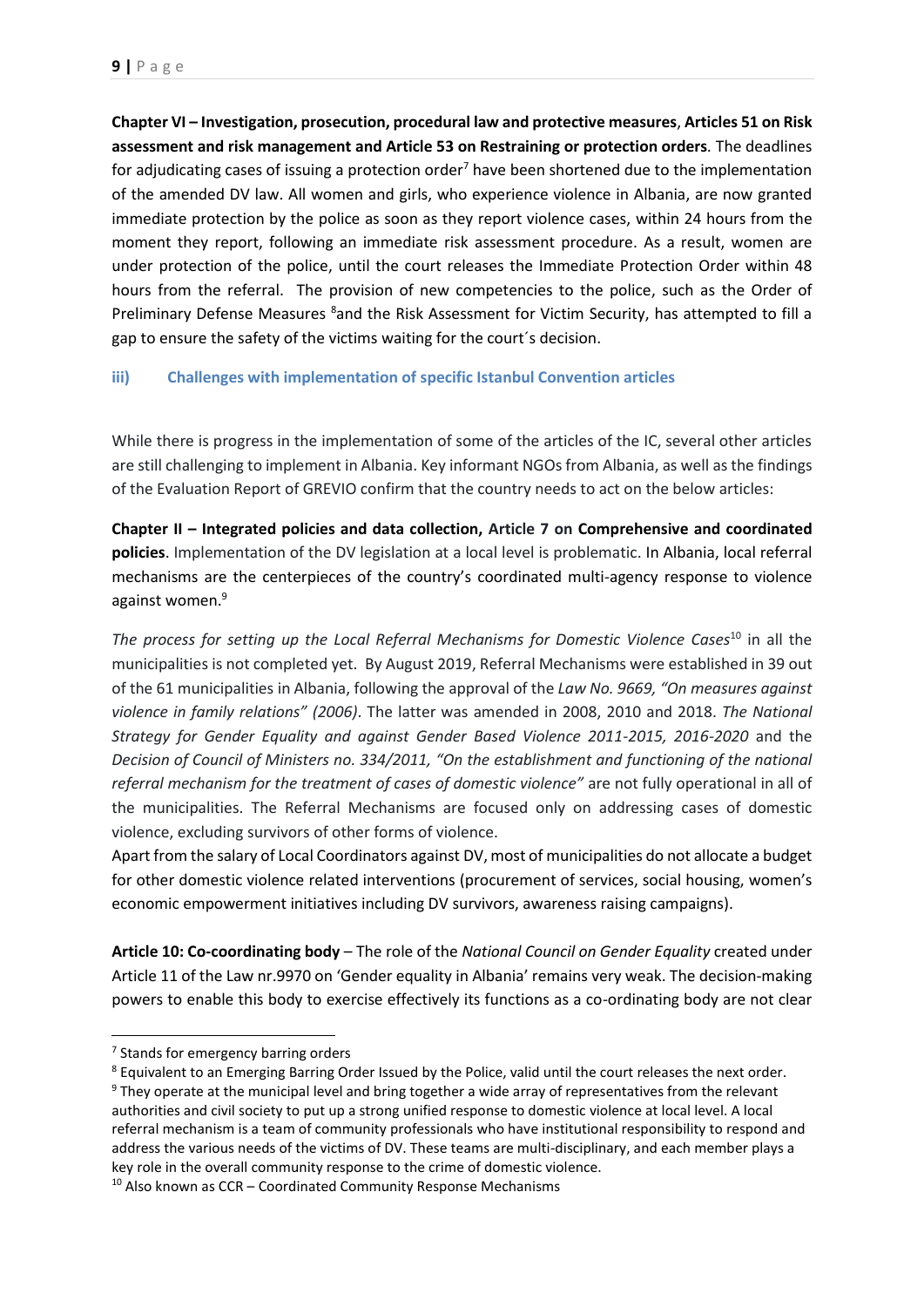and there is a lack of dedicated human resources and funding to the coordinating body. **Article 11: 11 Data collection and research** – The online tracking system REVALB<sup>12</sup> records and monitors the referral of domestic violence cases and is used by a limited number of professionally trained local and central level employees. It is assessed that REVALB is not used regularly by most of the assigned professionals in the 39 municipalities, especially those in which the position of *Local Coordinator against DV* has been subject to staff turnover. The online tracking system features are not used for data, statistics and analysis. There is a lack of data in the following sectors: studies and data on gender-related killing of women; conviction rates for all forms of VAW; the civil justice sector on the number of protection orders, the sex, age and relationship of all parties involved; as well as on the number and type of the authorizations granted by courts for underage marriages.<sup>13</sup>

**Chapter III – Prevention, Article 16 on Preventive intervention and treatment programmes**. Low number of perpetrator programmes;<sup>14</sup> lack of support treatment programmes for perpetrators of sexual assault and rape, with the objective of minimizing the risk of relapse in future intimate relationships.

**Chapter IV – Protection and support, Article 20 on General support services***/* **Social Services:** lack of appropriate funding for the social services delivered by municipalities to support victims of all forms violence against women and respond to their short and long term needs; *Healthcare services*:statistics on domestic violence generated by the healthcare sector are disproportionately low. <sup>15</sup> The functioning of the free legal aid mechanism provided by the state continues to be problematic, due to the delayed approval of the *Justice Reform* and the delay in approval of the necessary bylaws for the implementation of the *new law on "Legal Aid Guaranteed from the state".* The revised law requires for new structures to be established at central and local level, thus making its implementation more challenging.

**Article 22 and Article 23: Specialist support services** with reference to shelters: there is insufficient numbers of emergency/crisis shelters<sup>16</sup> and beds, thus not meeting the minimum standards of the IC for accommodation (which requires shelters to operate 24/7, to house women and their children in emergency situations, especially victims who suffer from mental health problems). There are 10

<sup>&</sup>lt;sup>11</sup> GREVIO Evaluation report on Albania, pg. 22-23

 $12$  DCM No. 344/ defines concrete obligations and duties for the responsible institutions in data collection, reporting and referral of domestic violence cases.

<sup>&</sup>lt;sup>13</sup> In order to get married, a man and a woman need to be at least 18 years old. The district court may even allow marriage before this age, for reasons deemed very important by the court. Practice has shown that pregnancy and birth of a child have been the reasons used to grant authorization for underage marriages. (Article 7 and 39, Family Code,2012. [http://femijet.gov.al/doc/KODI\\_I\\_FAMILJES.pdf](http://femijet.gov.al/doc/KODI_I_FAMILJES.pdf)

<sup>&</sup>lt;sup>14</sup> Starting from 2012, in Albania, two CSOs offer psychological services for DV perpetrators, namely 'Counseling Line for Boys and Men' in Tirana (started offering services in 2012) and 'The Office for Man and Boys' in Shkodra (started offering services in 2014). Both these organizations have been created by AWEN member organizations, also partners in this project, respectively 'Counseling Line for Women and Girls', Tirana (also in charge of administrating the National Hotline) and 'Woman to Woman', Shkodra).

<sup>&</sup>lt;sup>15</sup> According to medical practitioners interviewed by GREVIO, the explanation for these low figures lies in women's reluctance either to admit the true cause of their injuries, or to incur the risk of the author of the violence discovering that they have revealed such a cause to a third party. Faced with such reluctance, medical professionals often keep a complicit silence.

<sup>&</sup>lt;sup>16</sup> Only one is specifically designed for children with disabilities and another for LGBTI persons.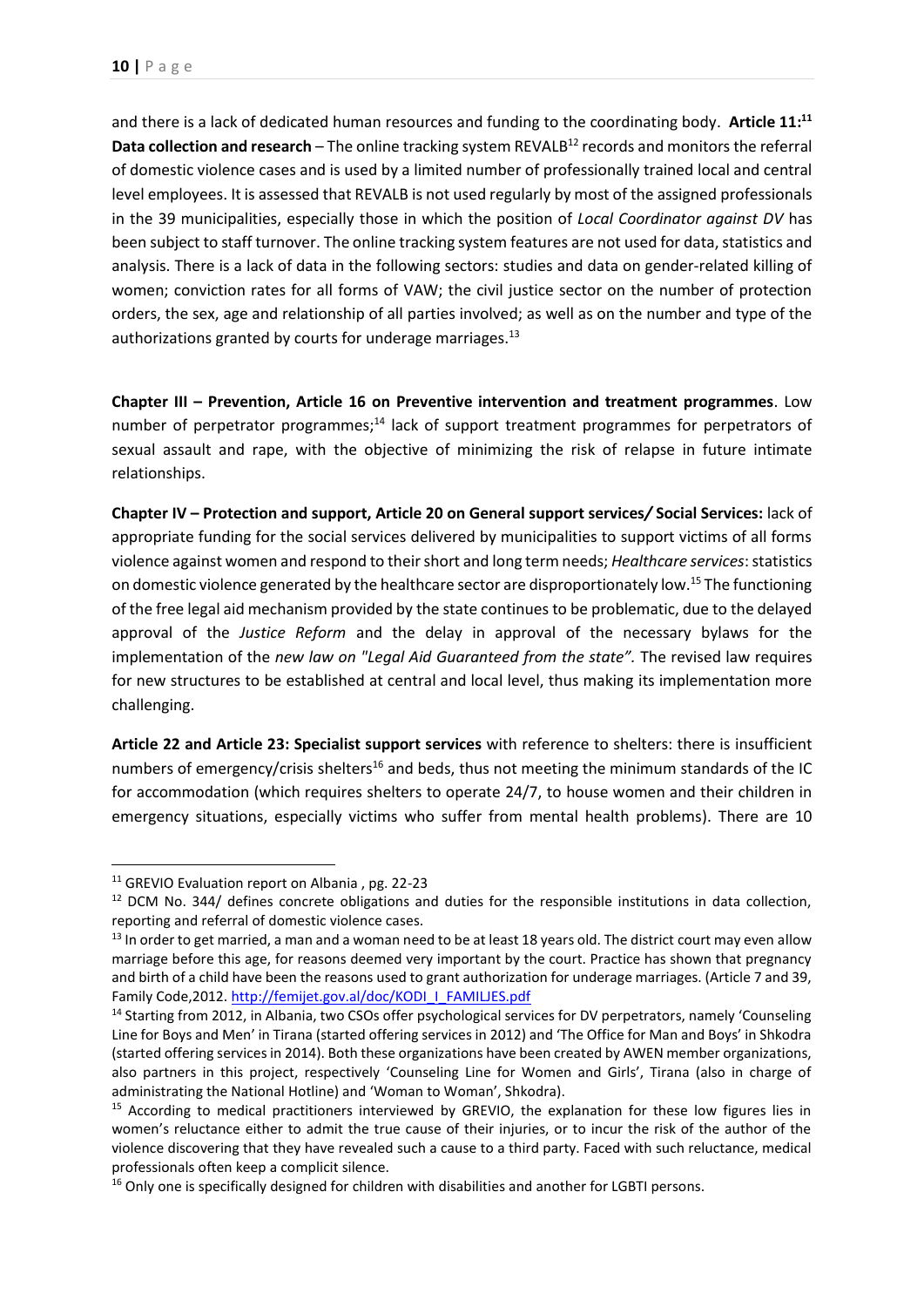shelters for women victims/survivors of violence in Albania. Shelters are located only in the capital and main cities, and the geographical limitations mean that women in rural areas would need to move to access this form of assistance. Out of the ten shelters, one is specifically designed for children with different abilities and another for lesbian, gay, bisexual, trans, queer, intersex (LGBTQI) persons. Country-wide, the shelters have a capacity of approximately 163 beds. Their capacity varies from five to 50 persons. In order to meet the minimum requirement of the Istanbul Convention (1 bed for 10000 inhabitants) an additional 127 beds should be available. 17

**Article 24: Telephone helplines** – lack of sufficient financial sustainability of the CSO-run National Hotline. Since its establishment, the financial sustainability of the Hotline has been at risk, due to the lack of support with public funding and its dependency on donor support; **Article 25**: **Support for victims of sexual violence** – There is lack of rape-crisis centres and/or sexual violence referral centres (with only one recently created). The establishment of this first centre is only an initial and insufficient step towards the needed support services for victims of sexual violence.

**Chapter VI – Investigation, prosecution, procedural law and protective measures, Article 50 on Immediate response, prevention and protection** – Law enforcement entities do not make use, where appropriate, of their prerogatives to request the issuance of an emergency barring order or protection order.

## <span id="page-11-0"></span>**iv) Government funding for women's NGOs in the field of VAW and DV**

Although the IC and the country legislation foresees the obligation of local governments to provide financial support to victims of domestic violence, this obligation is not fulfilled and there is no special fund allocated by the municipalities for this purpose. In very rare cases<sup>18</sup> the local government supports local organizations with funding to address DV cases.

The central government has allocated funds only for the three anti-trafficking organizations offering long-term sheltering and other services for victims and potential victims of trafficking, considered as a form of GBV.

No funding for NGO-run shelters for DV victims is available in Albania. However, in some cases municipalities have contributed, by allocating a municipality space/building for the establishment of the emergency shelter/apartment for victims of domestic violence.<sup>19</sup>

In 2019, for the first time Albanian Government has allocated some funding<sup>20</sup> for the National Hotline. Since in creation, the NGO-run<sup>21</sup> National Hotline has been supported only by private donors. Lack of public funding regarding DV related services is an important concern, when it comes also to the *National Strategy for Gender Equality 2016-2020.* One of the key objectives (3.2), the one on

<sup>17</sup> <https://kvinnatillkvinna.org/wp-content/uploads/2018/11/WRWB2018.pdf>

 $18$ One is the example of the Municipality of Durrës, based on information received by AWEN member organization 'Association for Women with Social Problems', Durrës

 $19$  This is the case of Municipality of Shkodra (since 2015) and Municipality of Peshkopi (new emergency shelter, established in 2019).

<sup>&</sup>lt;sup>20</sup> That cover only a part of the costs of the Hotline.

<sup>&</sup>lt;sup>21</sup> Established and run by 'Counseling Line for Women and Girls', Tirana, WAVE member organization. For more information please visit <http://www.hotlinealbania.org/>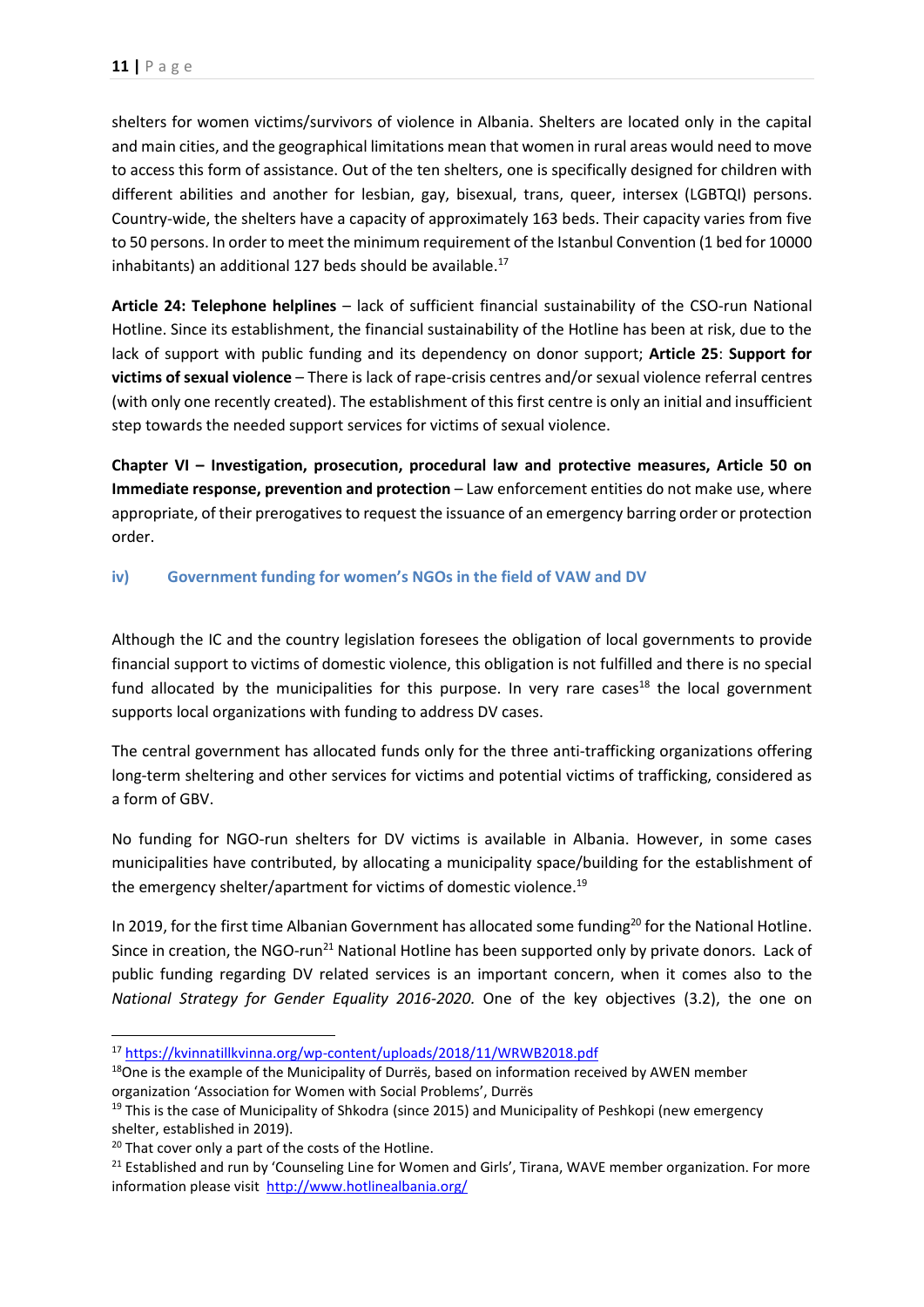"Strengthening of referral mechanisms as well as specialized support services for the protection and handling of Gender Based Violence & Domestic Violence cases," has a budget gap of 64%.

Based on **Article 9 of the IC**, in its evaluation report, GREVIO urges the Albanian authorities to take further measures, such as the establishment of suitable programmes and grants, and adapted and transparent procurement procedures, to ensure stable and sustainable funding levels for women's NGOs that work to support victims and prevent violence and thus enabling them to meet the needs of the victims.

# <span id="page-12-0"></span>Country profile: Bosnia and Herzegovina**<sup>22</sup>**

#### <span id="page-12-1"></span>**i) Ratification of Istanbul Convention**

Bosnia & Herzegovina signed the IC on March 8, 2013 and ratified the convention on November 7, 2013. BiH ratified the convention with no reservations. The convention entered into force on August 1, 2014. GREVIO is working on an upcoming evaluation procedure for BiH. In 2019, Bosnia and Herzegovina is scheduled to submit their first state report on the implementation of the IC.

With the support of UN Women, women's CSOs are in the process of preparing the first alternative report to GREVIO, expected to be ready by November 2019. The report will be delivered to GREVIO before the official state report, as Bosnia and Herzegovina will receive the questionnaire during February 2020.<sup>23</sup>

#### <span id="page-12-2"></span>**ii) Best implemented articles of the Istanbul Convention**

BiH is in a unique legislative situation considering that there are two entities – Republika Srpska and Federation BiH, and Brcko District as a separate administrative unit with independent government authority. Even though the same conventions and international documents are ratified at a state level, their implementation is different at the local level, as each of two entities and Brcko District - as separate unit – have their own laws and local implementation mechanisms.

One of the most important results is *harmonization of the Criminal Code of Republika Srpska* with the standards of the IC through introducing new criminal offences (2017).

**In Republika Srpska, Article 22 on Specialized Services of Support** (Safe Houses) is implemented in a way that municipality and entity public budgets are covering total costs of work of the Safe Houses, and women's CSOs are providing services, in ratio 70% of costs from entity budget, and 30% from the municipal public budgets. **In Brcko District**, the BiH public budget covers the total costs of the sheltering victims of violence in the Safe House.

<sup>22</sup> Key Informant: Foundation United Women

<sup>&</sup>lt;sup>23</sup> The finalization of the report corresponds to the end of the project supported by UNWOMEN in BiH.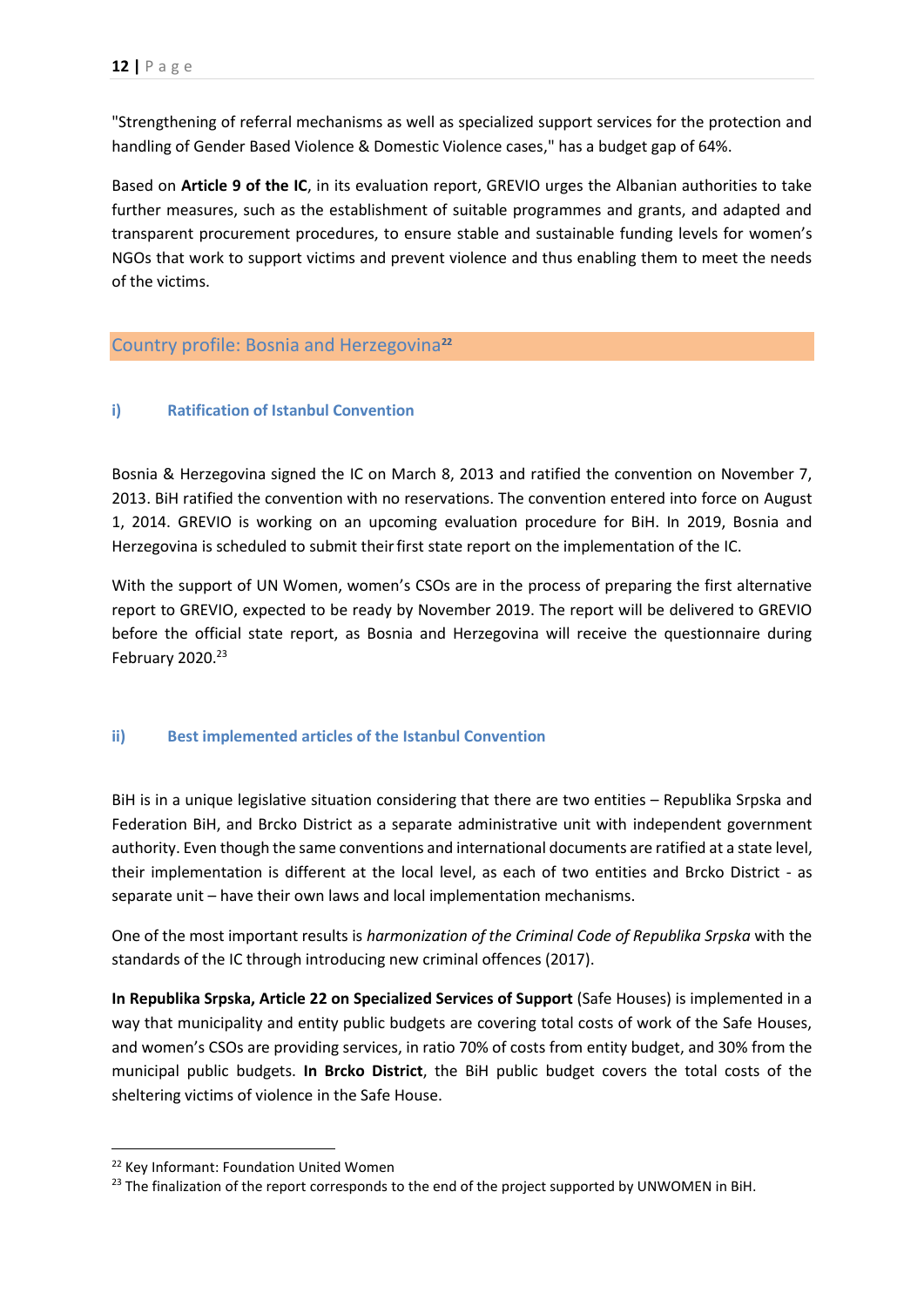This is the result of long-term advocacy efforts of women's CSOs in **Republika Srpska**, that are providing direct services of assistance and support to women victims of violence to change *the Law on Protection from Domestic Violence*, and introduce obligatory public budget financing of the safe houses for victims of domestic violence.

**In Federation of BiH,** the status of the Safe Houses is not legally regulated in the same way and there are no bylaws regulating financing of the safe houses from public budgets. *The Law on Protection from Domestic Violence of the Federation BiH* regulates that sheltering of the victims of violence in the Safe Houses is financed from the entity public budget (70%) and cantonal public budgets (30%). However, this provision is not consistently implemented in the practice, as public budget resources are not planned and allocated on regular basis.

#### <span id="page-13-0"></span>**iii) Challenges with implementation of specific Istanbul Convention articles**

The country faces some important implementation problems in the below articles of the  $IC^{24}$ , more specifically:

**Chapter II – Integrated policies and data collection, Article 8 on Financial Means** – There is a limited public budget and funding planned and allocated to safe houses. There is no support for SOS Helplines or other specialized services for victims of domestic violence or rape crises centres. There is no funding allocated to prevention. The government only allocates funds for victims of domestic violence but there is no support for women who are victims of other types of violence.

**Article 9: Nongovernmental Organizations and Civil Society** – Standards are only partly met. NGOs that are providing specialized support services through safe houses/shelters for women and children victims of violence in Republika Srpska are recognized as associates of governmental actors and institutions. However, in other fields of work, the efforts and contributions of NGOs are not recognized; **Article 11: Data Collection and Researches** – Practices of work in Bosnia and Herzegovina are not meeting standards regulated by the IC in relation to this article.

**Chapter IV – Protection and support, Article 25 on Support for Victims of Sexual Violence** – Neither practices nor public policies are harmonized with the IC. Support services that exclusively support victims of sexual violence as a part of a systemic response of the state institutions, as regulated by the standards of the Istanbul Convention, do not exist throughout BiH. There are good practices identified only in few local communities across the country, provided both by public institutions and NGOs working on women human rights. However, these practices are not comprehensive and are lacking systemic support, namely in terms of sufficient number of professionals trained to provide specialized assistance to victims of sexual violence and public budget funding to ensure sustainability. Specific support services for victims of sexual violence are very limited, and mainly provided by NGOs through women's specialized services during periods of acute violence. These NGOs make use of trained staff members and extensive expertise to support women victims of all forms of violence, but they are

**.** 

<sup>&</sup>lt;sup>24</sup> As reported by key informant organization from BiH.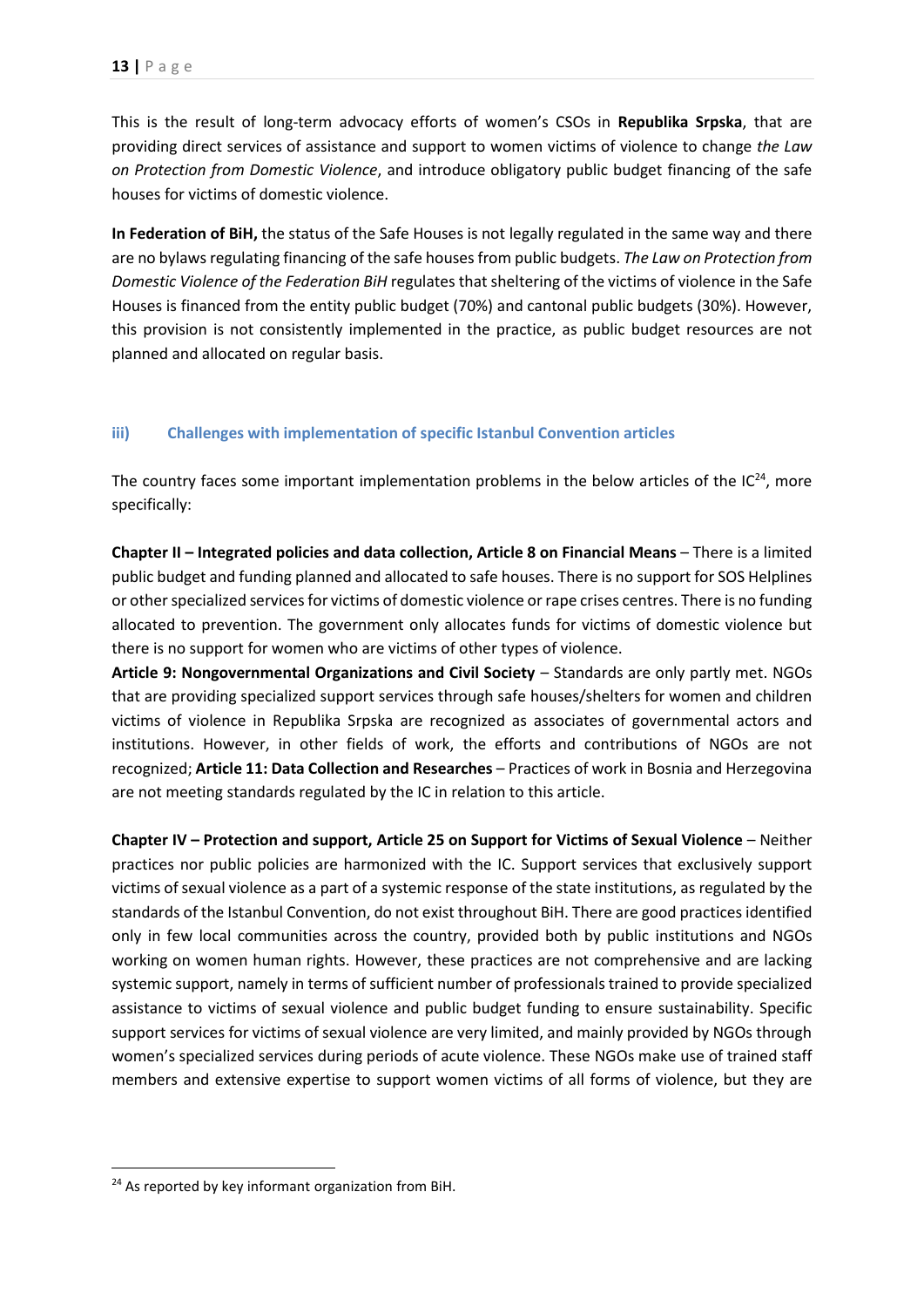mostly available in largest cities and lack public budget support to strengthen services directed specifically to victims of sexual violence.<sup>25</sup>

**Chapter V – Substantive law**, **Article 30 on Compensation** – Compensation is formally guaranteed in legislation, but in practice, courts rarely grant compensations for victims of violence as a part of criminal offence processes for violence. Victims are directed by courts to initiate substantial civil litigations, which are very costly, and many victims abandon their efforts for compensation for violence. The *Foundation United Women* identified this as a persistent problem during the monitoring of judicial proceedings for GBV, and are continuously advocating to raise awareness about this issue through media, public institutions, judiciary and international organizations, with the aim to influence changes in the judicial practices and improve access to justice for women survivors of violence.

#### <span id="page-14-0"></span>**iv) Government funding for women's NGOs in the field of VAW and DV**

Considering the unique legislative situation, **Republic of Srpska<sup>26</sup>** and **Brcko District** have two separate Laws on Protection from Domestic Violence. *Republika Srpska's* Law regulates 70% from the entity budget and 30% from the municipal budgets for sheltering victims of violence in the safe houses where the victim is resident.

Some local communities do not plan or have enough money for this purpose, so often women and children are accommodated without any financial support from the local level. In the last years, there have been very meaningful improvements, since NGOs have worked to influence the local governments, as more shelters in different communities were depended on their budget. During 2018, 10 local government units have payed for the safe houses' cost, compared to only 2 or 3 in the previous years.

**Federation of Bosnia***:* Federation BiH has its *Law on Protection from Domestic Violence* (2013), but bylaws are consistently not applied in practice. Shelters that are run by women's NGOs receive occasional funding from the entity and cantonal budgets, but this funding is not continuous and sustainable, as women's NGOs have to negotiate for funding. The funding depends on the number of victims who get services. The government opens the call for service providers and organizations apply every year, in order to get funding for the accommodation of the victims. Other maintenance costs of the shelters need to be covered by other donors.

**.** 

<sup>&</sup>lt;sup>25</sup> Information provided by informant organization United Women Banja Luka.

<sup>&</sup>lt;sup>26</sup> Foundation United Women has the Safe House/Shelter for Women and Children Victims of DV. The services they provide through this specialized type of support are fully paid through public budgets.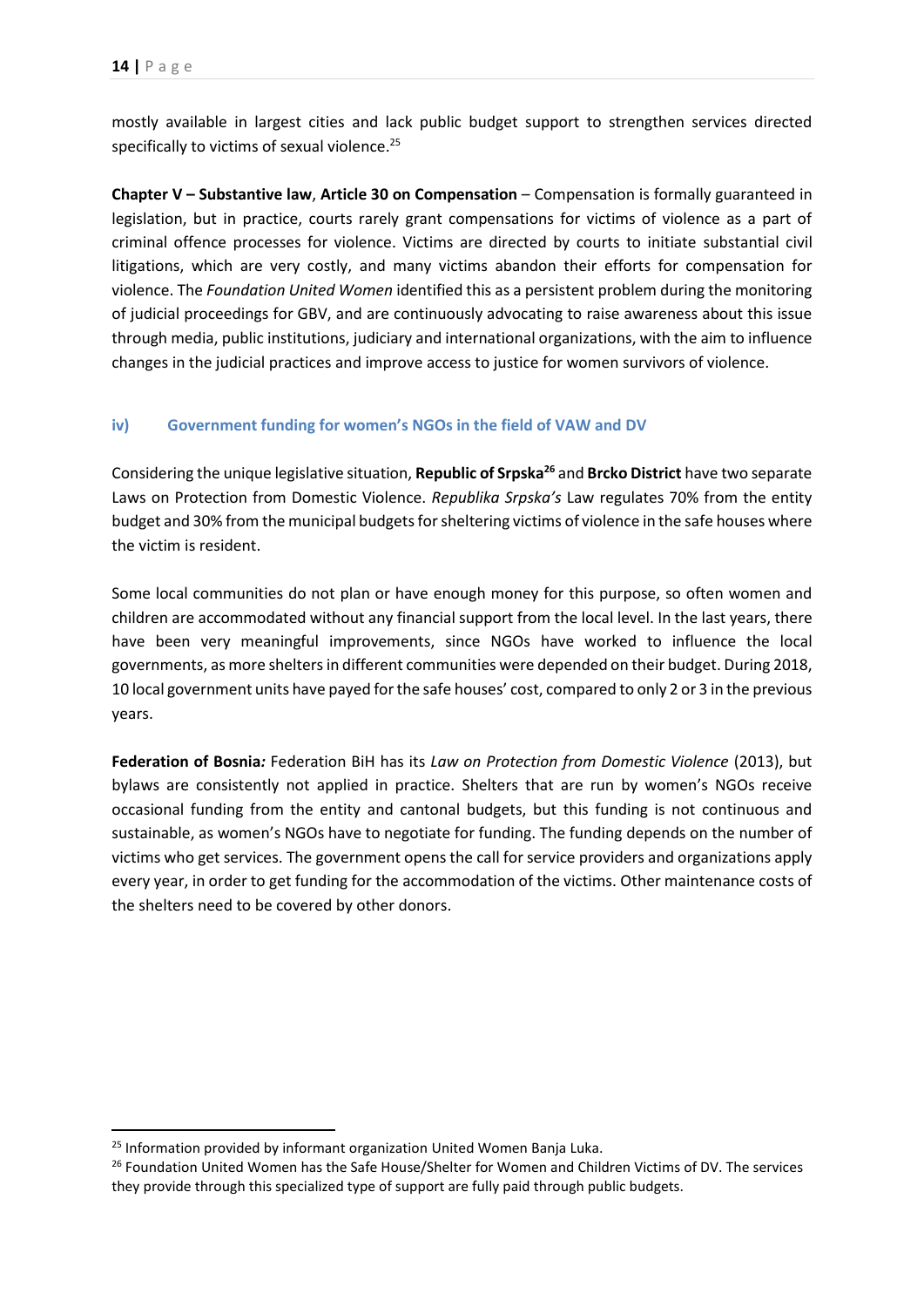#### <span id="page-15-0"></span>Country profile: Kosovo**<sup>27</sup>**

#### <span id="page-15-1"></span>**i) Ratification of Istanbul Convention**

As of 2019, Kosovo<sup>28</sup> is recognized by more than 100 UN member states, but without membership to the UN or the Council of Europe (CoE). <sup>29</sup> Therefore, *Kosovo has not ratified* the IC. Nevertheless, Kosovo has symbolically committed itself to its implementation.<sup>30</sup>

Though Kosovo has a separate status from other European countries, the Council of Europe is implementing a project that will use IC standards to enhance local knowledge and improve the capacities of professionals and practitioners to address issues in the prevention and protection pillars. Since 2017, UN Women has also been working on the EU-funded programme "Implementing Norms, Changing Minds," which supports governments and women's organizations in preventing and responding to VAW and promoting the IC.

#### <span id="page-15-2"></span>**ii) Best implemented articles of the Istanbul Convention**

Kosovo has made noticeable progress on its legal framework addressing domestic violence. *The criminal code has been revised* (January 2019), resulting in the inclusion and definition of domestic violence as a stand-alone and unique criminal offense, and accurately defining all acts of domestic violence, aligned with the requirements of the [IC.](https://www.coe.int/en/web/istanbul-convention/home) This has been considered one of the most positive initiatives for the advancement of human rights in Kosovo.

Kosovo is also starting to use *an integrated database<sup>31</sup> for cases of domestic violence,* which will enable the monitoring and prosecution of domestic violence cases and ensure accountability, by obliging relevant institutions to contribute necessary information from both central and local sources. The database is also expected to highlight the real extent of the issue, considering that cases of DV are often underreported. Creating a centralized registry of DV cases in this database is an additional asset in this area, especially considering the increased reporting of cases of DV in the country**. <sup>32</sup>** The line Ministry is also working on creating standards in line with the IC, by establishing working groups to work on specific themes of the IC.

Training on VAW and DV for responsible institutions like *Local Domestic Violence Coordination Mechanisms*, i.e. the members of the coordination mechanisms, as well as other key service providers, is continuing at the central and municipal levels. Kosovo is currently revising its legal framework and

<sup>27</sup> Women Wellness Centre

<sup>&</sup>lt;sup>28</sup> All references to Kosovo in this document should be understood in full compliance with the United Nations Security Resolution 1244

<sup>&</sup>lt;sup>29</sup> The official text of the resolution is available at<http://www.un.org/Docs/scres/1999/sc99.htm>

<sup>&</sup>lt;sup>30</sup> Refer to the following section for more details.

 $31$ 14 March 2019 - The creation of the database is supported by the UN Women Regional Programme on ending violence against women in the Western Balkans and Turkey, "[Implementing Norms, Changing Minds,](http://eca.unwomen.org/en/what-we-do/ending-violence-against-women/regional-programme-in-the-western-balkans-and-turkey)" funded by the European Union.

<sup>&</sup>lt;sup>32</sup> In 2018, there was an increase of 300 cases compared to the previous year.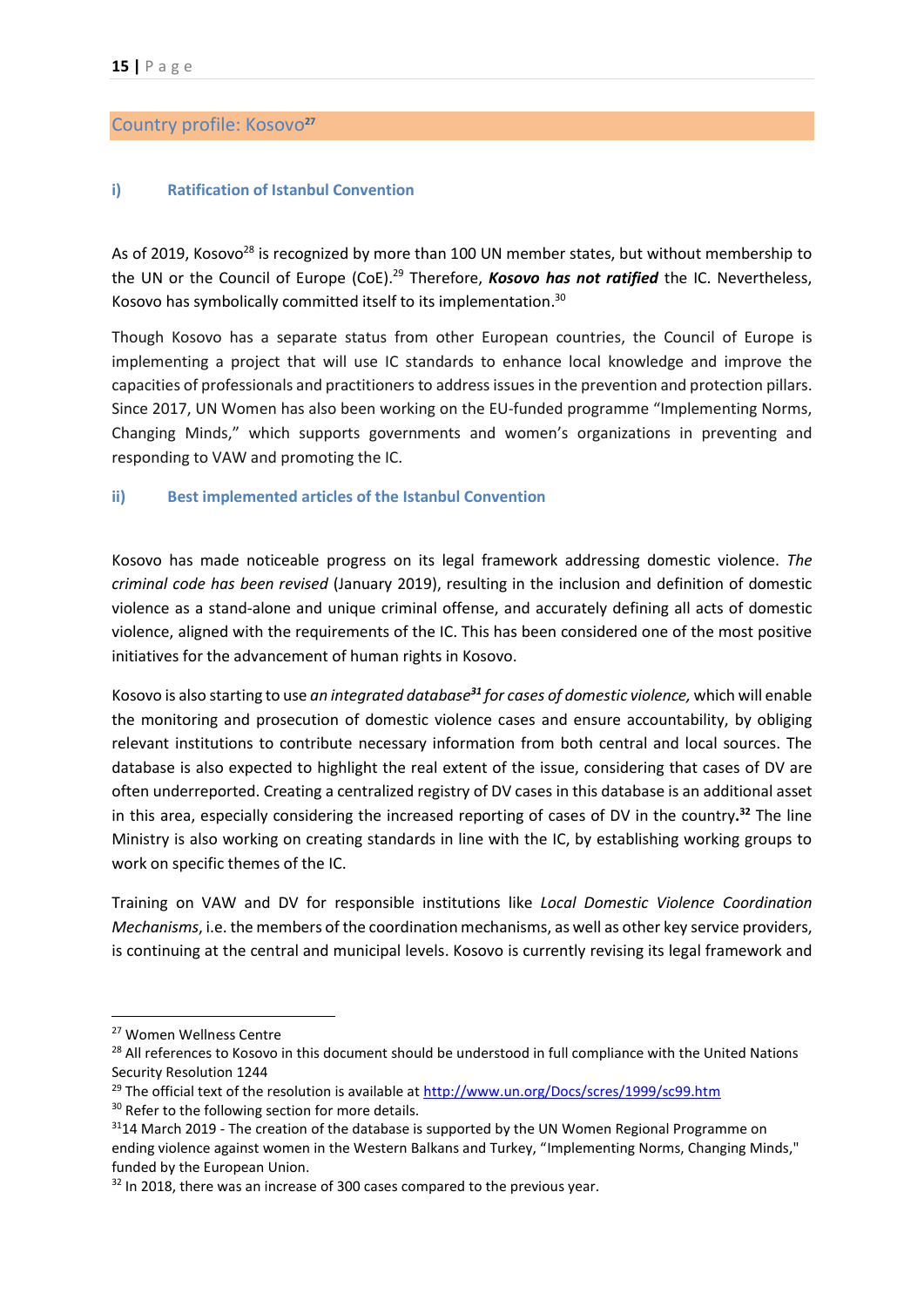constitution, hoping to improve the quality of services for survivors of domestic and gender-based violence based on increased knowledge of effective services from the IC.<sup>33</sup>

In a process initiated by the Caucus of Women Members of Parliament, the Constitutional Court of Kosovo has granted full permission for an *amendment of the Constitution's Article 22* to include the IC in the list of directly applicable international legal instruments for the protection of human rights. The Court ruled positively on the matter and enabled the Assembly of Kosovo to vote on the adoption of the amendment in the near future. The Court found that the proposed amendment would strengthen the commitment of Kosovo towards the protection of human rights. The proposed amendment to the Constitution would provide an opportunity to build on the existing achievements and work towards the full implementation of the Convention.

## <span id="page-16-0"></span>**iii) Challenges with implementation of specific Istanbul Convention articles**

Despite the progress achieved in improving the policy and legal framework, in Kosovo developments have focused primarily on responding to domestic violence, with other forms of violence against women being dealt with marginally or absent altogether from policy-makers' agenda.<sup>34</sup>

As of September 2019, Kosovo does not apply an integrated approach to VAW and limits it mostly to DV.<sup>35</sup> There is a growing need to develop existing legislation on VAW within IC standards, as there is no national law that addresses all forms of VAW in its particularities. The informant organization from Kosovo also states that implementation of the existing legislation is problematic due to several challenges. An evaluation of the previous programme<sup>36</sup> states that, among others, the following shortcomings in Kosovo's domestic violence intervention system:

- weak implementation of existing legislation and standards, including limited use and follow-up of protection measures foreseen by the LPDV;
- lack of efficient co-ordination and information sharing mechanisms among relevant agencies and institutions;
- lack of specialized/standardized services for domestic violence victims and passivity on the part of social services when dealing with such cases;
- financial unsustainability and understaffing of services, including shelters;
- lack of empowerment programmes for women victims;
- lack of perpetrator programmes;

**.** 

- lack of systematic data collection by police, the judiciary and health and social services;
- reconciliatory and victim-blaming attitudes from professionals working closely with victims.

In Kosovo there is also a growing need for shelters and specialized services for victims of sexual assault, particularly women and LGBTI people. While there are shelters for women and children that are

<sup>33</sup>[http://eca.unwomen.org/en/news/stories/2019/05/kosovo-to-amend-its-constitution-to](http://eca.unwomen.org/en/news/stories/2019/05/kosovo-to-amend-its-constitution-to-recognize-the-istanbul-convention)[recognize-the-istanbul-convention](http://eca.unwomen.org/en/news/stories/2019/05/kosovo-to-amend-its-constitution-to-recognize-the-istanbul-convention)

<sup>&</sup>lt;sup>34</sup> Council of Europe, 2017. " Mapping support services for victims of violence against women in Kosovo", pg.4 <sup>35</sup> European Women's Lobby, 2019. "Mapping of policies and legislation on violence against women and the Istanbul convention in Kosovo" [https://www.womenlobby.org/IMG/pdf/ewl-kosovo\\_report\\_web.pdf](https://www.womenlobby.org/IMG/pdf/ewl-kosovo_report_web.pdf) 

<sup>&</sup>lt;sup>36</sup> Ministry of Justice (2015). Evaluation report of the Kosovo Program against Domestic Violence and Action Plan 2011-2014. Prishtinë/Priština.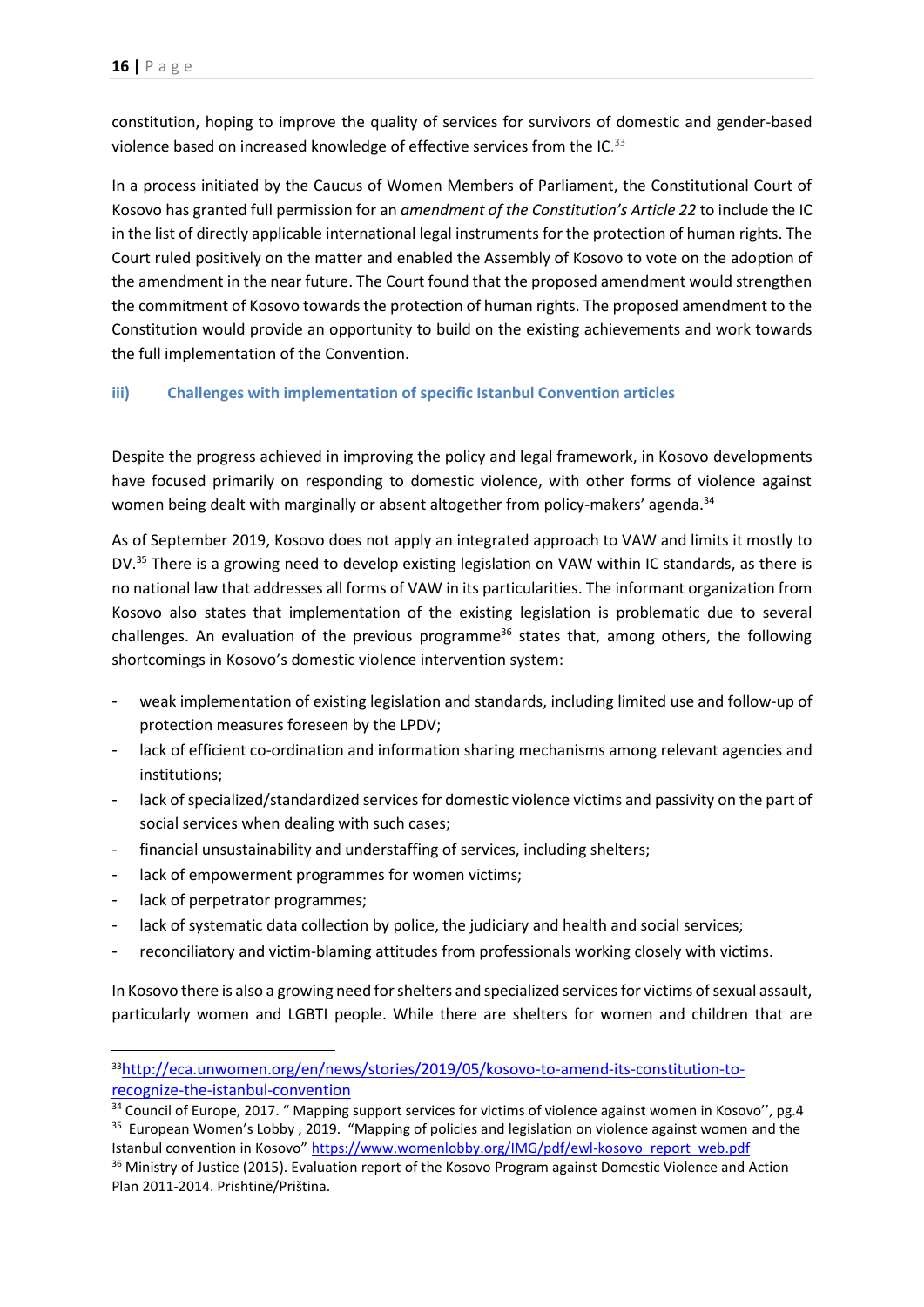victims of DV, all shelters and services in this area are poorly funded. $37$  There are no specialized services focusing exclusively on victims of sexual violence, in Kosovo\*, including rape crisis centres or sexual violence referral centres. Specialist and general services devote only a small proportion of their work to this form of violence<sup>38</sup>.

#### <span id="page-17-0"></span>**iv) Government funding for women's NGOs in the field of VAW and DV**

Funding for support services geared towards all forms of violence against women is not mandated by Kosovo's legislation. Only the financing of domestic violence measures is provided in the Kosovo's *National Strategy against Domestic Violence 2016-2020.* The government is the primary source of funding for public specialised and general services, while NGO-run services rely more heavily on a variety of financing sources, in particular international donors. There is insufficient financial support provided to shelters which are the main providers of specialized residential and non-residential support, especially for victims of domestic violence.<sup>39</sup>

Organizations from Kosovo report that *prevention activities and services for women and children victims of violence are substantially funded* by the central government (70% funding from Ministry of Labour and Social Welfare) and 10% from local governments.

### <span id="page-17-1"></span>Country profile: Montenegro**<sup>40</sup>**

**.** 

#### <span id="page-17-2"></span>i) **Ratification of Istanbul Convention**

Montenegro signed the IC on May 11, 2011, the date on which the convention was opened for signature and ratified the convention on April 22, 2013. Montenegro ratified the convention with no reservations.

The first state report on the IC from Montenegro was received by GREVIO on July 11, 2017. Following the [Dialogue with state representatives](https://www.coe.int/en/web/istanbul-convention/newsroom/-/asset_publisher/anlInZ5mw6yX/content/grevio-reviews-state-report-with-representatives-from-turkey?inheritRedirect=false&redirect=https%3A%2F%2Fwww.coe.int%2Fen%2Fweb%2Fistanbul-convention%2Fnewsroom%3Fp_p_id%3D101_INSTANCE_anlInZ5mw6yX%26p_p_lifecycle%3D0%26p_p_state%3Dnormal%26p_p_mode%3Dview%26p_p_col_id%3Dcolumn-1%26p_p_col_count%3D2) in Strasbourg on October 10, 2017, the [evaluation visit of](https://www.coe.int/en/web/istanbul-convention/newsroom/-/asset_publisher/anlInZ5mw6yX/content/council-of-europe-s-expert-group-on-violence-against-women-visits-turkey?inheritRedirect=false&redirect=https%3A%2F%2Fwww.coe.int%2Fen%2Fweb%2Fistanbul-convention%2Fnewsroom%3Fp_p_id%3D101_INSTANCE_anlInZ5mw6yX%26p_p_lifecycle%3D0%26p_p_state%3Dnormal%26p_p_mode%3Dview%26p_p_col_id%3Dcolumn-1%26p_p_col_count%3D2)  [GREVIO \(6 to 9 November 2017\)](https://www.coe.int/en/web/istanbul-convention/newsroom/-/asset_publisher/anlInZ5mw6yX/content/council-of-europe-s-expert-group-on-violence-against-women-visits-turkey?inheritRedirect=false&redirect=https%3A%2F%2Fwww.coe.int%2Fen%2Fweb%2Fistanbul-convention%2Fnewsroom%3Fp_p_id%3D101_INSTANCE_anlInZ5mw6yX%26p_p_lifecycle%3D0%26p_p_state%3Dnormal%26p_p_mode%3Dview%26p_p_col_id%3Dcolumn-1%26p_p_col_count%3D2) and the [Government Comments to the GREVIO draft report](https://rm.coe.int/turkey-s-final-comments-to-grevio-report/16808e5298) received on September 14, 2018; the [first evaluation report by GREVIO](https://rm.coe.int/eng-grevio-report-turquie/16808e5283) was published on October 25, 2018. The recommendations [by the Committee of the Parties](https://rm.coe.int/recommendations-of-the-committee-of-the-parties-for-turkey/pdfa/1680920060) were published on January 28, 2019. Montenegro has adopted all of the GREVIO report recommendations.

<sup>37</sup> <http://eca.unwomen.org/en/where-we-are/kosovo-under-unscr-1244/ending-violence-against-women> <sup>38</sup> Council of Europe, 2017. 'Mapping support services for victims of violence against women in Kosovo', 2017.

Pg.76<https://rm.coe.int/seminar-pristina-report-eng/16807316df>

<sup>&</sup>lt;sup>39</sup> Council of Europe, 2017. "Mapping support services for victims of violence against women in Kosovo", page 82.

<sup>40</sup> Information by: SOS Hotline for Women and Children Victims of Violence Niksic and desk review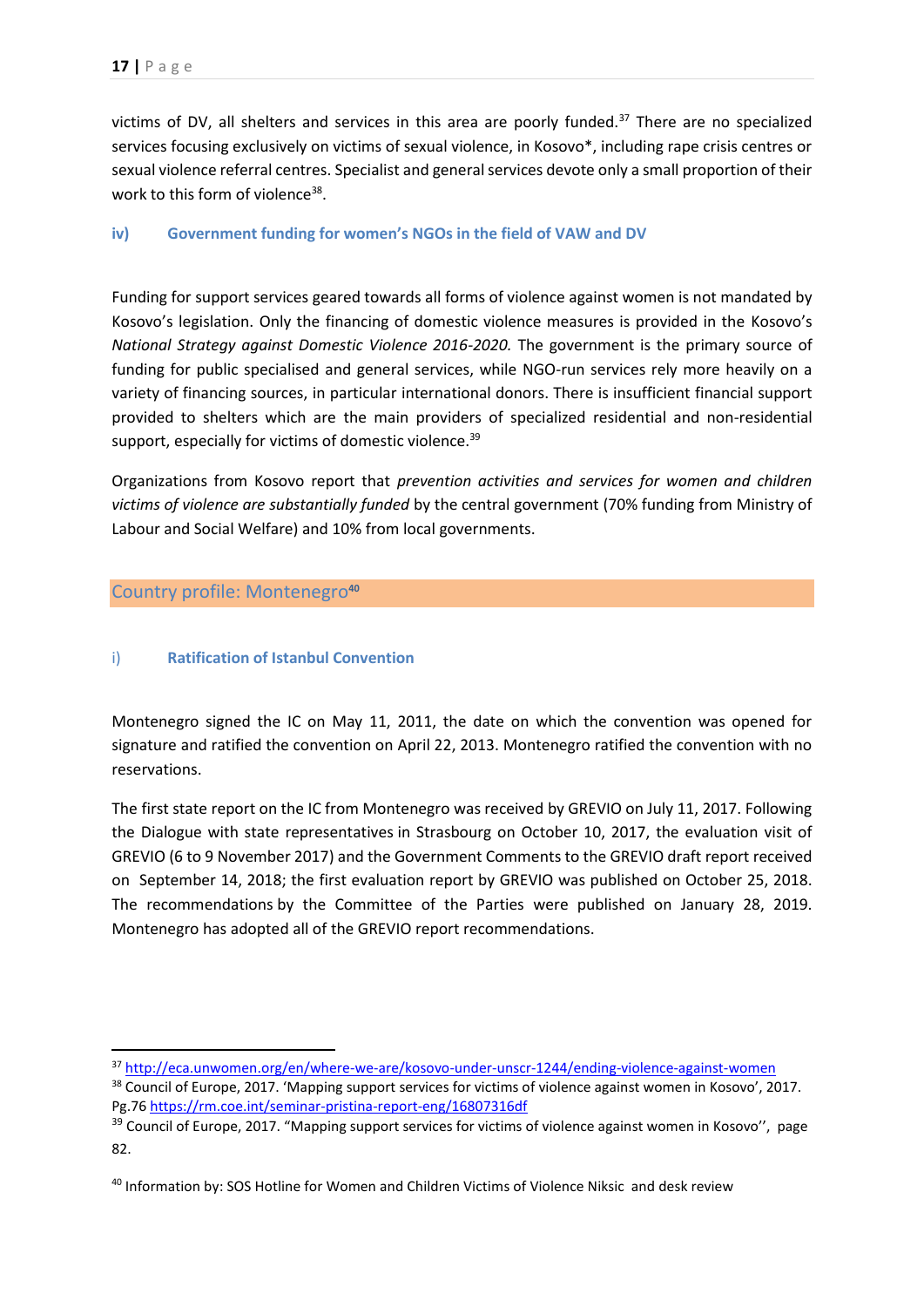1

At least *one alternative report* was delivered to GREVIO by the civil society. **<sup>41</sup>** The CSSP partner 'SOS Hotline for Women and Children Victims of Violence Nikšić,', key country informant to this report, was involved as one of the contributors.

## <span id="page-18-0"></span>ii) **Best implemented articles of the Istanbul Convention**

The most significant aspect of IC implementation in Montenegro is the adoption of important laws, action plans and strategies that deal with some forms of VAW, particularly DV. The Committee of the Parties<sup>42</sup> notes the following progress:

- On-going efforts to build legislative, policy and institutional framework to prevent and combat VAW are being adapted to international standards.
- Comprehensive legislative changes, particularly in the area of criminal law, have led to the criminalization of a wide range of conduct as required by the IC and the introduction of emergency barring and restraining orders for domestic violence victims and their right to legal aid.
- Increased efforts made at addressing VAW and DV a form of GBV.
- Adoption of important policy documents such as the Action Plan for Gender Equality (2017 to 2021) and the Strategy for Protection from Domestic Violence (2016 to 2020).
- Efforts were made to introduce multi-agency co-operation among different agencies and actors to ensure a comprehensive and coordinated response to domestic violence.

Additionally, in line with **Article 24** of the IC, a Free National SOS Helpline for victims of domestic violence has been established by the Government of Montenegro on September 2015, administrated by the NGO SOS Hotline Nikšić.

**Chapter IV – Protection and Support, Article 23 on Specialist support services.** Two additional domestic violence shelter**)** have been established to address geographic disparities in service provision, located in the central region of Montenegro, accommodating women and children victims of violence from all over Montenegro.

**Chapter VII – Migration and Asylum:** Finally, the legal provisions made to ensure asylum claims are considered taking into account gender identity, sex and experiences of physical, psychological or sexual violence as acts of persecution.

These positive improvements were achieved primarily by the long-standing, continuous efforts of NGOs addressing VAW. NGOs, individually and through informal networking, are the only subjects that continuously and consistently advocate, lobby with decision-makers and carry out campaigns to implement IC provisions and end VAW.

<sup>41</sup> Contribution on the *[Implementation of Montenegro's Domestic Violence Legislation](http://rm.coe.int/ngo-1-report-to-grevio/168073c75d)* by : Women's rights Center, The advocates for human rights and SOS Hotline for Women and Children Victims of Violence Nikšić; Contribution on the *[Implementation of the Istanbul Convention in Montenegro](http://rm.coe.int/report-ngo-montenegro-2/168073c980)* by : Women's Rights Centre, Women's Safe House, SOS Hotline for Women and Children Victims of Violence Nikšić and SOS Hotline for Women and Children Victims of Violence Podgorica

 $42$  Recommendation on the implementation of the Council of Europe Convention on Preventing and Combating Violence against Women and Domestic Violence by Montenegro, IC-CP/Inf(2019)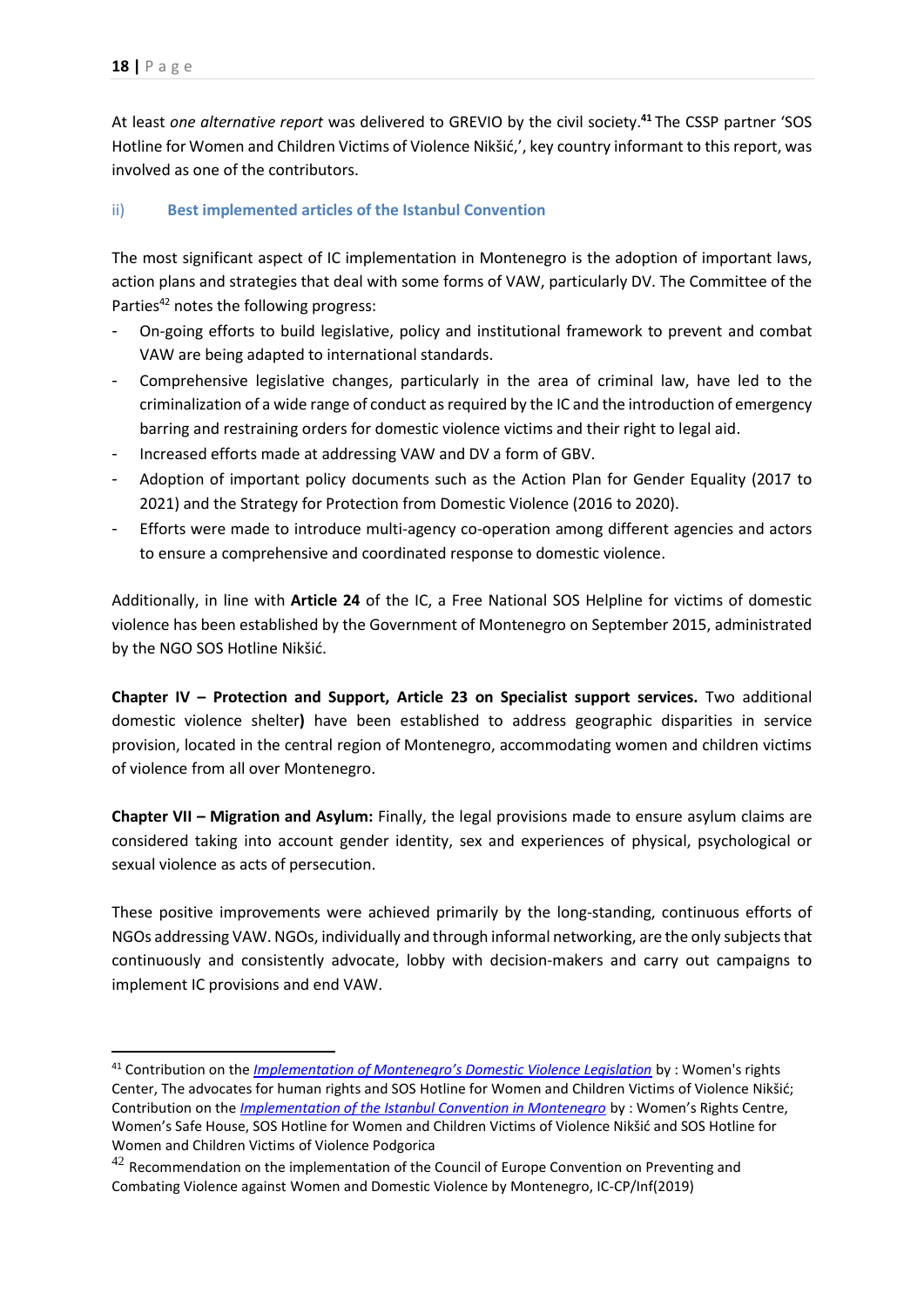#### <span id="page-19-0"></span>iii) **Challenges with implementation of specific Istanbul Convention articles<sup>43</sup>**

Although Montenegro has been obliged to fully implement the IC since August 2014, effective implementation is still a major challenge. Most of the provisions are not applied in practice. The IC remains largely unrecognized by the institutions and individuals who have an obligation to implement it. This was confirmed in GREVIO's first evaluation report for Montenegro. It was noted that improvement is needed for each article of the IC to some degree.

GREVIO's evaluation report<sup>44</sup> indicated that Montenegro did not fulfil most IC obligations. While action is required in all aspects of IC implementation, some segments require minor adjustments while others need emergency action. IC requirements that need to be addressed urgently are related to the following articles:

**Chapter II – Integrated policies and data collection, Articles 8 and 9** on **Non-governmental organizations and civil society.** NGOs must acquire *a license to provide services, as one of the prerequisites for provision of financial support* by the state. <sup>45</sup> The licensing process by the state has criteria that specialized women's support services struggle to attain in terms of organization size and number of employees, *as also noted in the GREVIO evaluation report.* There is the risk that the service provision from the specialized CSOs will be replaced by generalized NGOs that are less focused on women and with less experience in this area, while also negatively impacting a gendered approach to VAW.

**Chapter III – Prevention, Article 15 on Training of experts.** Similar to most activities in the area of combatting violence against women and domestic violence, the curricula are also mainly implemented by NGOs through the projects financed by foreign donors There is a lack of a strategically designed training plan for professionals, and the trainings happen sporadically, being implemented within the projects implemented by the relevant public institutions. The Ministry for Human and Minority Rights lacks necessary capacities for educating professionals on the subject of gender equality, discrimination and gender based violence, and it financially relies on international and non-government organizations.<sup>46</sup>

**Chapter IV – Protection and support, Article 22 on Specialist support services**. *The strategy on Domestic Violence Protection 2016-2020* has envisaged the creation and implementation of a national plan of improvement of specialist services of support to victims of violence, in compliance with the IC recommendations. The state has specialist support services neither for victims of violence against women and their children, nor for children with direct experience of violence. There are only general state support services in the *Center for the support to children and family Bijelo Polje* and *Shelter for Women Victims of Human Trafficking* managed by the *Office for the Fight against Human Trafficking.* 

**.** 

<sup>&</sup>lt;sup>43</sup> Information on the detailed articles of this session is extracted from the Shadow report of women CSOs. For more info please refer t[o https://rm.coe.int/report-ngo-montenegro-2/168073c980](https://rm.coe.int/report-ngo-montenegro-2/168073c980) <sup>44</sup> https://rm.coe.int/grevio-report-montenegro/16808e5614

<sup>&</sup>lt;sup>45</sup> SOS Hotline Nikšić licensed the work of two specialized help and support services, including the National SOS line for victims of domestic violence and the work of SOS shelters for women and children with experience of violence.

<sup>46</sup> <https://rm.coe.int/report-ngo-montenegro-2/168073c980>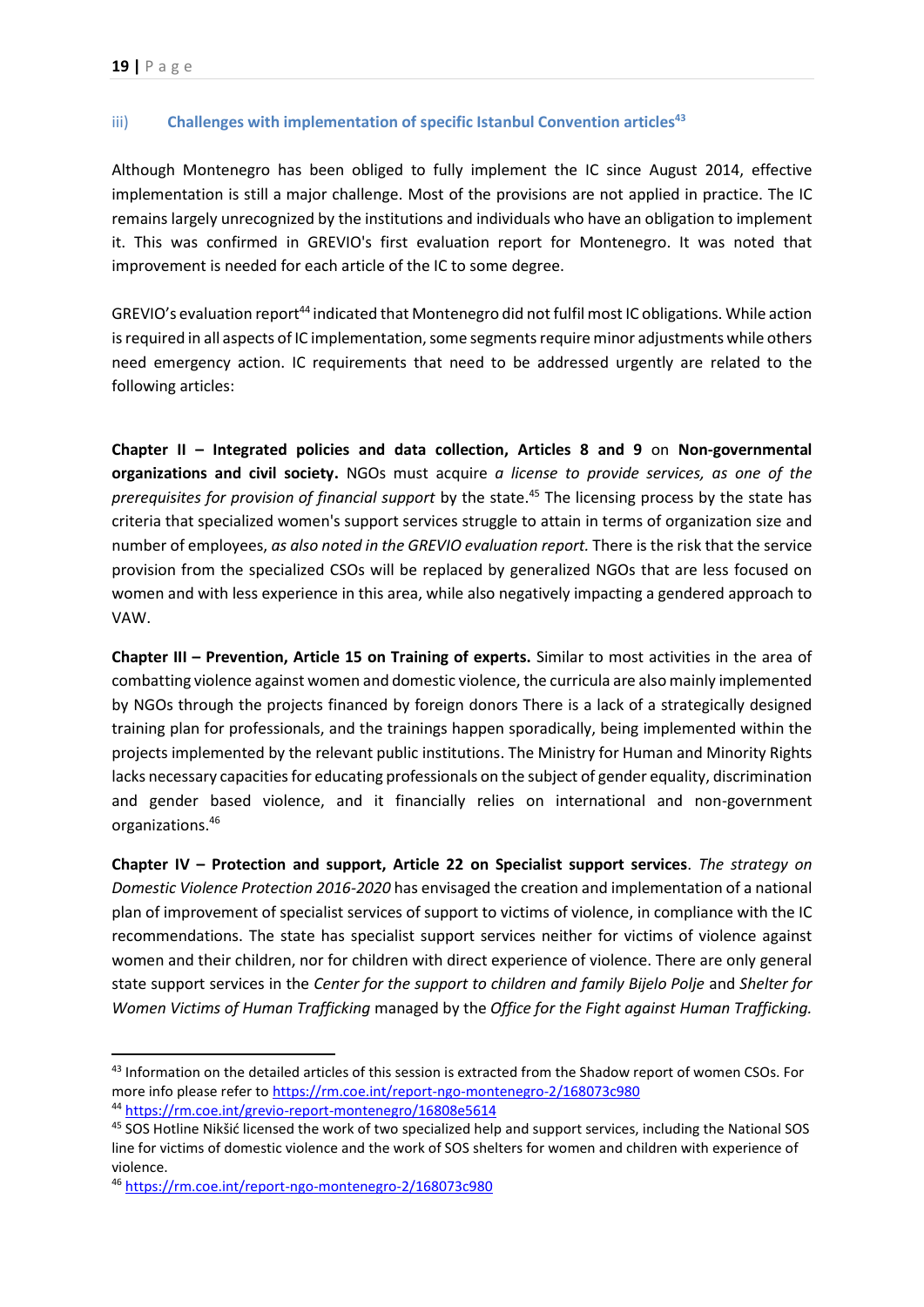Specialist support services are implemented only by few women´s NGOs dealing with the protection of victims of domestic violence. It is necessary that the state ensures, with adequate geographic spreading, direct short-term and long-term specialist support services for each victim that was exposed to any type of violence covered by the Convention, as well as for all women violence victims and their children of the study of the Council of Europe related to minimum standards for specialist services.

**Article 25: Support to victims of sexual violence** - There are neither crisis centers nor similar institutions for victims of sexual violence in Montenegro. There is an immediate need for crisis centers to be established for rape victims and/or victims of sexual violence. **Article 26***:* **Protection and support of children to witnesses**- Even though certain provisions of the criminal legislation framework provide specific treatment of minor witnesses, committing an act of violence in the presence of a minor is still not recognized as a punishable act which constitutes a form of domestic violence. Witnessing domestic violence is still not recognized as an emotional abuse. Among the immediate steps that need to be taken to address this concern, the violent act committed in the presence of a minor child should be criminalized and recognized as a criminal offence of domestic violence.

**Chapter VI – Investigation, prosecution, procedural law and protective measures, Article 50** on **Reporting and investigation by the law enforcement authorities**- Although there is a legal framework aligned with the standards set in the Convention, their consistent application in practice is lacking and, therefore, it is necessary to undertake measures aimed at improving their implementation. Among the problems identified by the women CSOs, we can mention: separation of the victim from the abuser is not realized in practice due to the limited capacities of the courts; there is soft penalty policy and high degree of impunity of the perpetrators of violence<sup>47</sup>; and weak monitoring of the orders of protection by the police.

**Article 52: Emergency barring orders** *-* Urgent measures for the prohibition of access to or protection of Statistical data<sup>48</sup> indicate the obvious lack of consistence of the police practice in issuing the orders of removal from the place of residence. There are no official data on the number of issued emergency barring orders (before launching misdemeanor proceedings), but the practice of women´s NGOs shows that the misdemeanor courts issue the emergency barring orders extremely seldom, and that the police rarely propose the measure to the courts. Apart from NGOs, nobody informs the victims about the possibility of requesting the orders. The misdemeanor courts rarely issue the orders of protection during the proceedings as well.

**Article 53: Restraining or protection orders** - Changes and amendments to the Criminal Code from July 2013 introduce new security measures: restraining order (Article 77a) and removal from the place of residence or other premises (Article 77b). Namely, these security measures are targeted at removing the risk of repeated criminal offences (re-offending) by prohibiting the perpetrator to approach the victim of criminal offence. Thus, the criminal Code has been harmonized with the IC in

<sup>&</sup>lt;sup>47</sup> The type of imposed sentences that do not ensure the security and safety of victims is concerning, given that in 64% cases those were suspended sentences, community work sentences and fines.

<sup>&</sup>lt;sup>48</sup> In 2013, as many as 32 orders, i.e. 80% of them were issued in one town (Nikšić), by only one authorized police officer, while only 8 of them were issued in all other Montenegrin towns. In 2015, the police orders of

removal from the place of residence were most often issued by the Security Center in Nikšić (74,4% cases), while the Security Center in Podgorica, which covers 1/3 of the Montenegrin population did not issue any orders of this kind.<https://rm.coe.int/report-ngo-montenegro-2/168073c980>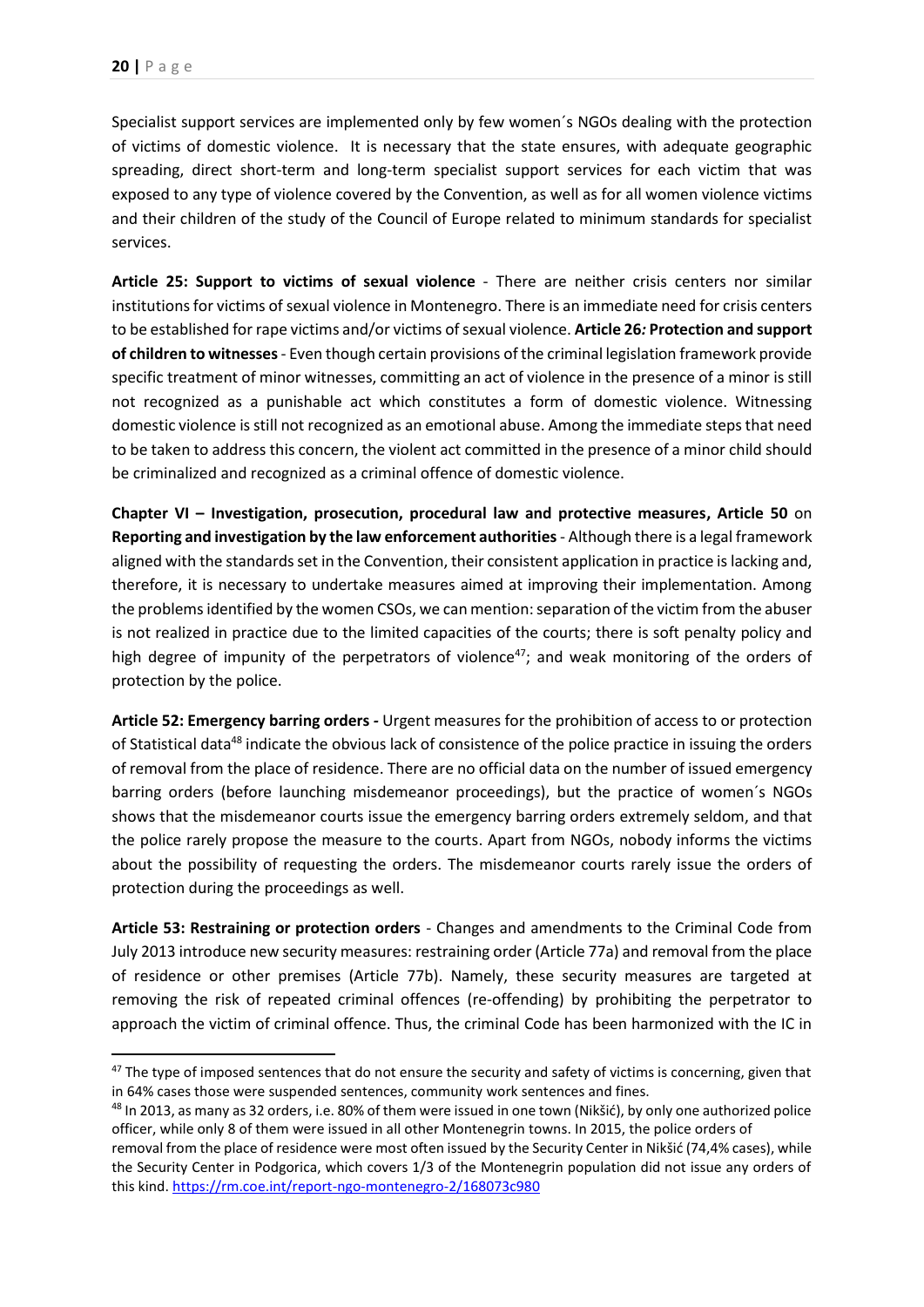this part. However, these measures are not applied in practice. Apart from this, as opposed to the misdemeanor regulations, the criminal legislation did not regulate emergency barring orders in case of the criminal offence of domestic violence, and as per the official court data, the trials for these criminal offences last six months on average.

**Article 57: Legal Aid –** There is a need to broaden the scope of the right to free legal aid to administrative procedures, while the citizens are very poorly informed about the right to free legal aid. The police, criminal justice system personnel, providers of the health care and social protection services and other professionals on the first line of intervention do not notify the victims and potential victims about their rights to free legal aid. Adequate mechanisms and indicators for monitoring the quality of the provision of free legal aid are missing.

NGOs that deal with the protection of women and protection against domestic violence continuously work to ensure that the state realizes the obligations it has undertaken with the ratification of the IC, while working to increase their own capacities to meet the standards set by the state for service providers in the field of social and child protection.

#### <span id="page-21-0"></span>iv) **Government funding for women's NGOs in the field of VAW and DV**

There are occasional tendering processes that assign minimal funds for projects that focus on protecting women from violence. These funds constitute less than 5% of the annual budget of the NGOs that deal with the protection of women from violence in Montenegro.

Since September 2015, SOS Hotline Nikšić has been running the National Hotline for victims of domestic violence. The Government of Montenegro covers only 50% of the hotline's costs, while the remaining 50% of costs are covered through private donor funds. Although financing is distributed annually, it cannot be considered sustainable.

Serious concern over the existing situation was also noted in the GREVIO evaluation report where it was stated that many important measures, including the *Domestic Violence Strategy*, seem to receive no funding from the government. Additionally, the limited financial support available from public funds was even further reduced in 2018, after recent amendments to the law on NGOs. Finally, the report states that existing specialized support services led by NGOs are in a state of uncertainty as their current situation is unsustainable, being almost entirely dependent on the financing of international donors.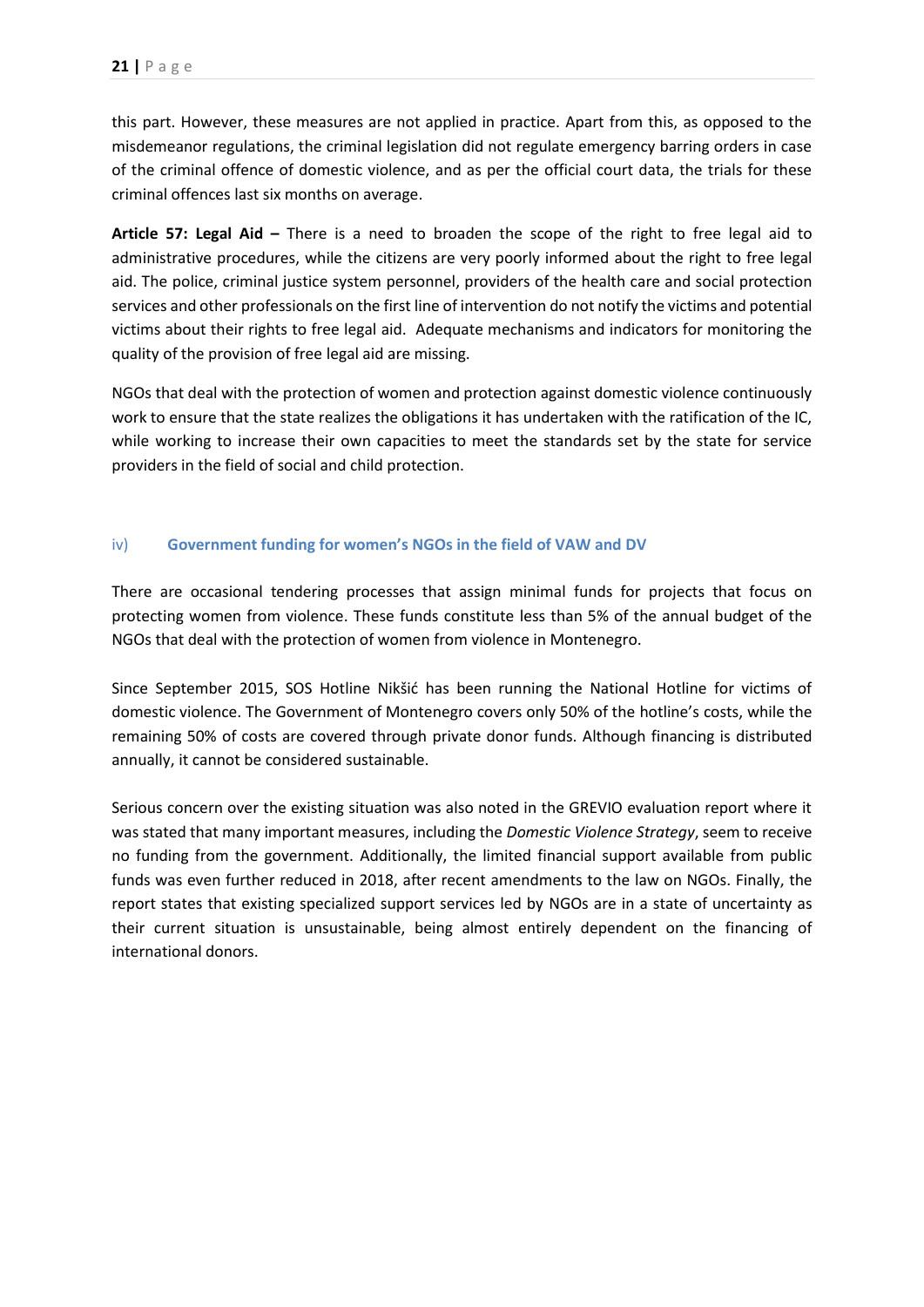#### <span id="page-22-0"></span>Country profile: North Macedonia**<sup>49</sup>**

#### <span id="page-22-1"></span>i) **Ratification of Istanbul Convention**

North Macedonia signed the IC on July 8, 2012 and ratified the convention almost five years later, on March 23, 2017. North Macedonia ratified the convention with several reservations<sup>50</sup>. Starting from July 1<sup>st</sup>, 2018, North Macedonia has no reservations to any articles of the IC.

#### <span id="page-22-2"></span>ii) **Best implemented articles of the Istanbul Convention**

Considering that it has been only one year since North Macedonia ratified the IC, there are no available reports regarding its implementation.

CSO informants of this report, state that for many years there have been no positive changes regarding the situation of violated women in the country. The only recognized form of violence was domestic violence and existing services offered support only for victims of this form. The section on domestic violence, as part of the Family Law which was passed in 2004, and has been replaced with a *new Law for Prevention, Protection and Combating Domestic Violence* adopted in September 2014, that came into force on January 1<sup>st</sup>, 2015 is not being properly implemented. In 2004, domestic violence was included in the *Criminal Code* as aggravating circumstance and is still not recognized as a separate criminal act. The unstable political situation has caused important decrease in the public finances regarding domestic violence, which has resulted in closure of existing state shelters. This was accompanied by withdrawal of donor funding and a decrease in the funds available for specialized services provided by women CSOs.

The positive changes started in 2017, when the new government ratified the IC and a *National Action Plan* was drafted in line with the IC. *The National Action Plan* was adopted by the Macedonian Government in October 2018 and the directions for developing *operational plans with financial implications* were given to all relevant institutions. Unfortunately, not all institutions prepared the operational plans for 2019 (none of which are available online) which makes it difficult for women CSOs to monitor its implementation.

Three Referral centres for victims of rape were open in the Gynecological clinics in Skopje, Kumanovo and Gostivar.

*The Ministry of Labour and Social Policy* developed a new *Law on Violence against Women and Domestic violence* at the end of 2018. The first draft was prepared and shared with relevant institutions for broader consultations.

<sup>49</sup> Information from the 'National network to end violence against women and domestic violence' <sup>50</sup> These reservations have been valid until the IC entered into force on 1 July 2018. For more information please refer to https://www.coe.int/en/web/co[nventions/full-list/-/conventions/treaty/210/signatures.](https://www.coe.int/en/web/conventions/full-list/-/conventions/treaty/210/signatures)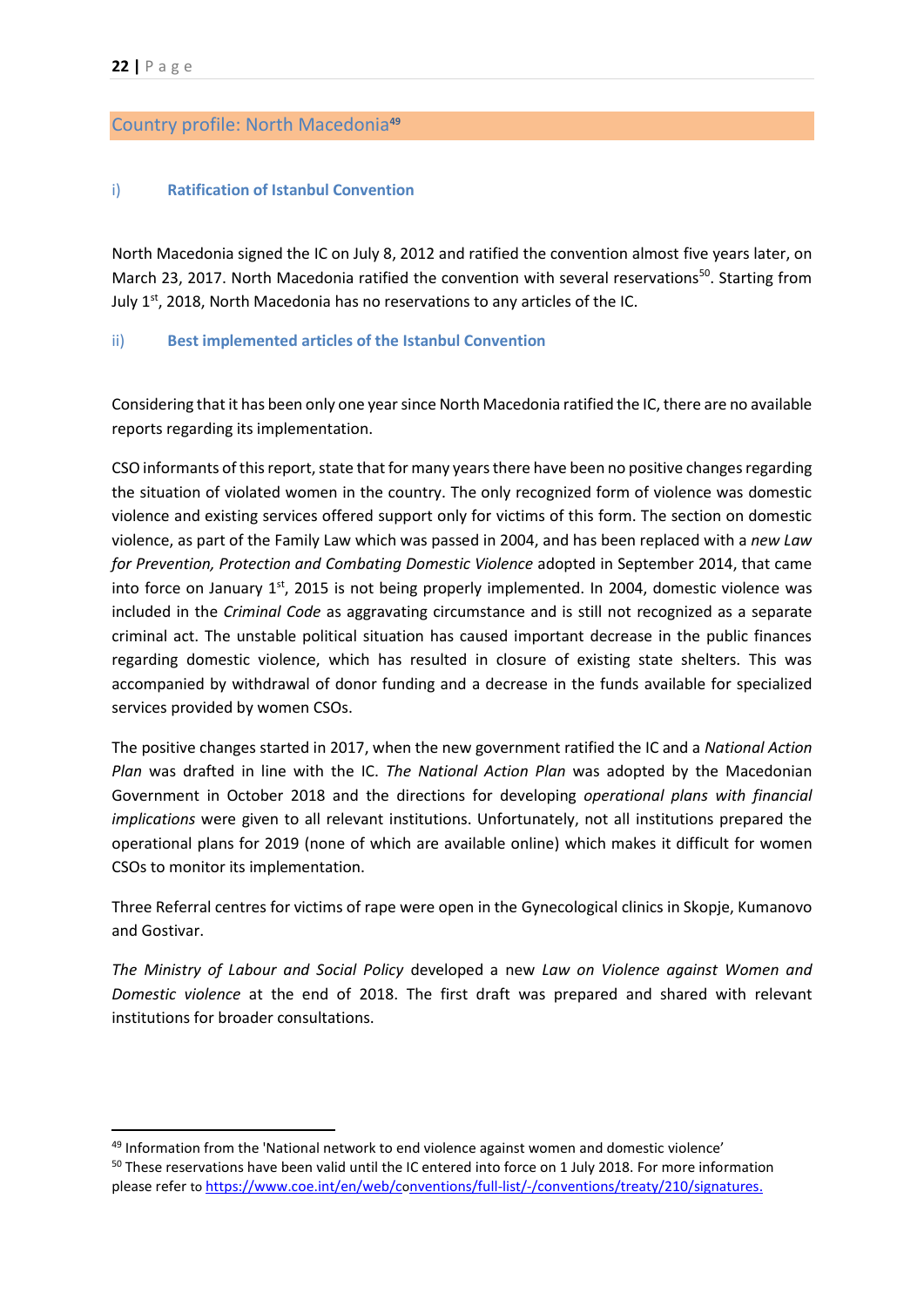#### <span id="page-23-0"></span>iii) **Challenges with implementation of specific Istanbul Convention articles**

According to key informants of this report on North Macedonia, the implementation efforts regarding IC are very new and the country needs to work on all articles of the IC, especially if taken into consideration that domestic violence is the only form of violence regulated in the national legislation.

#### <span id="page-23-1"></span>iv) **Government funding for women's NGOs in the field of VAW and DV**

*The Ministry of Labour and Social Policy* has been allocating funds to support specialized services for victims of VAW since September 2017. One shelter, one crisis centre and one SOS line are partially funded by this Ministry.

Additionally, the only counselling centre for women and children victims of domestic violence is financially supported by the City of Skopje. Other municipalities are supporting small scale projects for general social protection, and organizations working on GBV and DV are eligible for this funding. These funds are small and do not fulfil the financial needs of women CSOs.

All of the aforementioned support services are located in the capital of North Macedonia.

## <span id="page-23-2"></span>Country profile: Serbia**<sup>51</sup>**

1

#### <span id="page-23-3"></span>i) **Ratification of Istanbul Convention**

Serbia signed the IC on April 4, 2012 and ratified it on November 21, 2013. The IC entered into force on August 1, 2014. However, Serbia initially set some reservations<sup>52</sup> waiting for the harmonization of the national criminal law with the Convention. The national criminal law and associated reservations remained valid until August 1, 2019.

Serbia is undergoing the first IC evaluation procedure from GREVIO. The first state report was received by GREVIO on July 3, 2018. *Seven alternative reports* from civil society and human rights' entities in Serbia were received by GREVIO,<sup>53</sup> including one from Fenomena Association on behalf of Women against Violence Network (South-Western Region) — CSSP partner and informer for this report regarding Serbia.

<sup>51</sup> Information from Phenomena Association and desk review.

<sup>52</sup> Compensation to victims by the State (Article 30, paragraph 2); Jurisdiction to implement measures when the offence in accordance to the Convention is committed by a person with habitual residence in Serbia (Article 44, paragraph 1e); Jurisdiction for prosecution of the offences of sexual violence (Art 36), forced marriage (Art 37), female genital mutilation (Art 38), and forced abortion and forced sterilization (Art 39) (Article 44, paragraph 3 and 4).

<sup>&</sup>lt;sup>53</sup> [Protector of Citizens of the Republic of Serbia;](http://rm.coe.int/grevio-questionnaire-serbian-nhri-submission/16808c1a4c) [Independent AWC's](https://rm.coe.int/improved-legislation-failed-protection-independent-awc-s-report-to-gre/16808e2f8b); ATINA; Association of Roma Novi Bečei; SOS Vojvodina; Femplatz and MDRI-S; Fenomena Association coordinating South-Western Region of Women Against Violence Network in Serbia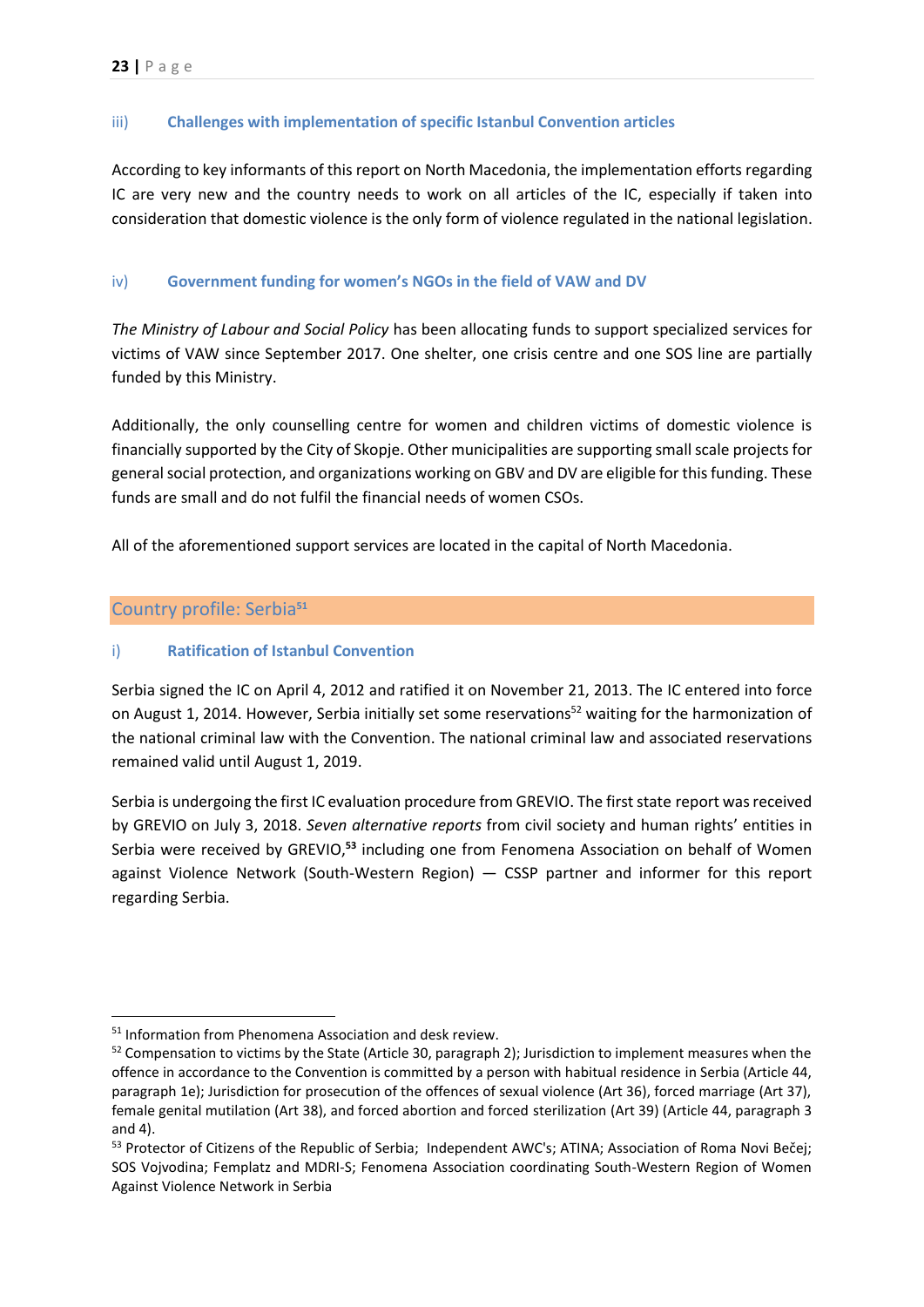#### <span id="page-24-0"></span>ii) **Best implemented articles of the Istanbul Convention**

Some articles of the IC have been better implemented in Serbia than others (listed below).<sup>54</sup> The implementation of these articles is partly related to women's CSOs advocacy efforts (i.e. through the introduction of new articles, the development of a progressive and innovative definition of family in Family Law, the alteration of the Criminal Code), and their stance of zero tolerance for violence.

**Chapter II – Integrated policies and data collection, Article 10 on Co‐coordinating body***:* In 2014, the *Coordination Body for Gender Equality* was formed, whose task was coordinating the state administration affairs in the area of gender equality, which also included NGOs<sup>55</sup>. This body was entrusted with the activities of coordination, implementation, monitoring and evaluation of policies and measures to prevent and combat all forms of violence covered by the Council of Europe Convention at the national level. The expert group for supporting the work of this body is small in number of members. A new *Sector for Anti-discrimination Policy and the Promotion of Gender Equality* was established at the *Ministry of Labor, Employment, Veteran and Social Affairs* (June 2017). *The Council for the Suppression of Domestic Violence* was established in 2017, on the basis of *Article 36 of the Law on the Prevention of Domestic Violence*. This body monitors the implementation of the Law and proposes measures to improve coordination and effective prevention and protection from domestic violence. The Council submits an annual report to the Government. The Ministry of Interior formed a working group to monitor and coordinate police work in cases of domestic violence. At the provincial level, the *Inter-sectoral Committee for Monitoring the Program for the Protection of Women against Violence* was established in 2015.

However, women CSOs state that there are insufficient human resources in the services that support the work of these bodies. Although there is a requirement for regular reporting by the Government, reports on the activities of the bodies and effects in the areas of monitoring are not publicly available. 56

**Chapter III – Prevention, Article 13 on Awareness-raising.** Several public awareness-raising campaigns have been implemented.

**Chapter IV – Protection and support, Article 18 on General Obligations**. As stipulated by the IC, <sup>57</sup> DV is now criminalized in the Republic of Serbia. Different aspects of protection and prosecution of DV are treated through the *Family Law, the Criminal Code and the New Law on Prevention of Domestic Violence* introduced in 2017, featuring the *Group for Coordination and Cooperation*. Legislation is combined and the Prosecutor defines under which law the specific act will be treated.

**.** 

<sup>54</sup> European Women's Lobby, 2019. ''Mapping of policies and legislation on violence against women and the Istanbul Convention in Serbia'. Pg.4

<sup>55</sup> Autonomous Women's Center refused to participate

<sup>56</sup> <https://rm.coe.int/improved-legislation-failed-protection-independent-awc-s-report-to-gre/16808e2f8b>

<sup>57</sup> and CEDAW (Art 29a Rec 35)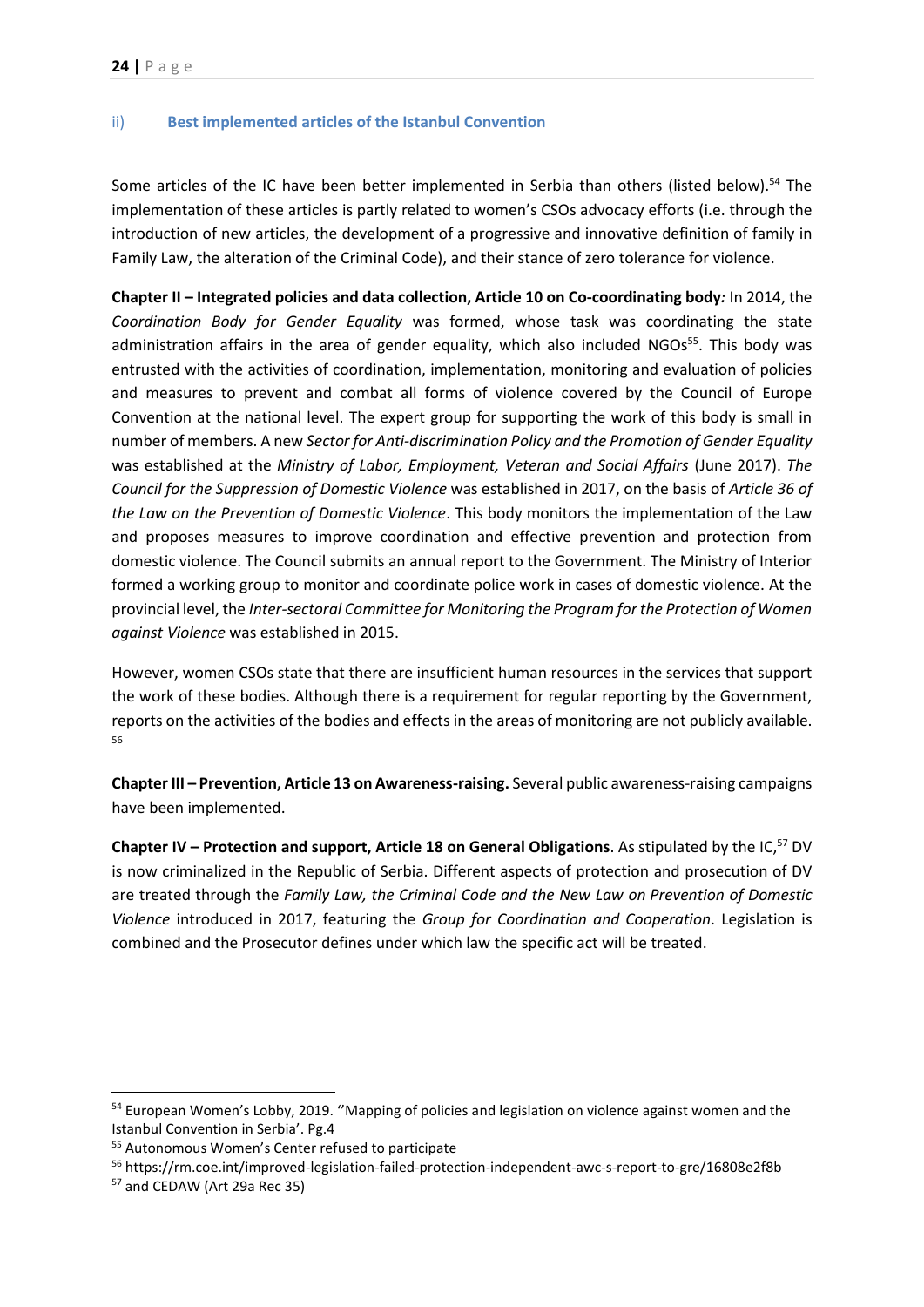**Chapter IV – Protection and support, Article 24 on Telephone helplines:** Initiated efforts for the 24/7 free of charge telephone helpline to support survivors of violence.<sup>58</sup>

The independent GREVIO Report prepared by women's CSOs points out that the implementation of international commitments, as they are inserted into domestic legislation, continues to be a policy challenge: "one unimplemented regulation being substituted by another regulation which also has a great chance of not being implemented in a created atmosphere of normativity erosion, continues to be the long-term practice."<sup>59</sup>

#### <span id="page-25-0"></span>iii) **Challenges with implementation of specific Istanbul Convention articles**

Despite some efforts to improve implementation of the IC, women's organizations in Serbia have identified multiple implementation problems, summarized below.<sup>60</sup>

**Chapter II – Integrated policies and data collection, Article 7 on Comprehensive and co‐coordinated policies**. There is no national action plan in place; **Article 8: Financial resources -** There are no ICrelated budget allocations*;* **Article 9: Non‐governmental organizations and civil society** *-* Government support and cooperation with relevant NGOs is lacking*;* **Article 11: Data collection and research -** No nationwide research on the prevalence of Intimate Partner Violence (IPV), no official data on DV segregated by gender*.*

**Chapter III – Prevention, Article 12 on General obligations:** Lack of measures for altering social and cultural patterns and for empowering women*;* **Article 14: Education** *-* Lack of VAW and gender equality teaching material in formal and informal curricula and at all levels of education*;* **Article 15: Training of professionals -** Lack of substantial or sustainable specialized training for professionals*;* **Article 16: Preventive intervention and treatment programmes** - Unknown data on the work done by the perpetrators' programs, related to their beneficiaries; There are no programs for sex offenders; **Article 17: Participation of the private sector and the media -** There is no involvement of the private sector and media in policy design and implementation or in creating internal VAW standards*.*

**Chapter IV – Protection and support, Article 18 on General obligations.** There is a significant lack of cooperation with NGOs, especially with the representatives of *Women Against Violence Network*  comprised of women's specialized services; **Article 19: Information** *-* DV survivors cannot easily access information concerning support services and legal measures that are available to them*;* **Article 20: General support services** *-* Individual Protection and Security Planning aiming at recovery from violence is inconsistent; there are no additional services for victims, such as legal and psychological counselling, financial assistance, housing, education, training and assistance in finding employment*.*

**Article 21: Assistance in individual/collective complaints** - There is no legal aid to persons who want to access the regional and international protection mechanisms**; Article 22: Specialist support** 

<sup>58</sup>NOTE: The National SOS helpline service, was initiated in a highly disputable process regarding its legality and the established National SOS helpline is not in line with IC stipulations regarding cooperation with specialized women's CSOs and regarding anonymity and confidentiality standards.

<sup>&</sup>lt;sup>59</sup>European Women's Lobby, 2019. "Mapping of policies and legislation on violence against women and the Istanbul Convention in Serbia', pg. 7

<sup>&</sup>lt;sup>60</sup> Review of Fenomena Association 'Analysis of policies and legislation on WAV and IC in Serbia', January 2019.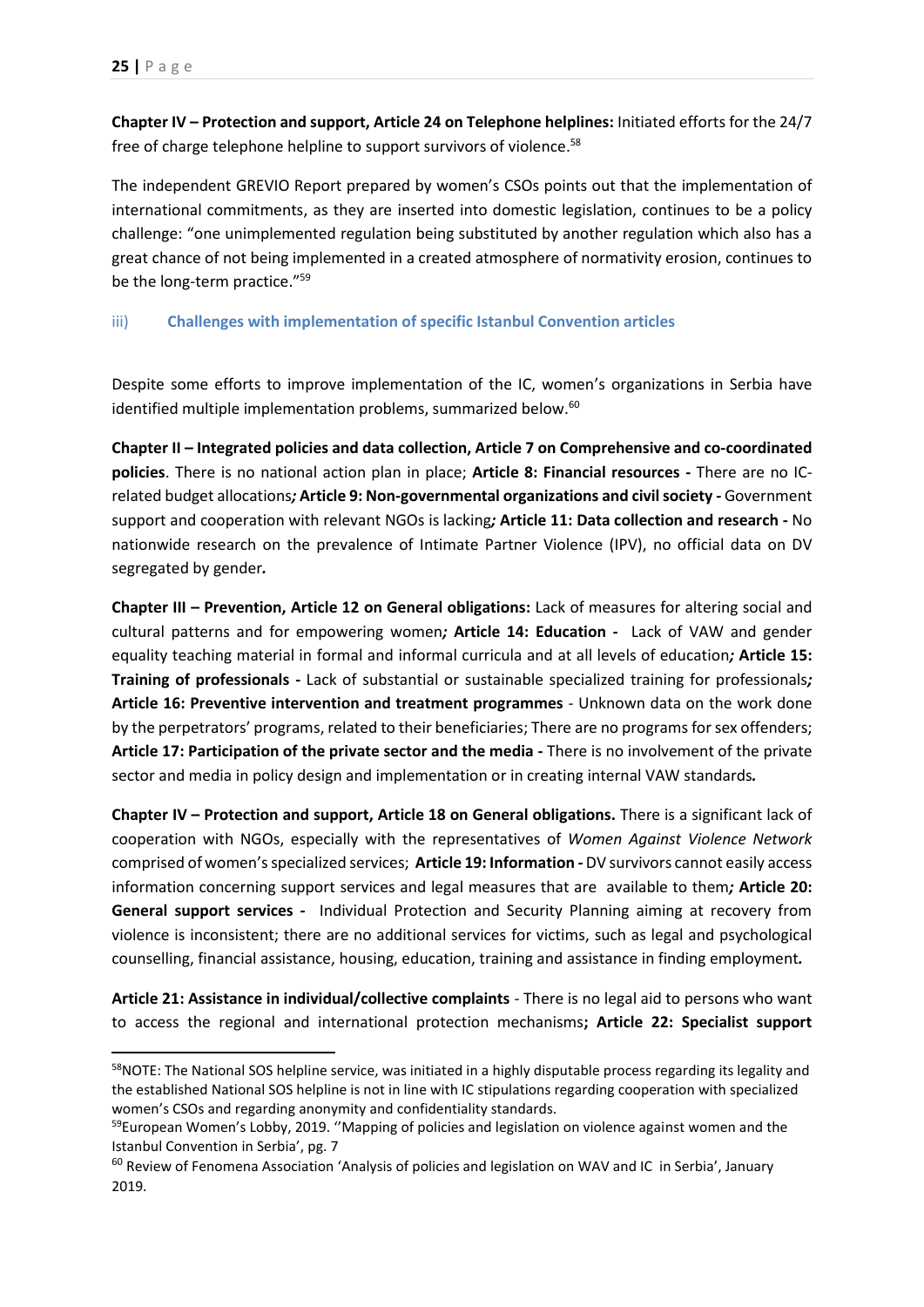**services -** There is lack of support for specialist women's support services**; Article 23: Shelters -** Serbia has only 35% of the number of women's shelters required at a national level by the IC**; Article 24: Telephone helplines -** The 24/7 free of charge telephone helpline in Serbia has violated confidentiality and anonymity standards; **Article 25: Support for victims of sexual violence -** There are no specialized services for victims of sexual violence. Only women CSOs have shown efforts establish centers for victims of sexual violence; **Article 26: Protection and support for child witnesses and Article 27: Reporting -** There are no specific measures to encourage reporting by witnesses or professionals.

#### <span id="page-26-0"></span>iv) **Government funding for women's NGOs in the field of VAW and DV <sup>61</sup>**

Women CSOs, informants of this questionnaire, state that the National Government does not support *National Women against Violence Network*, but on the contrary, they are establishing parallel organizations (GONGOs) to legitimize potential future collaborations. The so called GONGO-s are associations registered by people who are believed to be close to the government, with the aim to (mis)use the public funds without providing the concrete intended services. CSOs, including women organizations have taken a stand against this approach by protesting, but no solution has been reached yet. 62

The Serbian Government seems to be is in constant 'battle' with specialized women's CSOs rather than cooperating and supporting them, as urged by IC.

The state report presented to GREVIO<sup>63</sup> highlights some positive evidence of collaboration with women CSOs in the Autonomous Province of Vojvodina, regarding support with projects aiming at several issues related to women human rights, among them victims of DV.

# <span id="page-26-1"></span>Country profile: Turkey<sup>64</sup>

**.** 

#### <span id="page-26-2"></span>i) **Ratification of Istanbul Convention**

Turkey signed the IC on May 11, 2011, the date on which the convention was opened for signature and was the first country to ratify it on 14 March 2012. Turkey ratified the convention with no reservations. The convention entered into force with respect to Turkey on August 1, 2014.

The first state report was received by GREVIO on July 3, 2017. Following the [dialogue with state](https://www.coe.int/en/web/istanbul-convention/newsroom/-/asset_publisher/anlInZ5mw6yX/content/grevio-reviews-state-report-with-representatives-from-turkey?inheritRedirect=false&redirect=https%3A%2F%2Fwww.coe.int%2Fen%2Fweb%2Fistanbul-convention%2Fnewsroom%3Fp_p_id%3D101_INSTANCE_anlInZ5mw6yX%26p_p_lifecycle%3D0%26p_p_state%3Dnormal%26p_p_mode%3Dview%26p_p_col_id%3Dcolumn-1%26p_p_col_count%3D2)  [representatives](https://www.coe.int/en/web/istanbul-convention/newsroom/-/asset_publisher/anlInZ5mw6yX/content/grevio-reviews-state-report-with-representatives-from-turkey?inheritRedirect=false&redirect=https%3A%2F%2Fwww.coe.int%2Fen%2Fweb%2Fistanbul-convention%2Fnewsroom%3Fp_p_id%3D101_INSTANCE_anlInZ5mw6yX%26p_p_lifecycle%3D0%26p_p_state%3Dnormal%26p_p_mode%3Dview%26p_p_col_id%3Dcolumn-1%26p_p_col_count%3D2) in Strasbourg on October 11, 2017, the [evaluation visit of GREVIO \(October 30 to](https://www.coe.int/en/web/istanbul-convention/newsroom/-/asset_publisher/anlInZ5mw6yX/content/council-of-europe-s-expert-group-on-violence-against-women-visits-turkey?inheritRedirect=false&redirect=https%3A%2F%2Fwww.coe.int%2Fen%2Fweb%2Fistanbul-convention%2Fnewsroom%3Fp_p_id%3D101_INSTANCE_anlInZ5mw6yX%26p_p_lifecycle%3D0%26p_p_state%3Dnormal%26p_p_mode%3Dview%26p_p_col_id%3Dcolumn-1%26p_p_col_count%3D2)  [November 5, 2017\)](https://www.coe.int/en/web/istanbul-convention/newsroom/-/asset_publisher/anlInZ5mw6yX/content/council-of-europe-s-expert-group-on-violence-against-women-visits-turkey?inheritRedirect=false&redirect=https%3A%2F%2Fwww.coe.int%2Fen%2Fweb%2Fistanbul-convention%2Fnewsroom%3Fp_p_id%3D101_INSTANCE_anlInZ5mw6yX%26p_p_lifecycle%3D0%26p_p_state%3Dnormal%26p_p_mode%3Dview%26p_p_col_id%3Dcolumn-1%26p_p_col_count%3D2) and the [government comments to the draft report](https://rm.coe.int/turkey-s-final-comments-to-grevio-report/16808e5298) (received on September 17, 2018), the first [evaluation report by GREVIO](https://rm.coe.int/eng-grevio-report-turquie/16808e5283) was published on October 15, 2018. The

<sup>&</sup>lt;sup>61</sup> Information from key informant from Serbia, Fenomena Association

 $62$  Note from informant organization from Serbia: this is an important issue in Serbia currently.

<sup>63</sup> <https://rm.coe.int/state-report-serbia/pdfa/168094afec> (page 14)

<sup>&</sup>lt;sup>64</sup> Informants: Foundation for Women's Solidarity, as well contributions from Mor Çatı Kadın Sığınağı Vakfı (Mor Çatı Women's Shelter Foundation) and Kadının İnsan Hakları – Yeni Çözümler Derneği (Women for Women's Human Rights - New Ways).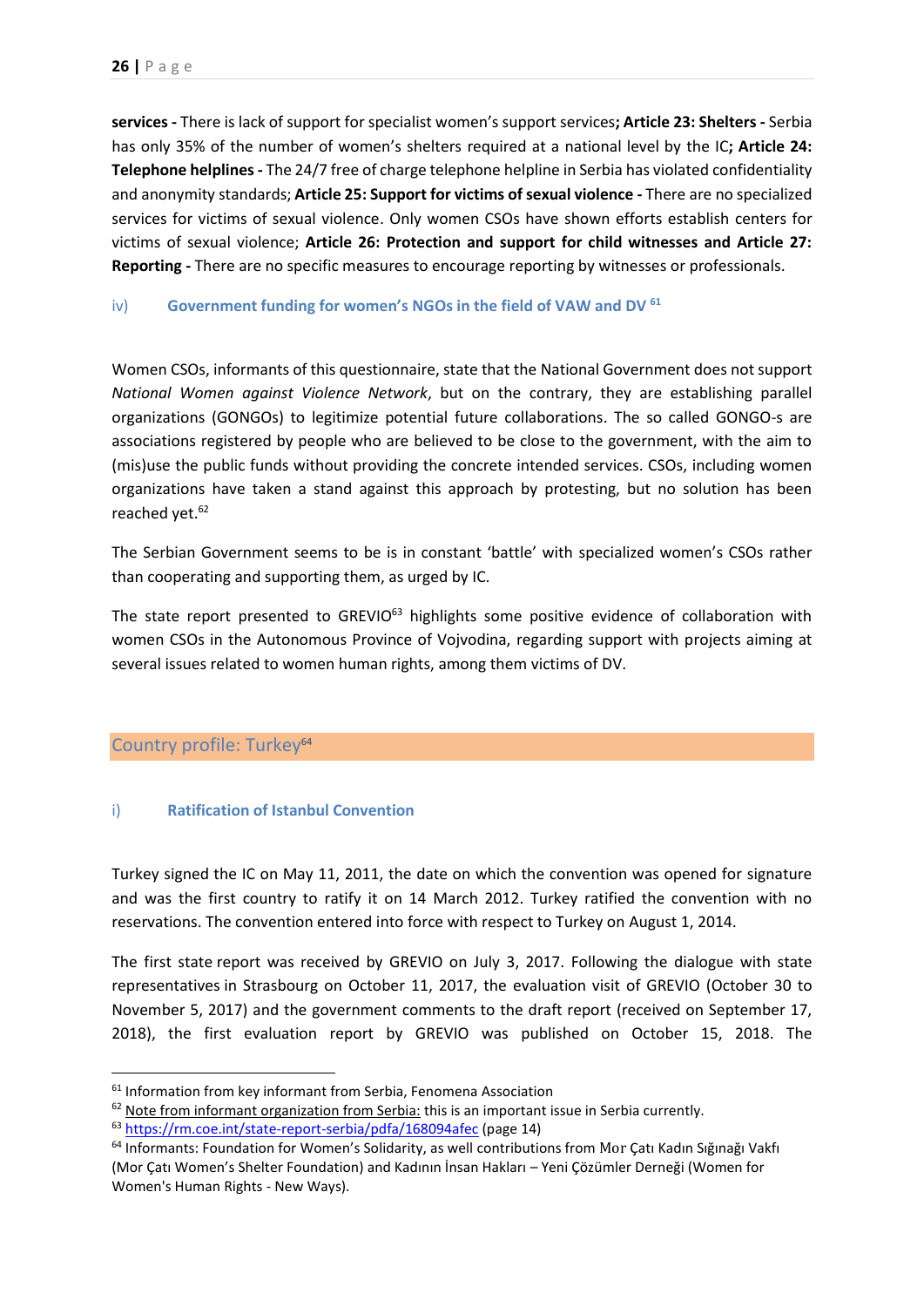1

recommendations [by the Committee of the Parties](https://rm.coe.int/recommendations-of-the-committee-of-the-parties-for-turkey/pdfa/1680920060) were published on January 28, 2019. Turkey has adopted the GREVIO report recommendations.

At least five alternative reports were delivered to GREVIO by civil society,<sup>65</sup> one of them being the Istanbul Convention Monitoring Platform, a member of the Foundation for Women's Solidarity — CSSP partner and key informant for Turkey in this report.

#### <span id="page-27-0"></span>ii) **Best implemented articles of the Istanbul Convention**

Informant organizations from Turkey state that the overall implementation of IC in Turkey is poor. While women's NGOs, networks and platforms have been very effective in the past to push for women's rights, the government is not currently welcoming collaboration and dialogue with independent rights-based women's organizations.

*CSO informants to this report* state that the adoption of the IC without any reservations and the adoption of the Law No. 6284, *"Act of Family Protection and Prevention of Violence against Women,"*  introduced on March 8, 2012, are the most significant achievements regarding IC implementation in Turkey. This law includes protective and preventive measures such as restraining orders that can be taken in urgent situations of violence. The protective and preventive measures in the Law cover all types of violence, including stalking. The target group of the Law is not only married couples, but all women. However, the practical implementation of the Law is problematic in many respects.<sup>66</sup>

The Committee of the Parties of the IC agrees that some measures taken by the Turkish authorities in implementing the IC are positive, in particular: 67

- Progress achieved in harmonizing Turkey's civil and criminal legislation with the requirements of **Chapter V on Substantive Law;**
- The consistent approach of framing policies and measures on VAW within wider strategies;
- The considerable investments in collecting and centralizing administrative data, in particular data regarding measures adopted in pursuance of the central piece of legislation on VAW (Law No. 6284), as well as the support given to research on domestic violence;
- The development of a strong state-run infrastructure of *Şonims*, which are the Turkish entities responsible for coordinating and monitoring implementation of protective measures, as well as providing general and specialist support services to victims;
- The improvements in the response of law enforcement agencies to VAW, based inter alia on the establishment of specialist offices and the development of risk assessment and risk management procedures;

**<sup>65</sup>** [Bianet](http://rm.coe.int/bianet-shadow-report-grevio/168072fc27) (Independent Communication Network); [\(](http://rm.coe.int/turkey-shadow-report-1/16807441a2)The Foundation of Support and Training for the Women in Healthcare); [Rainbow Istanbul Women's Associations Platform \(GIKAP\);](http://rm.coe.int/turkey-shadow-report-1/16807441a2) the İstanbul Convention Monitoring Platform; KADEM (Women and Democracy Association)

 $66$  The problems encountered by women regarding the implementation of this Law are thoroughly described in the Shadow NGO Report to GREVIO.

 $67$  Recommendation on the implementation of the Council of Europe Convention on Preventing and Combating Violence against Women and Domestic Violence by Turkey IC-CP/Inf(2019). Published on 28 January 2019.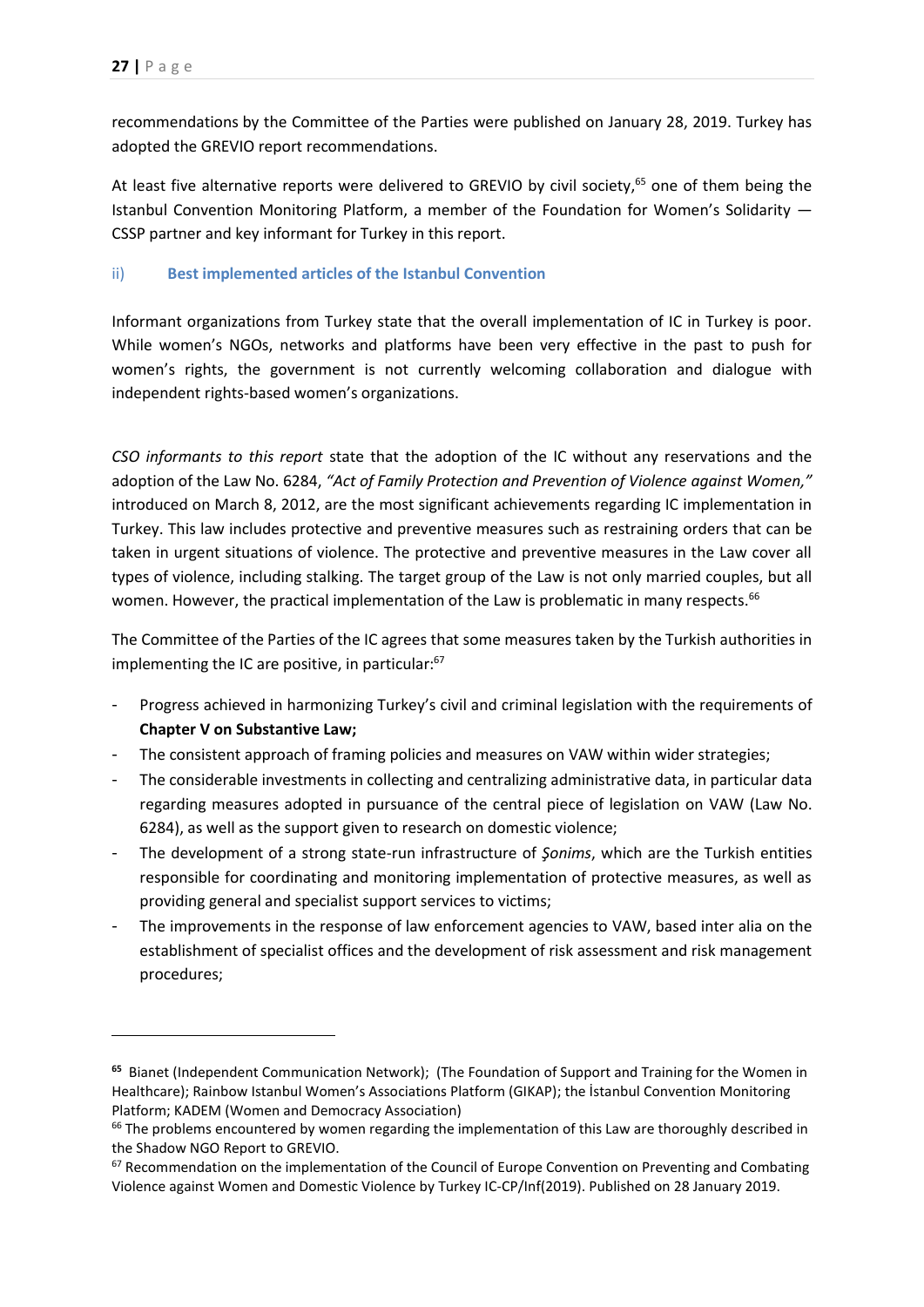The wide array of available protective mechanisms, including emergency barring orders, and their extensive use by statutory agencies.

#### <span id="page-28-0"></span>iii) **Challenges with implementation of specific Istanbul Convention articles**

Informant women's organizations in Turkey state that Turkish political leaders are not endorsing an integrated approach or committing to eliminate VAW and gender inequality. According to the informant NGOs, since 2014, the government has abandoned gender-sensitive policies and adopted an anti-gender equality discourse.

The requirements that need to be met are addressed in detail by the Istanbul Convention Monitoring Platform through its advocacy efforts and also in the NGO Shadow Report submitted to the GREVIO Committee. Below are some of the areas which are most problematic to implement with regard to IC articles:

**Chapter II – Integrated Policy and data Collection, Article 9 on Non-governmental Organizations and Civil Society.** There is a lack of government collaboration and consultation with independent women's organizations in policy-making and a lack of a meaningful civil society participation in such processes. Independent women's organizations have clearly felt the lack of political will for the elimination of violence against women (VAW) and gender inequality in the legal changes. Especially during recent years, this lack of political will has turned into systematic steps against equality and the fight for it. <sup>68</sup>

Human rights violations are an imminent threat also to independent women's organizations and women's rights activists. From 21 July 2016, for two years in a row, Turkey has been living under conditions of the state of emergency and, in accordance with that, the Government acquired the power to pass statutory decrees without seeking parliament's consent. These decrees in many respects have created human rights violations and have allowed the Government to take restrictive steps. Within this framework, all sorts of expression of opposition are being put under pressure and silenced, like: the closure of some women's organizations; the closure of women's centres and shelters (where previously important work had been underway to keep women away from violence and help them build independent lives) by trustees appointed to municipalities by the Government; and the appropriation by the Government of documents concerning women who consulted these institutions.<sup>69</sup> According to Human Rights Watch<sup>70</sup> ending the state of emergency in [Turkey](https://www.hrw.org/world-report/2019/country-chapters/turkey) has not ended repressive rule, as prolonged and arbitrary jailing of critics on bogus terrorism charges has become the norm in Turkey.

<sup>70</sup> [World Report 2019](https://www.hrw.org/world-report/2019)

<sup>68</sup> <https://rm.coe.int/turkey-shadow-report-2/16807441a1> (page 9)

<sup>&</sup>lt;sup>69</sup> Recommendations of women's organizations regarding NGOs and civil society can be found on pg.19 of the Shadow NGO Report. The Committee of the Parties of the IC also recommends the Government of Turkey take the following measures identified in GREVIO's report for immediate action to further support and facilitate the role of women's NGOs as key partners in the design and implementation of policies and measures to prevent and combat violence against women - including the provision of specialist services, notably through effective consultative processes and suitable funding opportunities .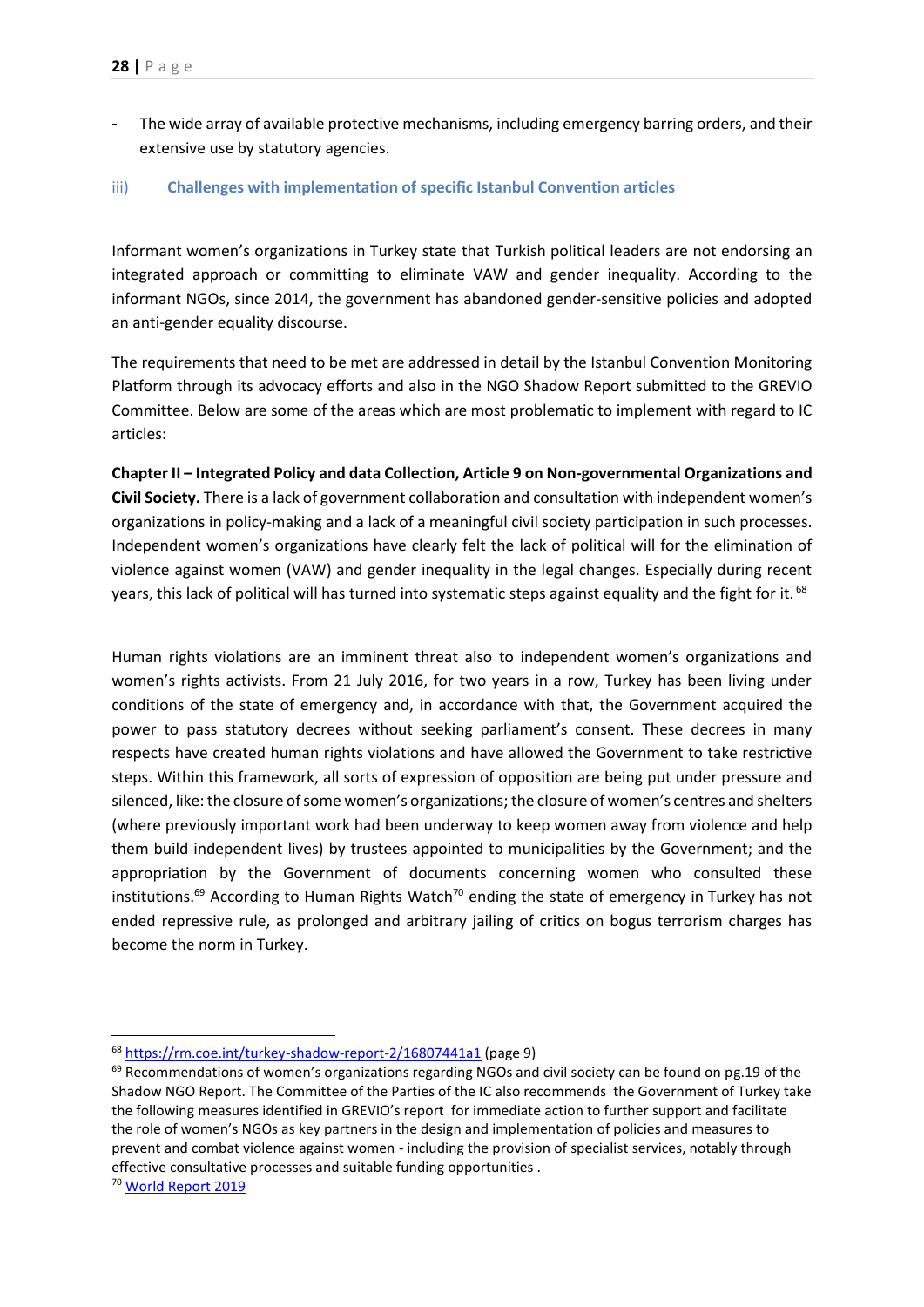**Chapter IV – Specialist support services, Articles 22 on Specialist Support Services, Article 24 on Telephone Helplines:** *There is no dedicated hotline in Turkey that offers the required consultancy services to women regarding all types of violence within the scope of the IC*. The existing national Hotline for Social Support to Family, Women, Children, People with Disabilities, Relatives of Martyrs and Veterans offers 24/7 services in Turkish, Kurdish and Arabic, and is intended to cover the services of a dedicated hotline to support women subjected to DV.

**Article 23: Shelters -** Although there is a provision in place regarding shelters, there are many exceptions to this provision. Women over 60 are not admitted to shelters, support services towards women with boys over 12 years old and children with disabilities are missing (**Chapter IX, Article 68**), and there is discrimination based on sexual orientation and gender identities in admission to shelters.<sup>71</sup>

**Chapter V – Support for women subjected to sexual violence, Article 34 on Stalking -** *Stalking is not defined as a crime in the Turkish Penal Code.* Perpetrators who are charged with violation of the right to privacy, threatening, blackmailing or any other acts that can be considered stalking are not dissuasively punished. New legislative amendments should be considered to adopt appropriate standards against stalking and digital violence within the internet/digital legislation.

**Article 36: Sexual violence, including rape -** *Rape or sexual violence crisis centres have not yet been established.*<sup>72</sup> Just as in other cases of violence, women and children subjected to sexual violence are obliged to report and seek support from police headquarters, health institutions or the public prosecution office. This results in victim re-traumatization throughout the justice and support process due to stigmatizing attitudes and the obligation to constantly revisit experiences of violence.

All the above mentioned issues are included in the recommendations of the Committee of the Parties of the IC (recommendation A11, A12).<sup>73</sup>

#### <span id="page-29-0"></span>iv) **Government funding for women's NGOs in the field of VAW and DV**

Women's CSO's report that the government has not allocated any financial or human resources to independent women's organizations or networks which are active in combating VAW and DV. Only GONGOs (Government Oriented Non-governmental Organizations), which are closely tied to the government, are supported in order to create the image that the government is working with NGOs in a participatory manner. There is no legislation in place that requires the government to provide financial support to the NGOs.

 $71$  Recommendations of women's organizations regarding shelters can be found on p.38 of the Shadow NGO Report.

<sup>72</sup> The recommendations of the Platform regarding rape crisis centres can be found on p.40 of the Shadow NGO Report.

<sup>73</sup> <https://rm.coe.int/recommendations-of-the-committee-of-the-parties-for-turkey/pdfa/1680920060>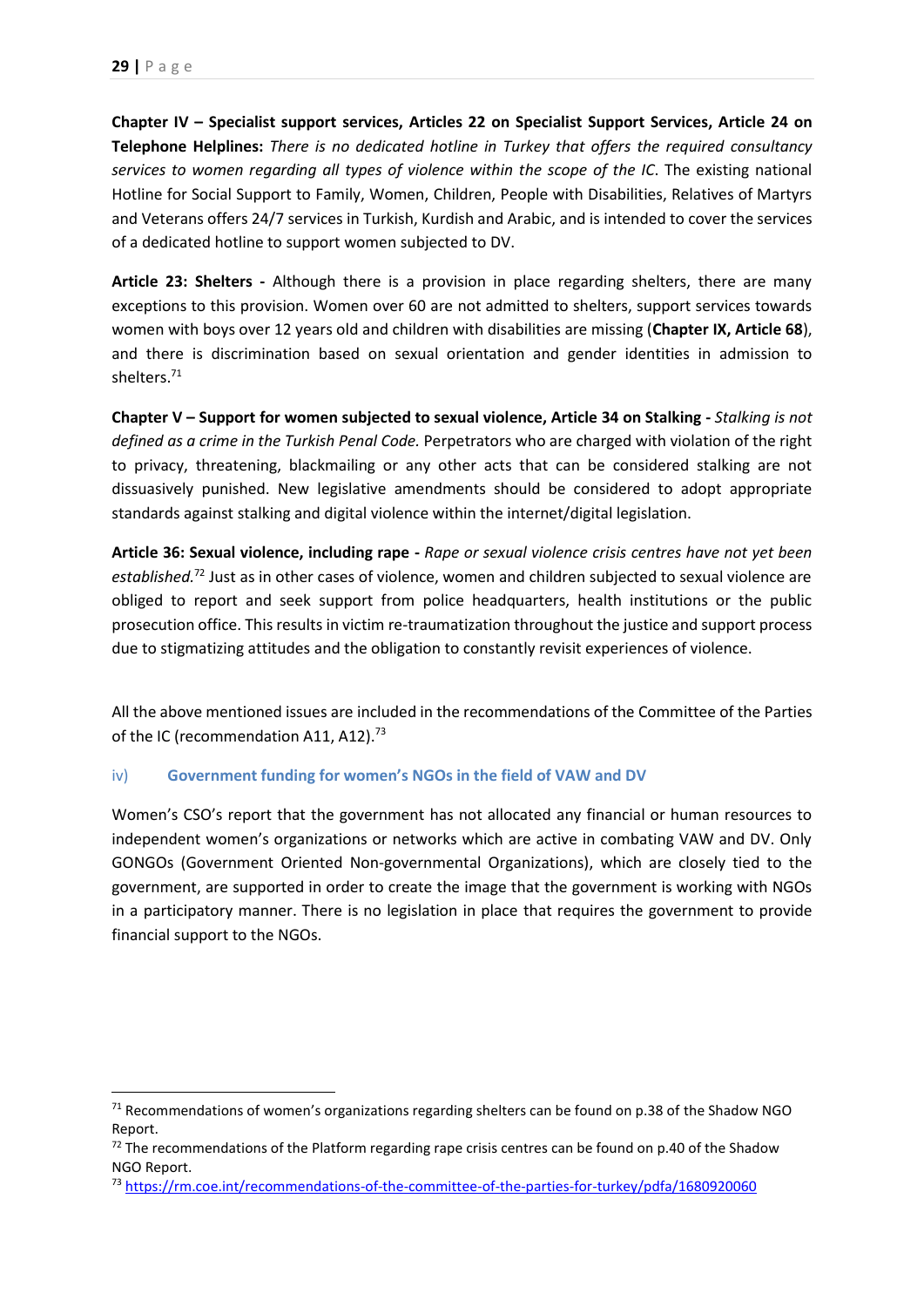## <span id="page-30-0"></span>**Chapter 2: How networking influences advocacy actions for IC implementation**

# <span id="page-30-1"></span>**a) Existing practices of CSOs networking and inclusion of women from minority and other disadvantaged groups**

Although active collaboration/networking among women's NGOs and/or activists in WBT is not always possible due to factors such as funding instability, political context, the absence of a 'networkingculture', there are many positive collaboration efforts in the region. Evidence shows that in WBT, this kind of cooperation among women's CSOs is quite successful, be it in a formal or informal manner. Women's NGOs have managed to create synergies in all countries to organize themselves in networks, uniting women's voices, enabling them to create effective lobbying tools and allowing them to fulfil their agenda. These formal and informal collaborations have led to many successful actions: <sup>74</sup>

- lobbying and advocating for improved legislation on VAW and DV;
- pushing for the ratification of the Istanbul Convention in various countries;
- conducting successful awareness-raising events on VAW/DV; and
- undertaking national level initiatives to promote women's human rights.

Some of the key strengths of women's networks lie in their capacity to empower all groups of women, to be an effective tool in exercising collective power towards a common goal, to build the capacity of their own members and eventually to cover a significant part of a country's territory.<sup>75</sup>

Considering network accessibility, especially for minority and disadvantaged women, all women's NGOs, either single organizations or networks, embrace an inclusive approach in line with Article 4.3 of the IC.<sup>76</sup> Findings from a prior assessment by WAVE<sup>77</sup> show that women's networks generally do include these groups in their work, by either directly cooperating with these organizations or referring individuals to services working specifically with these groups. The overall impression is that minority and disadvantaged groups are welcome and involved in the work of women's networks, but their specific needs are not usually incorporated in the statutes of general women's networks. There are also other ways in which minority and/or disadvantaged groups are involved either as members of a network, or as non-members collaborating with these networks.

Different methods of inclusion and different levels of interest of vulnerable groups to engage with women's networks/organizations have been noticed. In smaller countries, collaboration in a form of

<sup>74</sup> WAVE (2018). 'Doing it right: Making women's networks accessible', with a special focus on women from minority and disadvantaged groups. Pg. 6

<sup>75</sup> WAVE (2018), 'The Benefits and Challenges of Women's Networks in the Western Balkans and Turkey a Comparative Report'. Pg. 17

<sup>&</sup>lt;sup>76</sup> Article 4.3 of the Istanbul Convention is directly connected to Article 14 of the European Convention of Human Rights (ECHR), both emphasizing that matters such as 'gender, sexual orientation, gender identity, age, state of health, disability, marital status, and migrant or refugee status, should not represent grounds for discrimination'.

<sup>77</sup> WAVE (2018), 'The Benefits and Challenges of Women's Networks in the Western Balkans and Turkey a Comparative Report'. Pg. 16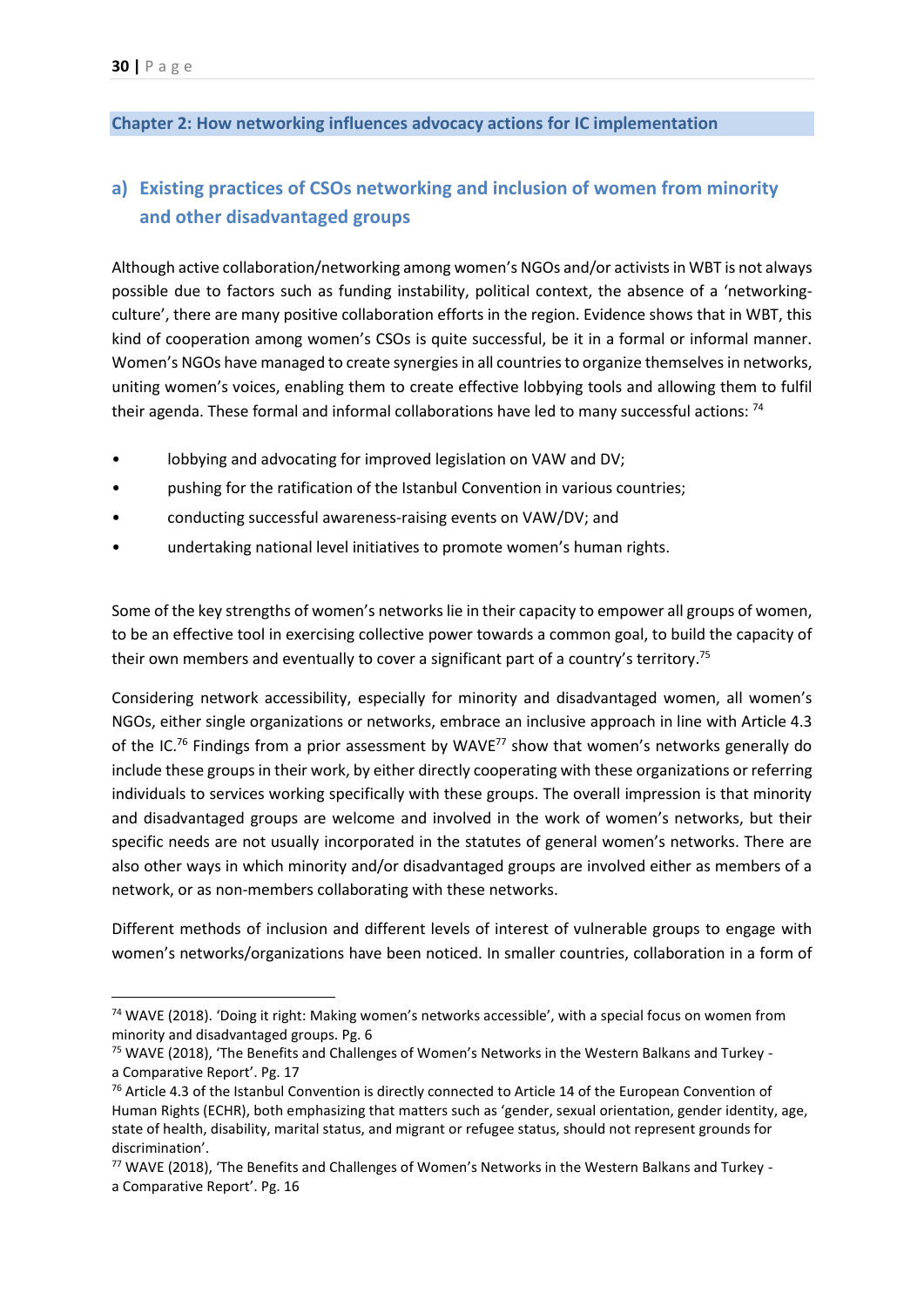networking between minority/disadvantaged groups and women's networks/organizations is more frequent than in larger countries. In larger countries, such as Albania, Serbia and Turkey, the tendency is to include minority/disadvantaged group organizations as members of the formal networks, if an interest exists. Inclusion can happen in different forms, but a distinction must be made between minority/disadvantaged groups interested in joining different networks, or, the networks assessing the needs of these vulnerable groups by requesting minority-representative organizations to join the network or indirectly.

# <span id="page-31-0"></span>**b) Influencing through regional networking: advocacy efforts regarding Istanbul Convention**

#### <span id="page-31-1"></span>**i) Significant lobbying and advocacy achievements**

Advocacy and lobbying are powerful tools for CSOsto gain support and mobilize the communities they serve, provide backing for policy solutions, and demand accountability from their governments. The stronger and more organized the CSOs are, the more effective their lobbying and advocacy interventions. In all seven countries in the WBT there have been several CSO-led efforts to push the IC implementation agenda forward. Almost all the mentioned improvements in the implementation of IC in each country are a result of both lobbying and advocacy efforts of the women's organizations and networks in each country, and respective governments' commitment to meet the international standards set by the IC. Awareness raising at a local and national level through multiple information dissemination and sensitizing tools is a common practice for all women's CSOs and networks operating in WBT.

In **Albania,** advocacy work to hold the government accountable on IC obligations has been ongoing. Women's organizations and networks<sup>78</sup> have played a crucial role in the harmonization of DV-related legislation and bylaws, offering detailed and professional inputs to several crucial laws and sub-legal acts, especially regarding the recent changes to the "*Law on Measures against Domestic Violence"* and its sub legal acts,<sup>79,</sup> the "Code of Criminal Procedure"<sup>80</sup> and other laws and by-laws.<sup>81</sup>

In addition to their contributions to legislative improvements, CSOs have also contributed to developing a model for centres for crisis management in cases of sexual violence, by offering their expertise to the public institutions in charge. This model is set up considering IC standards of specialized services for victims of sexual violence (**Chapter IV, Article 25**). The National Hotline for DV victims in Albania was established in December 2016, as a result of the continuous lobbying and advocacy efforts of Counselling Line for Girls and Women, a WAVE member organization that has been running the hotline since its creation. Advocacy efforts to secure public funding for the National Hotline have resulted in partial funding for 2019, for the first time since its creation.

**.** 

 $78$  Contributing networks: Albanian Women Empowerment Network and the 'Monitoring Network Against Gender-Based Violence' (a project-based Network established in the frame of the regional project supported by UN Women with EC funding.

 $79$  On the Risk Assessment and the Order for Precautionary Measures of Immediate Protection

<sup>80</sup> Regarding the procedural rights of victims of violence and compensation rights,

<sup>&</sup>lt;sup>81</sup> mentioned in the country profile for Albania in this report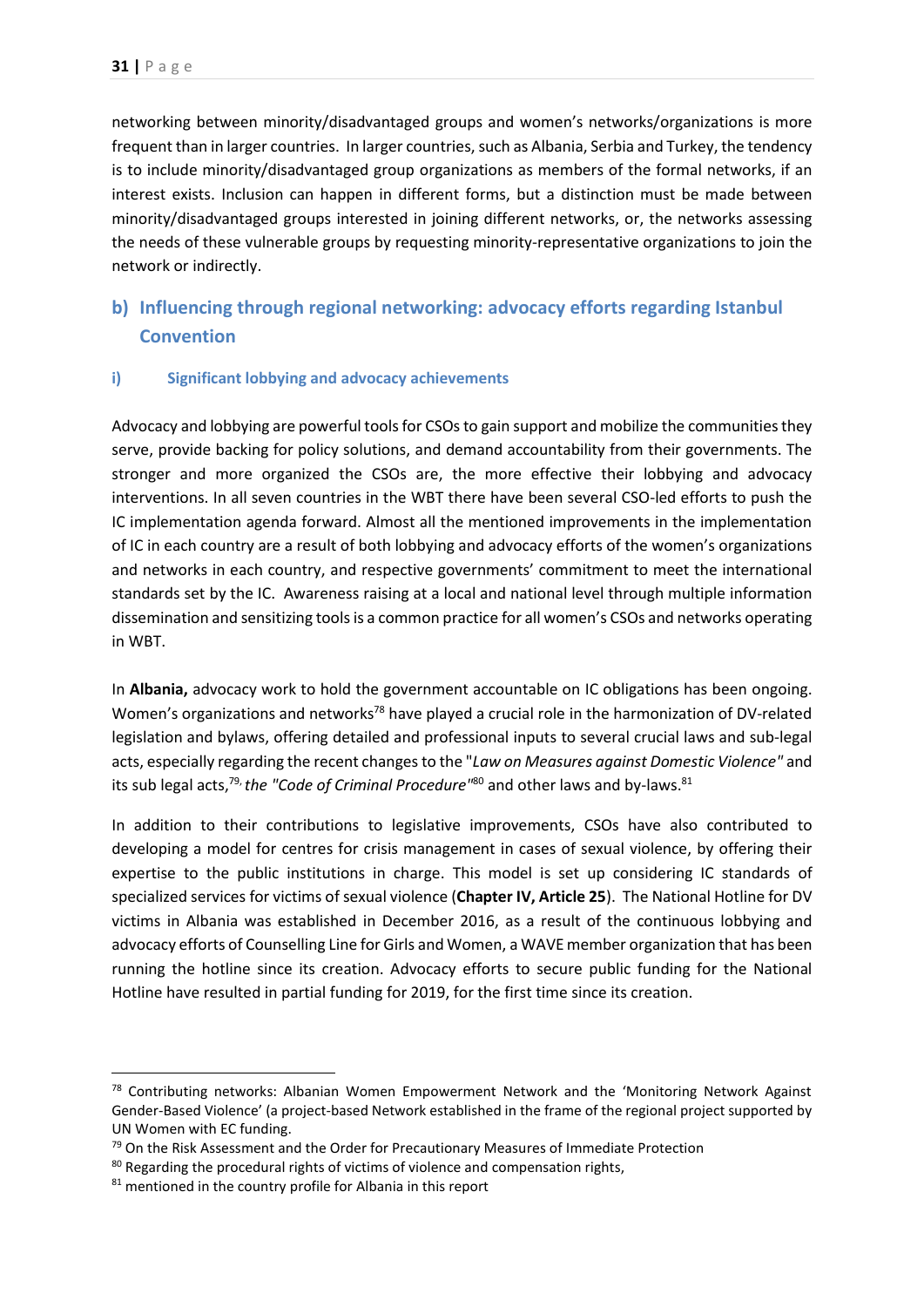Aiming to address gaps in research analysis of least known forms of GBV and increase the institutional attention towards these forms, CSOs have undertaken national level studies, like the case of AWEN Network in 2018<sup>82</sup>, that conducted the first national study on IPV among adolescents<sup>83</sup>. Some key *findings of the research* study were: the probability of entering the cycle of violence in intimate relationships in adolescence is almost tripled among young people who have experienced domestic violence; *other factors* that double the probability of experiencing violence in intimate relationships in adolescence are: exposure to violence, tolerance to violent behavior, use of substances, sexist attitudes and prejudices; the study revealed some worrying statistics regarding controlling behavior of adolescents towards their intimate partners, like controlling their partner's activity on social media as acceptable, determining in whose company their partner should be, etc.; 22% of young boys and girls (16-19 years old) report to have experienced one form of violence from the partner; IPV is more frequent among girls than among boys; about half of the respondents report being little or no likely to tell someone if they are the victim of a psychological, physical or sexual violence; 3 out of 4 youngsters never talk or talk very rarely with their parents about their intimate relationships, as such conversations continue to remain a taboo for the Albanian society; pressuring or forcing a partner to have sexual relationships is considered acceptable by 1 out of 10 youngsters.

Capacity building of local actors on existing legislation to combat GBV and VAW has been significant for some of the most proactive women's CSOs in Albania, significantly contributing to improvements in its overall implementation in the country.

Other examples of CSOs-led successful lobbying and advocacy initiatives are the ones carried out in **Bosnia and Herzegovina.** As a result of long term advocacy efforts of women's CSOs in Republika Srpska, especially the work of The Foundation United Women Banja Luka, who have been providing direct services of assistance and support to women victims of DV, the 'Law on Protection from Domestic Violence' has been changed and obligatory public financing for safe houses for victims of domestic violence has been introduced for the first time. In Republika Srpska, in relation to *Article 22* of the IC concerning specialized support services, municipalities and public budgets cover all funding for shelters, where services are provided by women's CSOs.

The revised law responds to international standards as set up in the IC, focusing on increasing the responsibility of public institutions that are agents of protection of victims of DV, to come forward with concrete proposals for improvement of the legislation and itsimplementation, issue and monitor implementation of urgent protection measures and protection from repeated violence<sup>84</sup>, and ensure immediate security and safety for victims.

Another advocacy achievement of women's CSOs in Republika Srpska is the adoption of the *Action Plan for Prevention and Combating Domestic Violence* 2019, with defined objectives and priorities. One of the key objectives is awareness raising with a focus on education and increasing sensibility

<sup>82</sup> Research study on 'Intimate Partner Violence in Adolescence', the first of its kind for Albania, conducted during 2018 with the support of the Swedish Government. The realization of this study came as an attempt to better understand and to identify the correlation between domestic violence and intimate partner violence in the first intimate relationship between teenagers, as well as to strategically address violence in intimate relationships from an early age.

<sup>83</sup> [https://awenetwork.org/wp-content/uploads/2019/05/Research-report-in-English-INTIMATE-PARTNER-](https://awenetwork.org/wp-content/uploads/2019/05/Research-report-in-English-INTIMATE-PARTNER-VIOLENCE-IN-ADOLESCENCE-IN-ALBANIA.pdf)[VIOLENCE-IN-ADOLESCENCE-IN-ALBANIA.pdf](https://awenetwork.org/wp-content/uploads/2019/05/Research-report-in-English-INTIMATE-PARTNER-VIOLENCE-IN-ADOLESCENCE-IN-ALBANIA.pdf)

<sup>84</sup> Emerging barring orders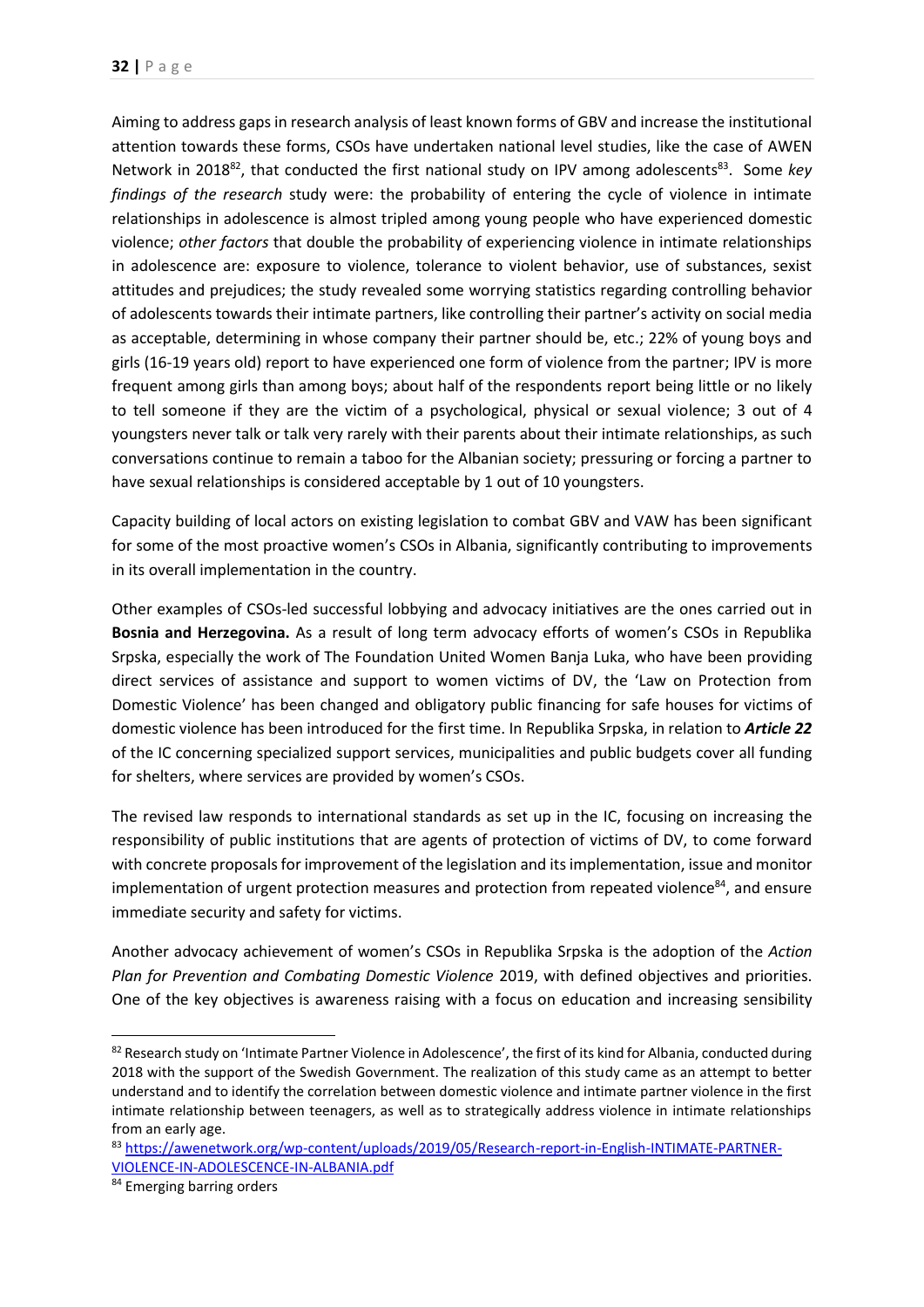about domestic violence. The following were recognized as priorities: the implementation of the international standards and good practices, the establishment of multidisciplinary and coordinated system of protection of victims of violence against women and domestic violence, the support to victims of violence and further work with perpetrators of violence. The Action Plan also emphasizes importance of improving work of police, judiciary, and centers for social work through capacity building of professionals, exchange of experiences, and monitoring of work of subjects of protection.<sup>85</sup>

The *'Safe Network'* of BiH and the *Foundation United Women Banja Luka* has also continued (2018, 2019) their efforts to enhance implementation of the IC, through preparation of guidelines, building the capacity of key actors (professionals working in health centers, judicial institutions, police, centers for social work, Center for Free Legal Assistance, civil society organizations in five local communities in the Republika Srpska), in addressing DV cases and improving coordinated responses on VAW at a local level in BiH.

Even though **Kosovo** has not ratified the IC, advocacy work to improve national legislative framework has been continuous. CSOs are lobbying and advocating to change the country's legislation in line with the IC. CSO led initiatives, with the support of international organizations like UN Women, and collaboration with government institutions<sup>86</sup> have resulted in very important constitutional changes (*Article 22* to include the IC, in the list of directly applicable international legal instruments for protection of human rights) and very important revisions of the *criminal code*, resulting in the inclusion and definition of domestic violence as a separate criminal offense, and accurately defining all acts of domestic violence, this being in line with the requirements of the [IC.](https://www.coe.int/en/web/istanbul-convention/home)

The government of Kosovo has been very responsive to CSOs' and international organizations' advocacy efforts to improve monitoring and legislative framework, with the use of an integrated database for cases of domestic violence*,* the training of staff from institutions that address DV, and the establishment of several working groups to address specific themes of the IC.

In **Montenegro**, positive improvements for IC implementation were achieved primarily thanks to the continuous efforts of CSOs working for the protection of victims of DV and GBV. These women's NGOs have acted individually and as a network by continuously and consistently lobbying with decisionmakers. They carried out ad-hoc initiatives for the rights of GBV survivors, and campaigning for the implementation of IC provisions.

SOS Hotline Nikšić and three other NGOs<sup>87</sup> are working in an informal network to support violated women. More specifically, their shared efforts have helped: the process of drafting a new *Protocol on the Procedure, Prevention and Protection of Violence against Women and Domestic Violence (2018);* the improvement of the capacities of SOS Hotline Nikšić; availability of more funds because of the possibility to create joint cross-border, regional initiatives with other NGOs; the preparation of GREVIO

<sup>85</sup> [https://cssplatform.org/bh-adopted-2019-action-plan-for-prevention-and-combating-domestic-violence-in](https://cssplatform.org/bh-adopted-2019-action-plan-for-prevention-and-combating-domestic-violence-in-republika-srpska-bihusvojen-akcioni-plan-za-suzbijanje-nasilja-u-porodici-u-republici-srpskoj-za-2019-g)[republika-srpska-bihusvojen-akcioni-plan-za-suzbijanje-nasilja-u-porodici-u-republici-srpskoj-za-2019-g](https://cssplatform.org/bh-adopted-2019-action-plan-for-prevention-and-combating-domestic-violence-in-republika-srpska-bihusvojen-akcioni-plan-za-suzbijanje-nasilja-u-porodici-u-republici-srpskoj-za-2019-g)

<sup>86</sup> Parliament and parliamentary commissions, Ministry of Justice, the Ministry of Labor and Social Welfare, the Kosovo Judicial Council, the Kosovo Prosecutorial Council, the Kosovo Police.

<sup>87</sup> Namely: Women s Rights Center, Women's Safe House – Podgorica and SOS Hotline for Women and Children Victims of Violence Podgorica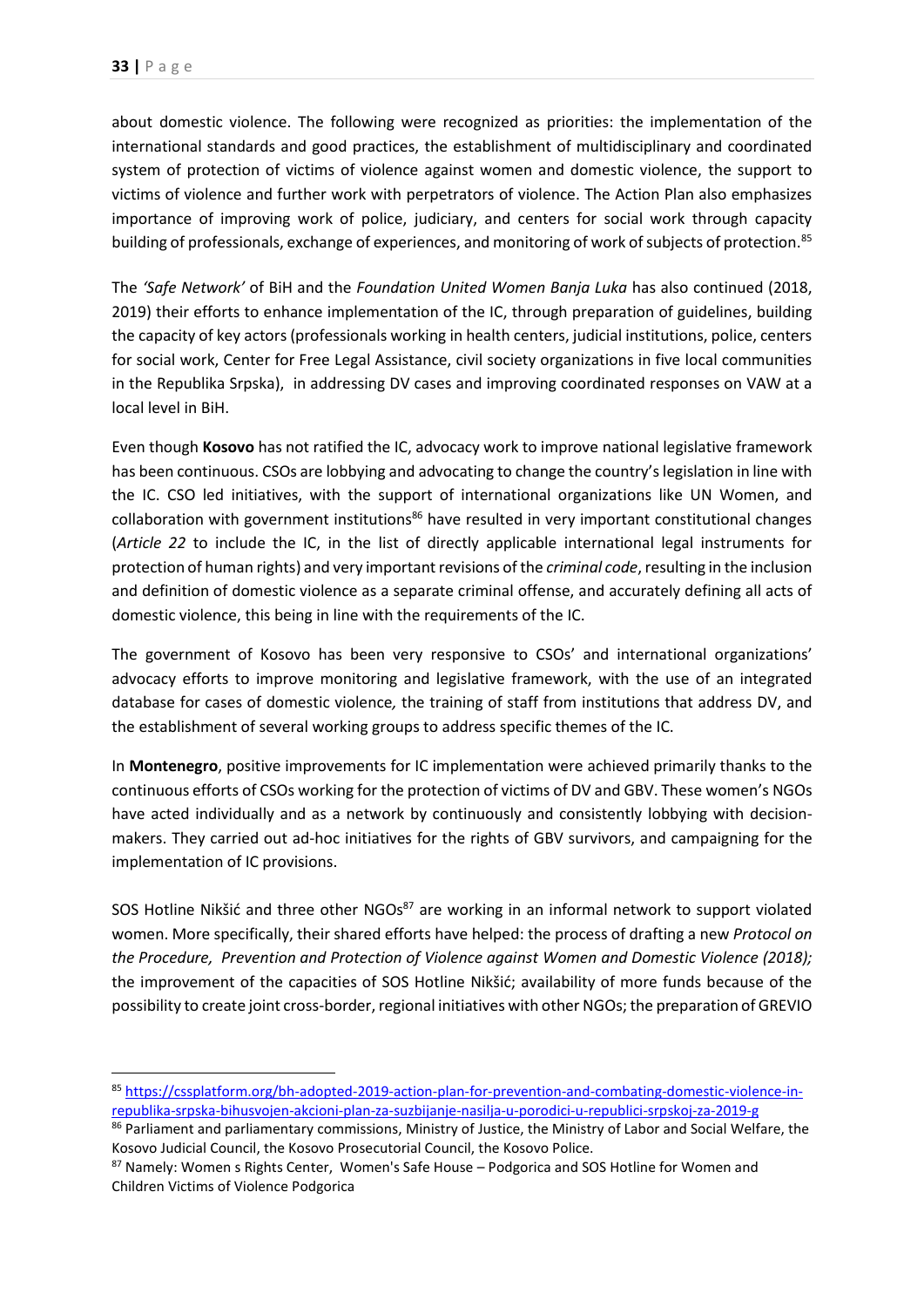Shadow Report for Montenegro; as well as lobbying and advocacy for the implementation of recommendations of the GREVIO evaluation report, submitted to Montenegro at the end of 2018.

Another important network advocacy effort is included in the alternative report to GREVIO, which noted several specific obstacles faced by women from minority groups: Roma and Egyptian women, women with disabilities and women from rural areas. This action was successfully followed up with a tailor –made project intervention that addresses the identified concerns.

As shown above, joint and organized efforts increase the positive impact of women's organizations in their countries. In **North Macedonia**, *the National Network to End VAW and DV* has carried out numerous actions for the improvement of policies and services for victims of GBV. In 2016, prior to the Parliamentary Elections, NGOs of the National Network lobbied with women politicians to put more focus on gender issues during the elections, asking political parties to include VAW-related actions in their platforms. Due to these efforts, all main political parties signed a public declaration, stating that their platform would include measures like the ratification of the IC and improvement of the legislation on GBV.

In 2017, as a result of an intense advocacy work of CSOs, the new government ratified the IC. Following up, in 2018, a *National Action Plan* and a new *Law against GBV* were drafted in line with the IC. The continued efforts of the women CSOs in the past years also contributed towards raising awareness of the government officials, in recognizing the need for providing support for women and girls victim of sexual violence. As a result the government, with the support of the UNDP has established three sexual assault centres in three different regions of North Macedonia.

Lobbying and advocacy has also been influential at the local level. In 2017, during local elections, the National Network obtained signatures from 50 electoral candidates endorsing a public statement on the future allocation of local funds for services for victims of violence. As of 2019, at least 8 (eight) municipalities have agreed to provide joint funding for two counselling centres for survivors of DV and GBV that will be located in Skopje.

These positive changes have happened in a complicated political context. Funding for women's rights has been cut significantly, existing shelters have been closed and very limited support is available for CSOs, but there is progress nonetheless.

In **Serbia**, women CSOs and networks have had a major influence in the positive changes regarding suppression of violence against women. Nevertheless, there is a serious lack of political will to strengthen, support or consider women NGOs. This is expressed through a lack of collaboration and non-appreciation for their expertise.<sup>88</sup> Even when the NGOs participate in policy-making and provide inputs for improving legislation, the recommendations provided by women NGOs are not seriously considered. There is little to no political consideration of legislative suggestions made by NGOs.

When it comes to the implementation of the IC convention, informant CSOs in Serbia note that without the contribution of women's organizations and their advocacy efforts, some key achievements would have not been possible, such as the introduction of new articles related to, the

<sup>88</sup> As reported by our key informant in Serbia and according to available reports to GREVIO.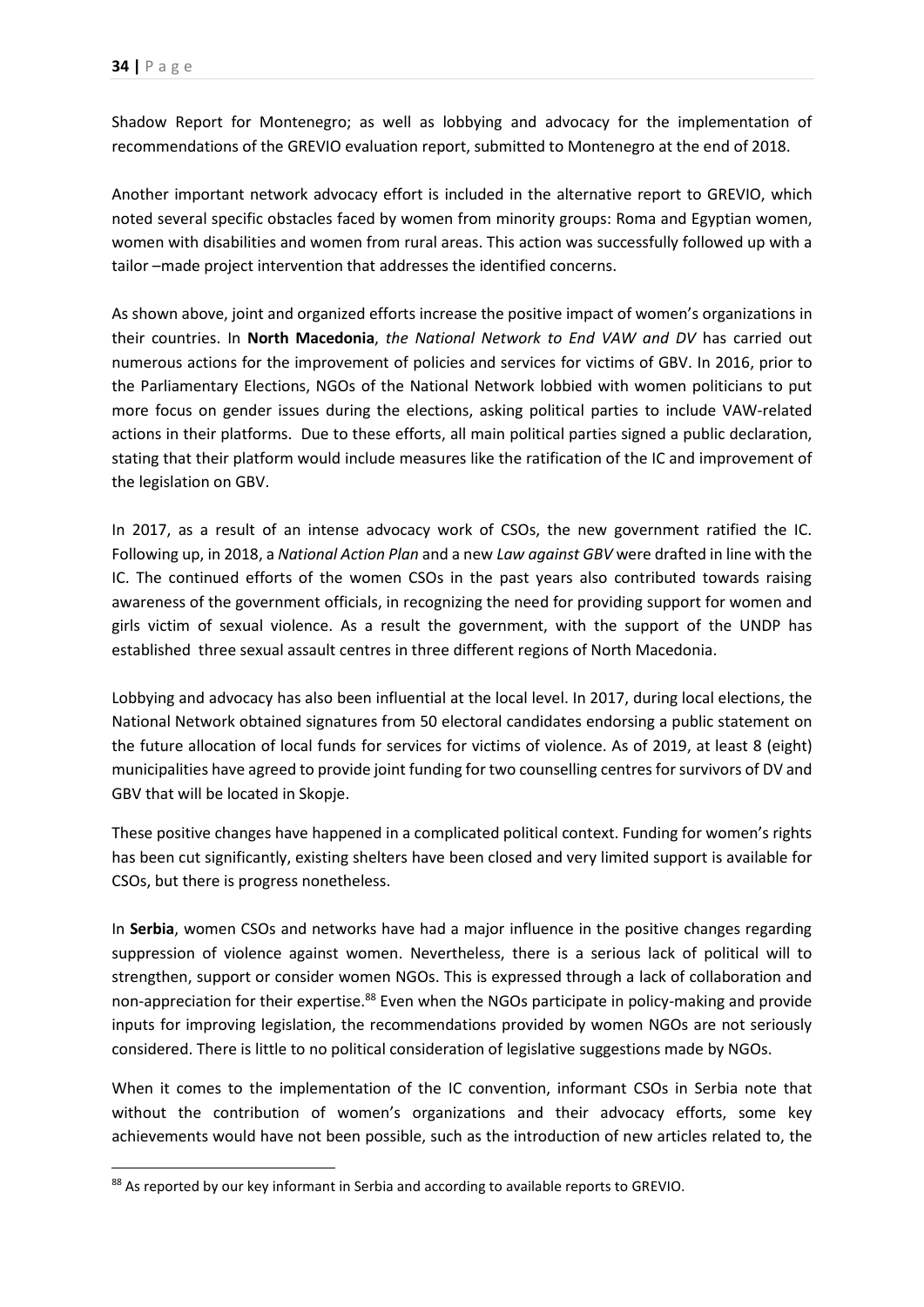innovative definition of family in *Family Law* and the changes in the *Criminal Code*<sup>89</sup>, and the *New Law on Prevention of Domestic Violence* introduced in 2017. The Criminal Code has been amended, with limited improvements, most significantly with the introduction of new criminal acts – stalking, forced marriage, genital mutilation and sexual harassment (the latter has defined punishment from financial fine or 6 months in jail, or up to three years if the victim is a minor). Alongside this, penalties have been increased for some criminal 'acts against sexual freedom' – for rape, sexual assault against children and vulnerable adults, and sexual assault against a child by abusing of position.

Although the overall implementation of the IC in **Turkey** is considered poor, women's NGOs, networks and platforms have been very effective in the past years to push for women's rights in the country. The adoption of the IC without any reservations and the adoption of the Law No. 6284 are the most significant achievements regarding IC implementation in Turkey.

The introduction of the Law No. 6284, 'Act of Family Protection and Prevention of Violence Against Women,' is the result of the work of 241 organizations involved in drafting it after the Turkey signed the IC. Though the government is currently not welcoming collaboration and dialogue with independent rights-based women's organizations and the implementation of the law is very problematic, the existence of this law in and of itself is a major achievement of a large-scale collaboration and coordination among CSOs nationally.

The nomination of *Prof. Feride Acar* for the GREVIO Committee membership in 2015 as an independent, impartial and competent member (later selected as President of the Committee), is also a result of the continuous advocacy efforts of the *IC Monitoring Platform of NGOs. 90*

Since 1998, *the Assembly of Women's Shelters and Solidarity Centres Turkey* has brought women's NGOs and independent women activists together and serves as a platform to share experiences in the fighting VAW, to create common policies and form a permanent network between organizations and institutions. IC implementation is one of the key topics of this platform, and aims to enable women's NGOs, feminists, academics and professionals to follow current developments and share their observations at the local, regional and national levels.

As of 2019, the government in Turkey has adopted a discourse against gender equality and excluded independent NGOs from policy-making procedures. As a result, influencing the government and promoting gender-sensitive policies for the elimination of VAW has become a more difficult task for women's CSOs. However, women's organizations and networks continue to combat gender inequality and the backlash across the country.

<sup>89</sup> [https://www.paragraf.rs/propisi/krivicni\\_zakonik.html](https://www.paragraf.rs/propisi/krivicni_zakonik.html) (article 121a, article 138a, etc.)

<sup>90</sup> Created with the purpose of preparing a joint alternative NGO Report for the evaluation of the implementation of IC in Turkey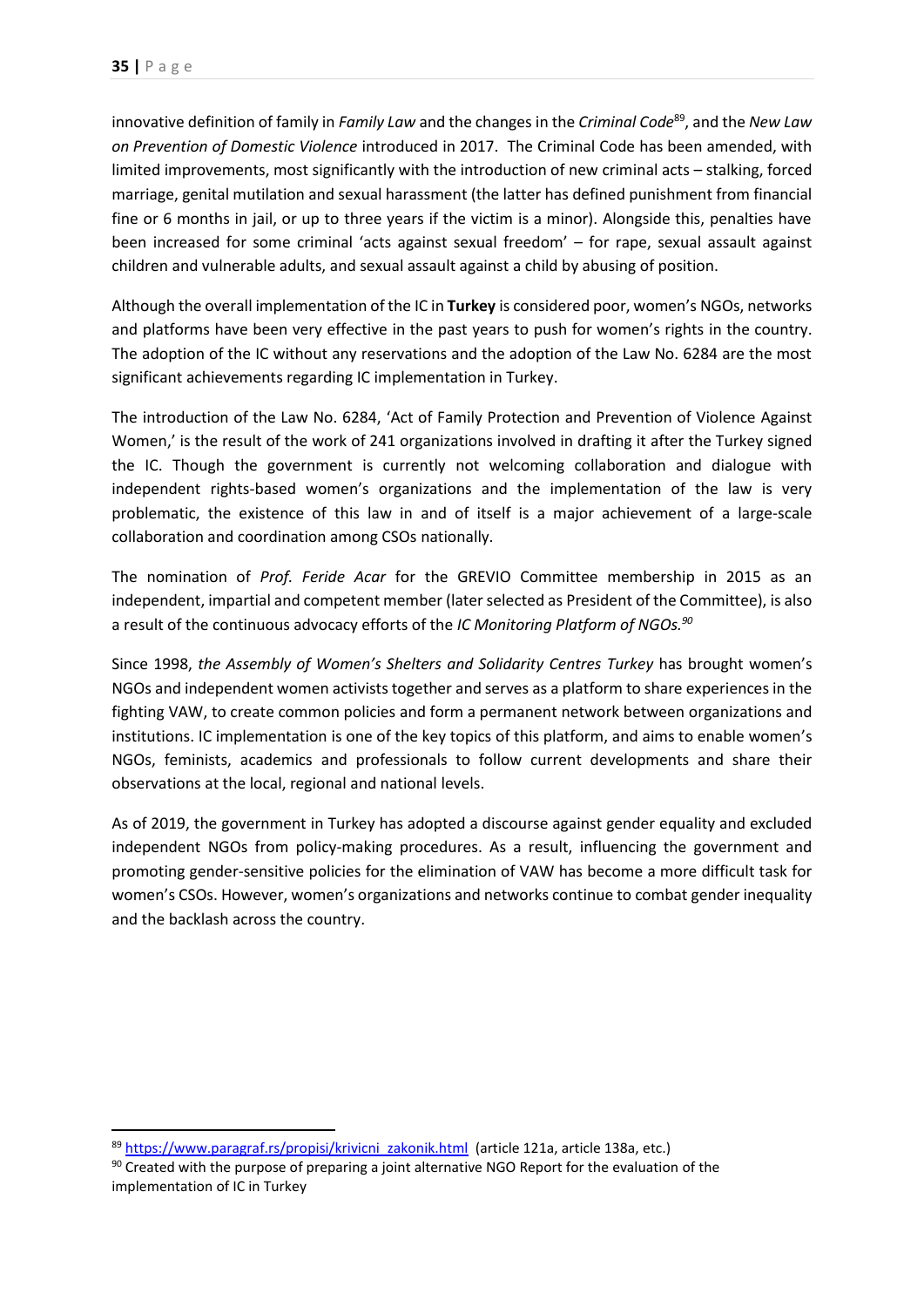# <span id="page-36-0"></span>**ii) Holding governments accountable: monitoring efforts and reporting to GREVIO and CEDAW committees**

CSOs are increasingly involved in the implementation of international agreements, like the IC, either directly or by assisting state parties in implementation. NGOs active in preventing and combating VAW are key actors in the implementation of the IC which is why, under the IC, state parties have a legal obligation to recognise, encourage and support the work of NGOs and to establish effective cooperation with them (**Article 9**).

Another crucial role of CSOs is their *involvement in monitoring processes* of governments' actions in order to detect and emphasize public significant gaps in implementation of the IC, while also assisting states to come back into compliance with international standards. GREVIO recognizes the important role which NGOs play in this field and made it clear in its Rules of Procedure (Rule 35)<sup>91</sup> that NGOs and other members of civil society are vital sources of information in the fight against VAW and GBV.

In all seven countries examined in this report, women's NGOs and networks have undertaken very important actions in monitoring the work of their governments and reporting to relevant committees about the progress, existing gaps and necessary future actions to best implement the IC and CEDAW. These efforts are helping GREVIO and CEDAW committee to gain perspectives on government's but also NGOs point of view.

**In Albania**, at least two alternative reports were delivered to GREVIO by CSOs. One of them came from a network of 10 women's organizations — the *Albanian Women Empowerment Network* — and one from the *[Women's Association](http://rm.coe.int/doc/090000168070a745) "Refleksione."* Several CSOs<sup>92</sup> in the country have also responded to the questionnaire prepared and distributed by GREVIO during the preparation phase, one of which was cited several times in the country's evaluation report. Multiple CSOs were also part of the consultations held by GREVIO<sup>93</sup> during the evaluation visit.

As the IC is getting increased institutional attention, women's CSOs have become more proactive in monitoring its implementation. From 2018 to 2019, the *Gender Alliance for Development Centre (GADC)* and *Albanian Women Empowerment Network (AWEN)* are working to identify the main challenges that Albanian municipalities face in efficiently addressing cases of DV and GBV.<sup>94</sup> The

 $\overline{a}$ 

 $91$  When starting its first (baseline) evaluation of a particular country on the basis of its questionnaire, GREVIO will, whenever possible, invite NGOs working in that country to provide relevant information. GREVIO will also carry out visits to all countries party to the Convention in order to make a more thorough assessment of the situation on the ground. During these visits, the delegations will hold meetings with NGO representatives. In addition, GREVIO may consider using further means of evaluation, such as organizing hearings for NGOs. For more info please refer to<https://rm.coe.int/ic-inf-2016-4-eng/pdfa/1680713637>

<sup>92</sup> Refleksione, 'Human Rights in Democracy Center'.

<sup>93</sup> Albanian Disability Rights Foundation (ADRF); Albania Society for all ages (ASAG); Albanian Women Empowerment Network (AWEN); Center for Legal Civic Initiative; Counseling line for girls and women; Counseling Line for Boys and Men; Forumi i Gruas Elbasan; Gender Alliance for Development Center; Hearth Psycho-Social Center (VATRA); Human Rights in Democracy Center; Refleksione; Refugee and Migrant Services in Albania (RMSA); Romani Baxt Albania; Roma women's rights association; Shelter for Abused Women; Today for the Future - Community Development Center Network; Woman to Woman Association.

<sup>94</sup> This constitutes one of the six projects currently being implemented in Albania by UN Women with the support of the European Union. The project is part of the regional programme on Ending Violence against Women in the Western Balkans and Turkey.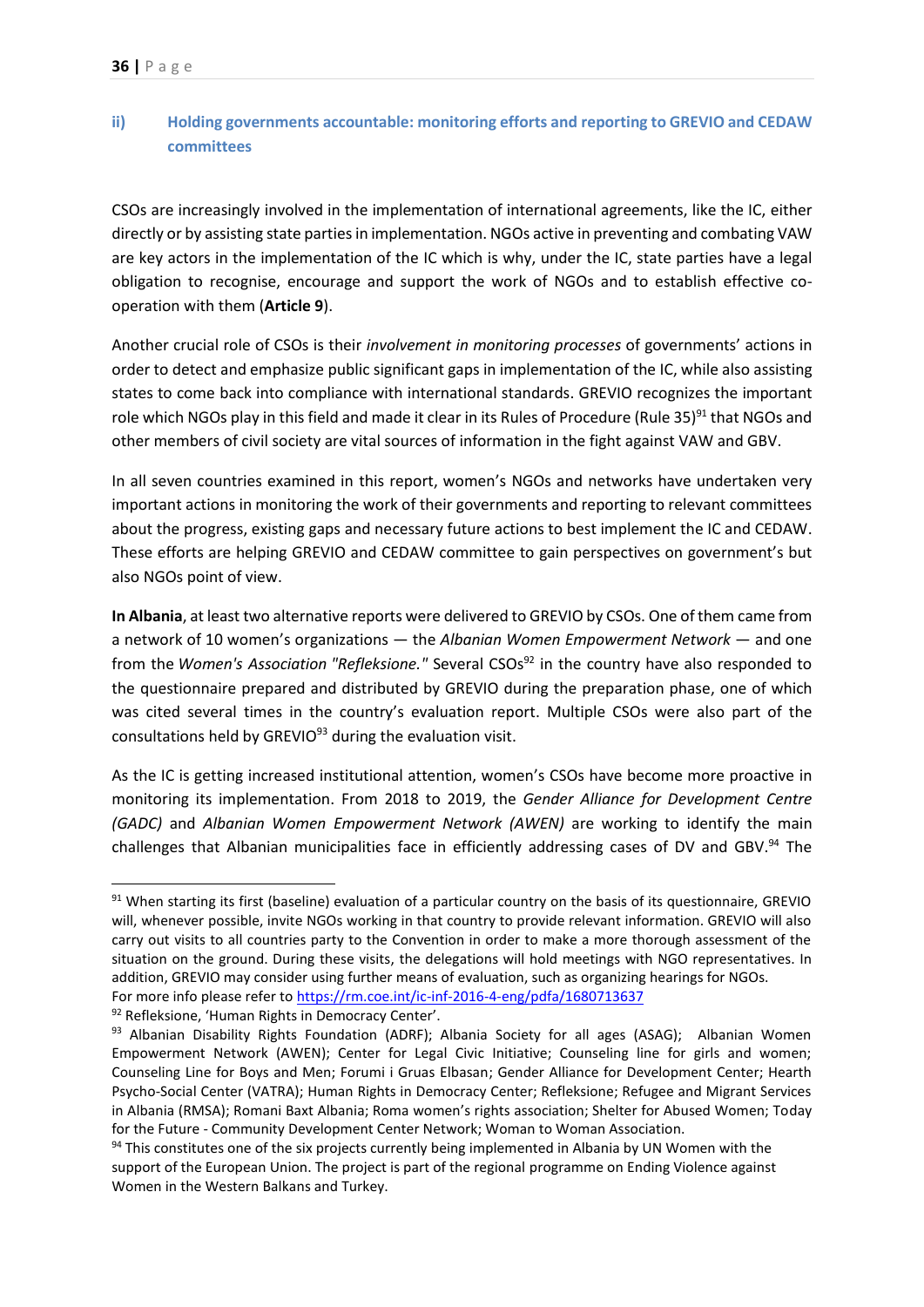implementing organizations are collaborating with local NGOs to carry out a thorough monitoring process in the largest six out of 61 municipalities in Albania. 95

CSOs lead the continuous monitoring of particular aspects of GBV and DV across the country, with specific attention to the implementation of legislation on access to justice, protection orders<sup>96</sup> and other relevant issues.

The *'Monitoring Network against Gender Based Violence in Albania'*, with the support of UN Women (2017- 2019), has facilitated CSO-led efforts to prepare a shadow follow-up report for the period of 2016 to 2018<sup>97</sup> regarding the implementation of the recommendations of the CEDAW<sup>98</sup> Committee. This report is based on the information provided through the completion of questionnaires by some member organizations<sup>99</sup>. All 46 network member organizations have contributed with opinions and suggestions during the consultations. This process was proceeded by the preparation of a manual for CSOs and respective trainings on monitoring the implementation of the IC, CEDAW and reporting to CEDAW, GREVIO and UPR committees.

Another country where women's and human rights CSOs have joined efforts to prepare a large-scale monitoring report for the GREVIO committee is **Bosnia and Herzegovina**. In 2019, Bosnia and Herzegovina is scheduled to submit a state report on implementation of the Istanbul Convention. The *Foundation United Women* in partnership with '*Medica*' *from Zenica* are facilitating the process of preparing an alternative report to be submitted to GREVIO. With the financial support of UN Women, the coordinating organizations are strengthening the capacities of other NGOs to report to international bodies. So far, over 25 organizations have been involved in this capacity building process. A Toolkit<sup>100</sup> for monitoring the Implementation of the IC in Bosnia and Herzegovina has been prepared for this purpose. The involved CSOs are currently in the process of collecting data for the alternative report to GREVIO.

Other monitoring efforts are being carried out by CSOs as well. In January 2019, the *Foundation United Women Banja Luka* and partner organizations<sup>101</sup> started a monitoring process<sup>102</sup> of the criminal and

**.** 

100The Toolkit is available at the following link:

<https://drive.google.com/file/d/1ryi26j0sIE2S3qLswbtas72iOvEeAehv/view>

<sup>95</sup> Tirana, Durres, Shkoder, Elbasan, Korca and Vlora.

<sup>96</sup> Starting form 2013, AWEN has carried out three monitoring reports regarding issuing of protection orders in several courts of the country. Please refer to [www.awennetwork.org](http://www.awennetwork.org/) 

<sup>97</sup> Available at: [https://rrjetikunderdhunesgjinore-monitorime.al/wp-content/uploads/2019/04/Shadow-](https://rrjetikunderdhunesgjinore-monitorime.al/wp-content/uploads/2019/04/Shadow-Follow-up-report.pdf)[Follow-up-report.pdf](https://rrjetikunderdhunesgjinore-monitorime.al/wp-content/uploads/2019/04/Shadow-Follow-up-report.pdf)

 $98$  included in the paragraphs 13 (b) and (d) and 23 (a) and (d), within two years, after the 64the sessions, held in Geneva on July 2016.1

<sup>99</sup> Center for Legal Civic Initiatives, (CLCI); Albanian Women Empowerment Network (AWEN); Psycho- Social Centre "Vatra"; 'Me, The woman'; Association of Women with Social Problems"; Organization "Different & Equal", Albanian Disability Rights Foundation (ADRF); Albanian Helsinki Committee (AHC), Community Development Center "Today for the Future", Human Rights in Democracy Centre (HRDC) and Albanian Center for Population and Development (ACPD);

<sup>101</sup> Women's Association Most from Višegrad, Citizens' Association Budućnost from Modriča, and Foundation Lara from Bijeljina;

<sup>&</sup>lt;sup>102</sup> This is the fourth monitoring initiative conducted by the Foundation United Women as a part of the project "Improving Prevention and Combating Gender Based Violence in Bosnia and Herzegovina", supported by Kvinna till Kvinna Foundation and Swedish International Development Cooperation Agency (SIDA).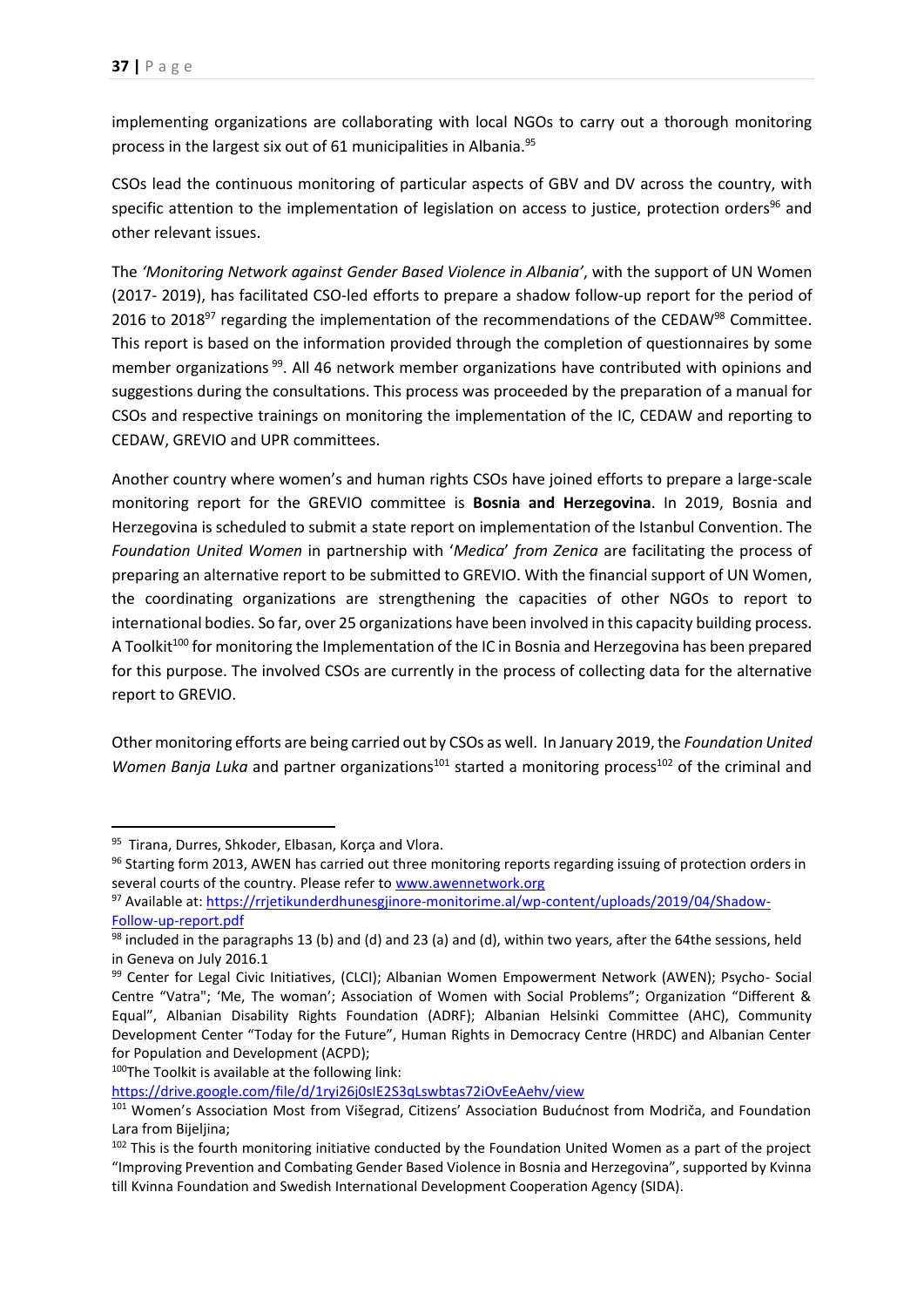minor offence proceedings in basic and district courts<sup>103</sup> of the Republic of Srpska, with the aim of identifying judicial practices in cases of GBV based on country's legislation as well as IC standards. Final analysis and recommendations will contribute to public advocacy initiatives for fair and equal protection and access to justice for victims of GBV.

Considering that **Kosovo** has not ratified the IC, organized efforts for monitoring IC implementation are lacking in the country. However, proactive women's CSOs and Networks in the country are making important contributions when it comes to the rights of GBV victims. In particular, *Kosovo Women Network* (KWN) has been a key contributor to women's human rights in the country<sup>104</sup> since its creation. In 2018, the network published the report '*No more excuses* – *Analysis of Attitudes, Incidences and Institutional Responses to Domestic Violence in Kosovo,'* a report that examines perceptions, awareness and attitudes towards domestic violence, as well as institutional response, comparing the situation in Kosovo in 2015 to that in 2008, with specific recommendations for institutions. 105

Although, implementation of the IC in **North Macedonia** is in its early stage, women civil society organizations and organizations working on human rights are organizing and jointly preparing reports for other international bodies. Namely, in July 2018, a Shadow Report for the third cycle of the Universal Periodical Report (UPR) was prepared by the CSOs. At least six groups of CSO's working on different issues were formed and they jointly prepared reports on specific topics. Almost all of the recommendations from CSO's were accepted by the State. Another joint report was also prepared for the CEDAW committee. In addition to this, CSO-s organized together and participated in the 71<sup>st</sup> session of the Committee in Geneva. Inputs for the Country Report for the period from March 2018 – March 2019 was also prepared and submitted to the European commission. In the official report that was published in May 2019, all relevant inputs regarding gender-based violence were included.

In North Macedonia, women civil society organizations and human rights organizations joined their efforts in preparing reports/inputs and advocating to the national government and international bodies by forming a non-formal *Platform for gender equality*. The Platform exists for four years and its recognized by the institutions and broader public as key actor in improving the situation with gender equality in the country.

In **Montenegro,** at least *two alternative reports* were delivered to GREVIO by civil society. **<sup>106</sup>** The CSSP partner 'SOS Hotline for Women and Children Victims of Violence Nikšić' and three other NGOs<sup>107</sup> dealing with the protection of women from violence joined efforts for the preparation of a shadow report for Montenegro, to be sent to GREVIO. All four organizations contributed to specific parts of

<sup>&</sup>lt;sup>103</sup> The monitoring will target nine (9) courts in Banja Luka, Prijedor, Foča, Višegrad, Doboj, and Zvornik through active observance of trials, and seven (7) courts in Trebinje, Bijeljina, Brčko District, East Sarajevo, and Sokolac 104 For more information on their work please refer to [https://womensnetwork.org](https://womensnetwork.org/)

<sup>105</sup> Available at: [https://womensnetwork.org/publications/no-more-excuses-an-analysis-of-attitudes](https://womensnetwork.org/publications/no-more-excuses-an-analysis-of-attitudes-incidence-and-institutional-responses-to-domestic-violence-in-kosovo/)[incidence-and-institutional-responses-to-domestic-violence-in-kosovo/](https://womensnetwork.org/publications/no-more-excuses-an-analysis-of-attitudes-incidence-and-institutional-responses-to-domestic-violence-in-kosovo/)

<sup>106</sup> Contribution on the *[Implementation of Montenegro's Domestic Violence Legislation](http://rm.coe.int/ngo-1-report-to-grevio/168073c75d)* by : Women's rights Center, The advocates for human rights and SOS Hotline for Women and Children Victims of Violence Nikšić; - Contribution on the *[Implementation of the Istanbul Convention in Montenegro](http://rm.coe.int/report-ngo-montenegro-2/168073c980)* by : Women's Rights Centre, Women's Safe House, SOS Hotline for Women and Children Victims of Violence Nikšić and SOS Hotline for Women and Children Victims of Violence Podgorica

<sup>107</sup> Women's Rights Centre; Women's Safe House; SOS Hotline for Women and Children Victims of Violence Podgorica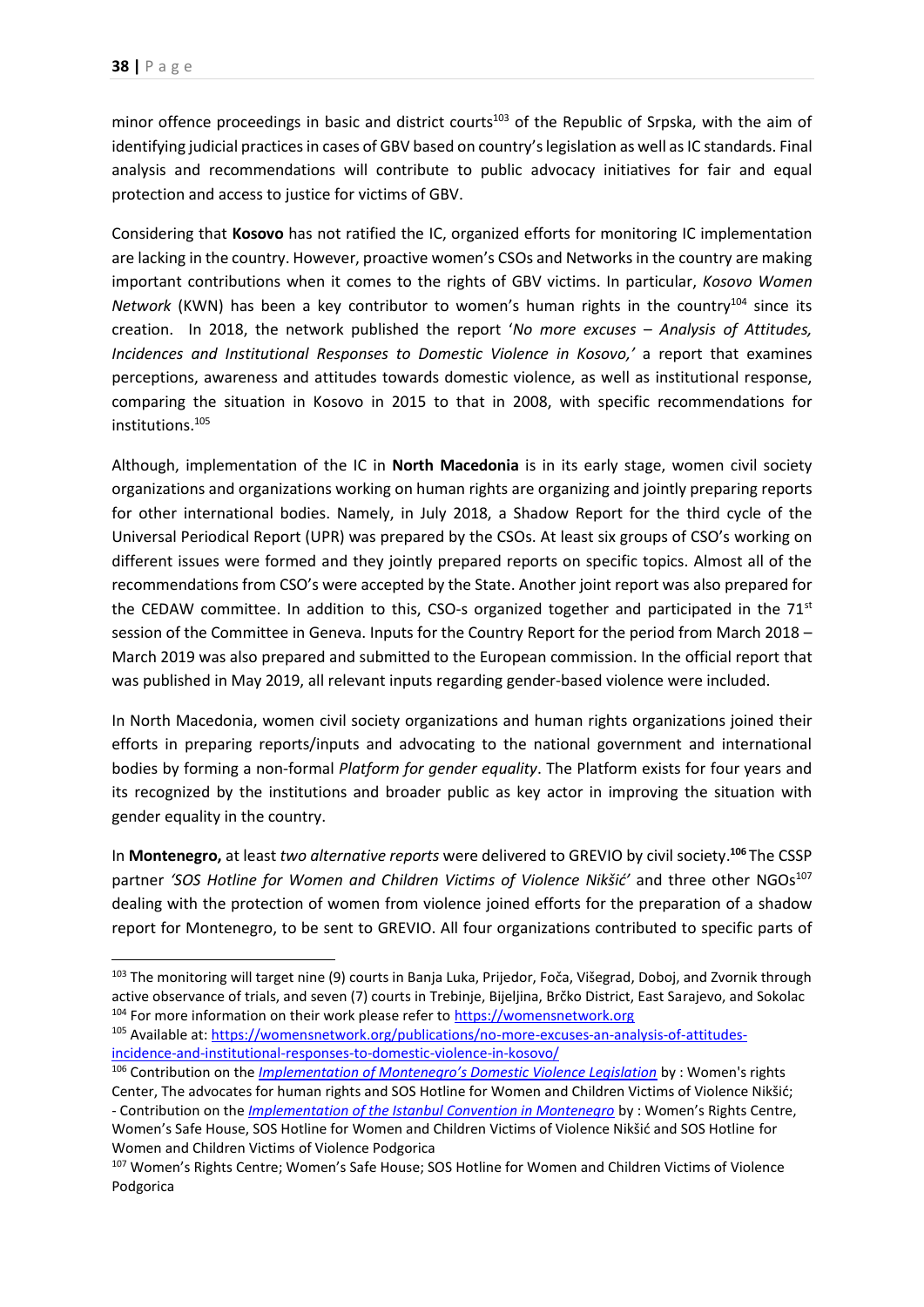the draft report and delivered the final report<sup>108</sup> to GREVIO. These organizations were also part of consultations during the GREVIO evaluation visit to Montenegro, pointing out shortcomings in Montenegro's application of the IC.

Another human rights report on the implementation of Montenegro's Domestic Violence Legislation has also been utilized by GREVIO, prepared by two aforementioned organizations, S*OS Hotline for Women and Children Victims of Violence Nikšić* and *Women's Rights Center*, in partnership with the *Advocates for Human Rights*, USA. 109

Women's and human rights CSOs in **Serbia** have also been very proactive in monitoring the work of their governments and reporting to relevant committees about the progress, existing gaps and necessary future actions to best implement the IC, delivering at least seven alternative reports to GREVIO. Serbia is the country with *the most shadow report contributions* submitted to GREVIO from networks *(SOS Vojvodina Network*) and CSOs *(Autonomous Women's Center Belgrade, ATINA, Roma Novi Becej, FemPlatz and Mental Disability Rights Initiative MDRI-S),* as well *Fenomena Association* (CSSP project partner). *Fenomena* contributed through the *European Women's Lobby* project for regional advocacy efforts as a part of the regional research team on IC and CEDAW implementation, defining IC-related indicators at the local level within the sub-national network project. A case study related to establishment of the *National SOS helpline* was also included in the independent report submitted on behalf of *Women Against Violence Network of South-Western Serbian region.* 110

Despite the women's human rights climate in **Turkey**, women CSOs and networks in the country have been actively engaged in monitoring and reporting efforts for IC implementation. During the country evaluation phase in September 2017, a CSO platform called *Istanbul Convention Monitoring Platform* prepared and submitted a Shadow Report to the GREVIO Committee. The joint comments and suggestions of the *Istanbul Convention Monitoring Platform* were an important reference in the GREVIO evaluation report on Turkey, published on October 15, 2018.<sup>111</sup>

#### <span id="page-39-0"></span>**iii. The role of minority/disadvantaged women in joint advocacy initiatives**

All women's CSOs, whether single organizations or networks, seem to have a welcoming approach in including minority and disadvantaged women, irrespective of their membership in any specific network. As also mentioned before in this report, generally, women's networks do include these groups in their work, by either directly cooperating with the organizations that represent their interests in different initiatives (awareness raising, advocacy, capacity building) or by providing direct or referrals to specialized services for these target groups.

In **Albania,** organizations focused on the rights of minority or disadvantaged groups are always part of the advocacy actions undertaken by the existing networks, either formally, as in the case of Albanian Women Empowerment Network*,* or in a project-based model, as implemented by the 'Monitoring Network Against Gender-Based Violence'. This isthe case of the preparation of the *Shadow Report for* 

<sup>108</sup> The GREVIO shadow report is available at<http://womensrightscenter.org/me/publikacije/>

<sup>&</sup>lt;sup>109</sup> For more information please refer to<https://rm.coe.int/ngo-1-report-to-grevio/168073c75d>

<sup>110</sup> The report can be found on GREVIO web-sit[e https://rm.coe.int/ic-monitoring-contribution-by-fenomena](https://rm.coe.int/ic-monitoring-contribution-by-fenomena-association-on-belhaf-of-wavn-s/168092d11e)[association-on-belhaf-of-wavn-s/168092d11e](https://rm.coe.int/ic-monitoring-contribution-by-fenomena-association-on-belhaf-of-wavn-s/168092d11e) 

<sup>&</sup>lt;sup>111</sup> This example is more thoroughly elaborated in the case study section below.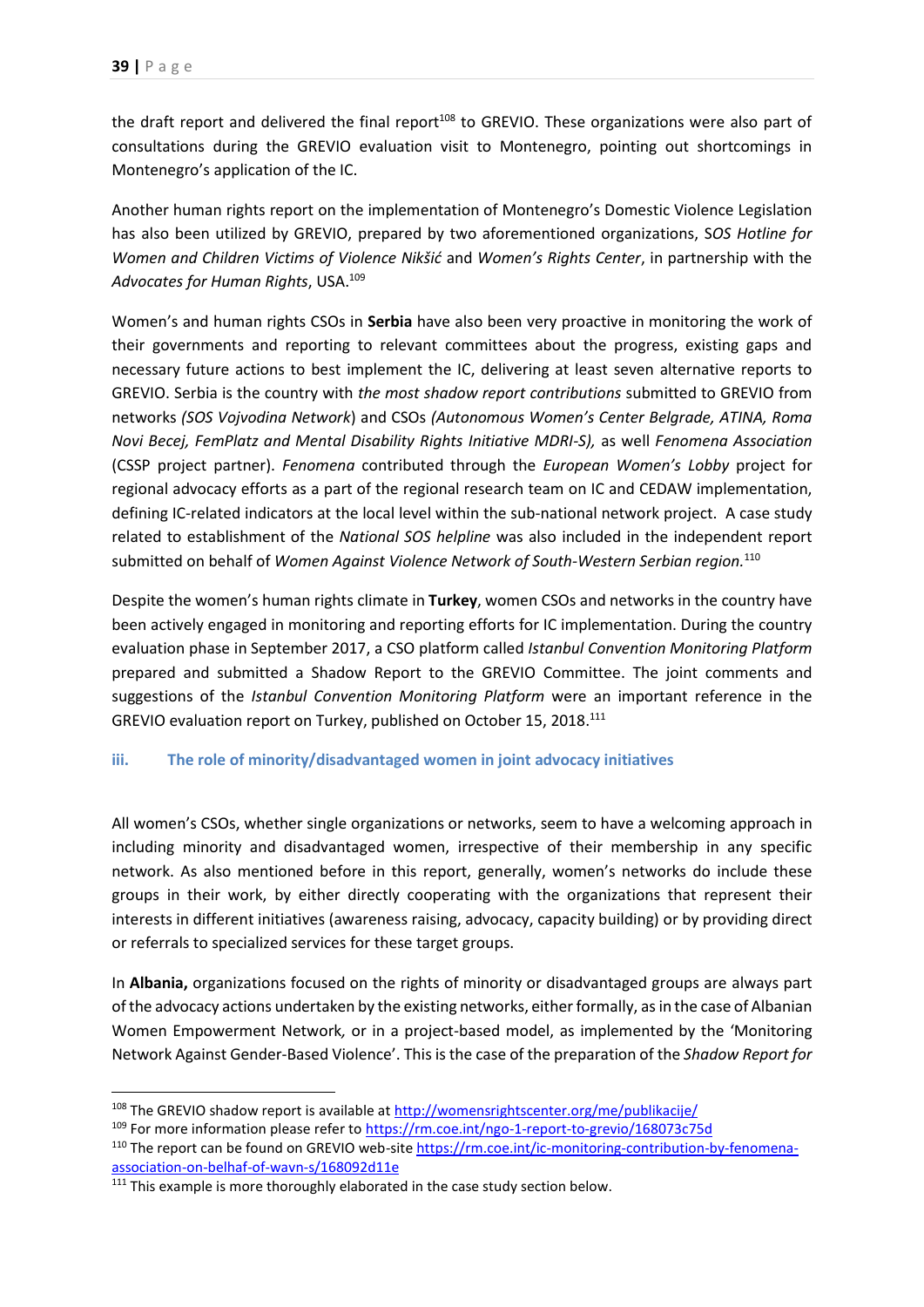*the CEDAW committee*. During the consultation process, the working group elected by the Network has consulted with representatives from minority and disadvantaged groups (Roma and Egyptians communities, women with disabilities), with the aim to make the whole process more inclusive and to better represent the challenges met and the needs of these specific target groups.

Women CSOs and networks have contributed to the drafting and finalization of various women human rights' related laws and policies, more lately on the *Laws "On Measures against Domestic Violence", "On Social Housing" and "On legal aid guaranteed from the State".* Taking into consideration the higher level of vulnerability of women from minorities and from disadvantaged groups compared to other groups of women, these interventions have aimed to directly improve access to support services, especially for this vulnerable target groups.

Women from minority groups are in all cases targets of the offered services by women CSOs. Their concerns are addressed to relevant institutions through official letters, advocacy meetings, and/or administrative appeals, and are then translated into concrete recommendations delivered at relevant institutions<sup>112</sup> for legislative improvements. One of the target groups that is being given increased attention during the advocacy efforts of Albanian women CSOs, is that of *women with severe mental health problems* that are very often victims of domestic and gender-based violence, considering the total lack of public services for this target group.

Informant organizations from **Bosnia and Hercegovina** report that in the process of preparing the first alternative report to GREVIO from BiH (2019), they consulted representatives of minority and disadvantaged groups that have contacts with women victims of violence, being associations of Roma women, women with disabilities, women from rural areas and LGBTI women. These organizations were part of the group of 25 organizations involved also in the capacity building interventions for the preparation of the Shadow Report.

*Foundation United Women*'s strengthened partnership with the *Network of Women with Disabilities Nika from Banja Luka* has led to their stronger involvement in issues of violence against women with disabilities. As a result, the '*Foundation United Women'* produced a '*Handbook for Understanding of Domestic Violence and Violence against Women with Guidelines for Work with Women Survivors of Violence',* including women with disabilities that experience violence, thus increasing awareness about this disadvantaged group of women. The '*Network of Women with Disabilities Nika' from Banja Luka* also subsequently applied for donor support to independently implement a program for capacity building and improvement of cooperation of women's CSOs with organizations working for women with disabilities.

Women from minority groups (especially Roma women) are among the target groups benefitting from the services of women's CSOs, as well as part of the joint awareness raising efforts. In Bosnia and Herzegovina, collaboration with minority beneficiaries is an ongoing partnership.

In **Kosovo, <sup>113</sup>** *women survivors of conflict related sexual violence* are a group that are very vulnerable in cases of GBV. Until recently, the issue of these women and their access to rights and compensation

**.** 

<sup>112</sup> Line ministries, municipalities, etc.

<sup>&</sup>lt;sup>113</sup> Based on the article published in English in United Nations Kosovo Team webpage <http://unkt.org/2018/06/20/time-justice-survivors-conflict-related-sexual-violence-kosovo/>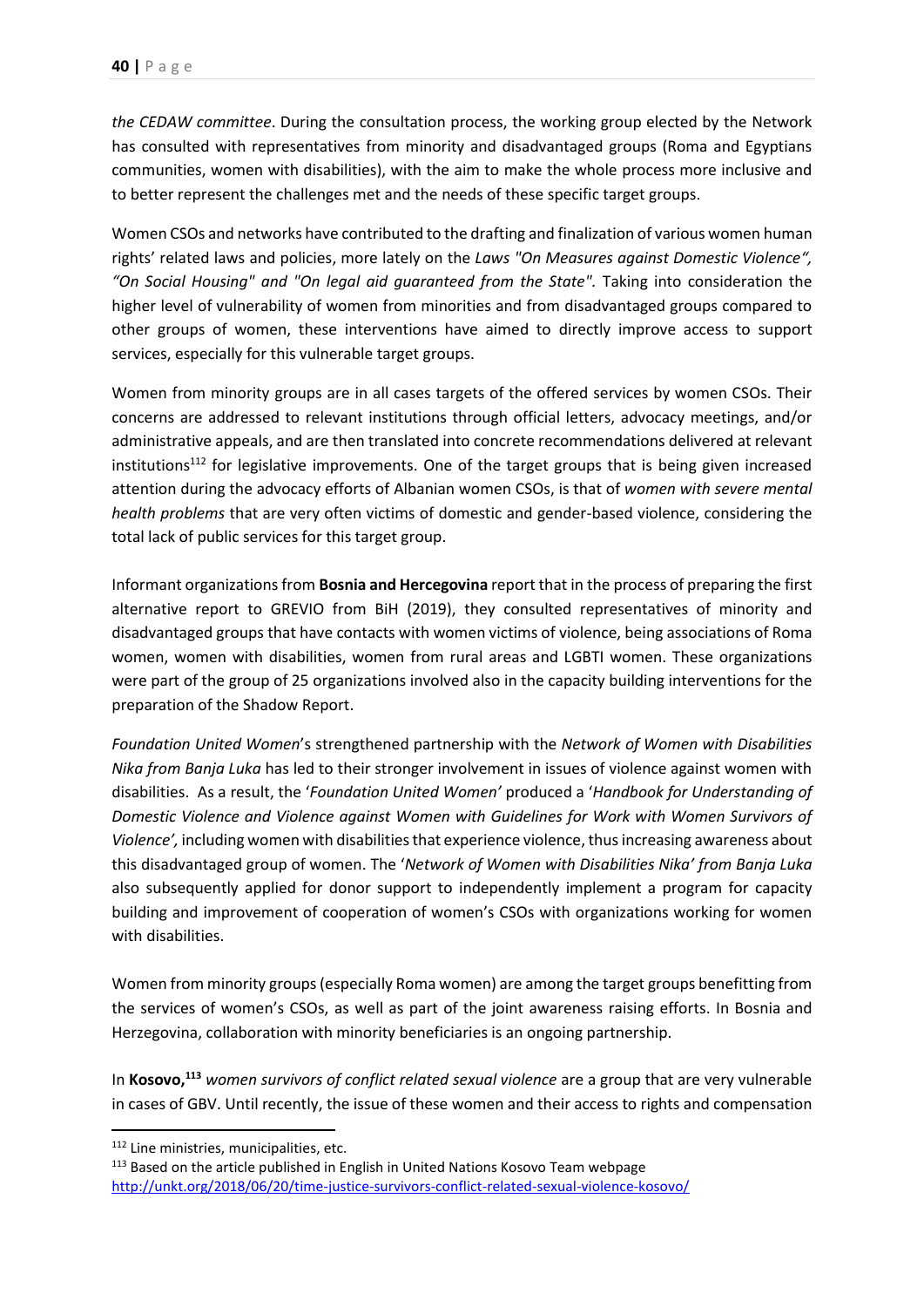was a matter neglected by governing institutions, while women's organizations, members of *Kosovo Women's Network*, have been providing support to the survivors and demanding justice since 1999. In March 2014, the Parliament finally adopted *the law recognizing survivors of CRSV as war victims* and established the National Council for Survivors of Sexual Violence during the War. Four years later, in February 2018, in a key step forward, the *Government Commission on the Recognition and Verification of the Status of Survivors of Sexual Violence During the War in Kosovo* was established*, allowing survivors to apply for financial reparations* with guaranteed safe handling of the information they give and upholding of their rights.

The provision of reparations is one first step in the process of achieving justice for survivors of CRSV. Survivors continue to face many challenges, including limited access to employment, healthcare, (re) education and social inclusion, which adds to their hardship and limits their ability to engage in society. *Women's Network* and four organizations specialized in treating survivors of sexual violence, with the support of UN Women, have been providing economic empowerment to survivors through microgrants. These actions have been coupled with psychosocial support as well as joint advocacy with organizations to represent the interests of the survivors more broadly.

In **Montenegro**, informant organization *SOS Hotline Nikšić* reports that the daily work of the organization is focused on women who are highly vulnerable and that women who belong to various minority groups (nationality, religion, territorial affiliation, citizenship status, disability, sexual orientation, etc.) are a continuous source of information for them. Minority group representatives are also organizational members, which gives *SOS Hotline Nikšić* an insight into the needs of vulnerable women experiencing DV and GBV. This allows the organization to adequately address the needs of minority/disadvantaged women in various initiatives.

The NGOs that prepared the GREVIO shadow report for Montenegro have addressed several specific problems faced by women from different minority groups including Roma and Egyptian women, women with disabilities and women from rural areas. In order to overcome the particular obstacles identified by these groups and improve access to specialized support and help services, *SOS Hotline Nikšić* along with three other partnering NGOs, have established field teams with local actors<sup>114</sup>, that visit rural areas in four municipalities of the central and northern regions of Montenegro. Their goal is to inform women (also from Roma and Egyptian communities) about the existing support services.<sup>115</sup>

In **North Macedonia**, as of 2019, the government has legally recognized minorities, refugees, Roma women, and women with disabilities as vulnerable groups. New standards for women's specialized support services are being developed, taking into consideration the needs of these particularly vulnerable groups.

The *National Network to end VAW and DV* in North Macedonia has carried out several actions that address the needs of women with disabilities, including the dissemination of informational materials on DV and GBV targeting women with different types of disabilities and focusing specifically on specialized services accessible to women with disabilities. In order to increase access to this type of information, jointly with an organization that works with persons with disabilities, informational

<sup>&</sup>lt;sup>114</sup> NGO activists, representatives of the police and social services, and lawyers

<sup>115</sup> Through a project implemented with the financial support of the UNTF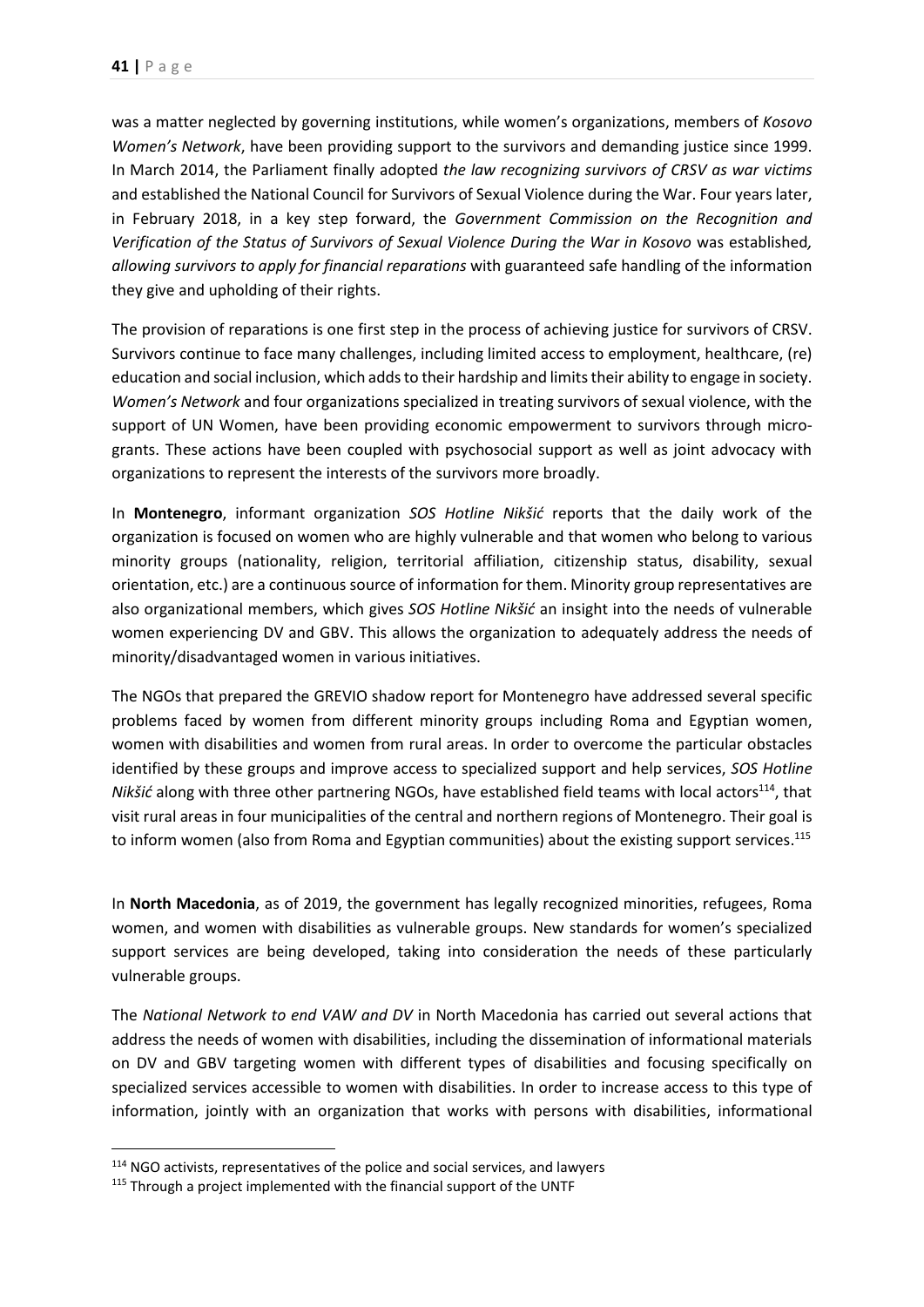brochures on GBV for women with intellectual disabilities and for vision-impaired women (in braille) were produced and distributed. Additionally, in an informal partnership with the *Platform for Sexual and Reproductive Rights of People with Disabilities*, a national conference on violence against women with disabilities was organized.

In **Serbia,** most NGOs working with Roma women and women with disabilities are run by representatives of their own target groups, thus their representation and engagement is entirely integrated. There is a continuous and healthy partnership among these minority-representation organizations and women's NGOs working with DV and GBV. As of 2019, *Fenomena Association* is working towards the establishment of an *Advisory Board* with the participation of Roma women and women from other disadvantaged groups to obtain direct advice and input, among other issues, with regards to the implementation of the IC.

**In Turkey** organizations working with these target groups have been engaged in writing the *Shadow Report* on the IC for GREVIO. One minority organization involved was the *Association for Women with Disabilities*, which is also member of a technical working group of *the Istanbul Convention Monitoring Platform* consisting of eight women's rights and LGBTI organizations. Another member of the technical group<sup>116</sup> is *Kaos Gay and Lesbian Cultural Research and Solidarity Foundation (KAOS GL)*. The Shadow Report from NGOs included sections with "Special Focus on Disabled Women's Access to Protection and Support Services" and "Special Focus on discrimination against LGBTI refugees, and their access to protection and support services."

Women's CSOs in the country are working to provide accessible services to *migrant and refugee women.* When minority and disadvantaged women's rights are violated, these instances are being reported and made visible by women's CSOs. *The Foundation for Women's Solidarity* has also delivered capacity building workshops (2018) with women's CSOs working in the field of VAW and DV aiming to improve support for Syrian women, as well as other specialized efforts involving government agencies.

# <span id="page-42-0"></span>**Chapter 3: Case studies on particularly successful networking efforts**

# <span id="page-42-1"></span>**a) Successful regional networking initiatives to enforce implementation of the Istanbul Convention in Turkey**

When Turkey signed the IC, there was an immediate need for a more effective law on DV, then the existing Law No. 4320. This gap in legislation was addressed by CSOs in the country, by forming a *platform called "Şiddete Son" (End to Violence)***.** 241 women organizations joined together to *draft a new law to address DV* in the country. The platform was crucial in the drafting of Law No. 6284 "Act of Family Protection and Prevention of Violence against Women,"<sup>117</sup> and its adoption on March 8, 2012. The platform expressed opinions and made suggestions based on shortcomings in the

<sup>&</sup>lt;sup>116</sup> Coordinated the work for the gathering of inputs from all Platform members

<sup>117</sup> <http://www.evicisiddet.adalet.gov.tr/en/dosya/up/icerik/1-6284-sayili-kanun.pdf>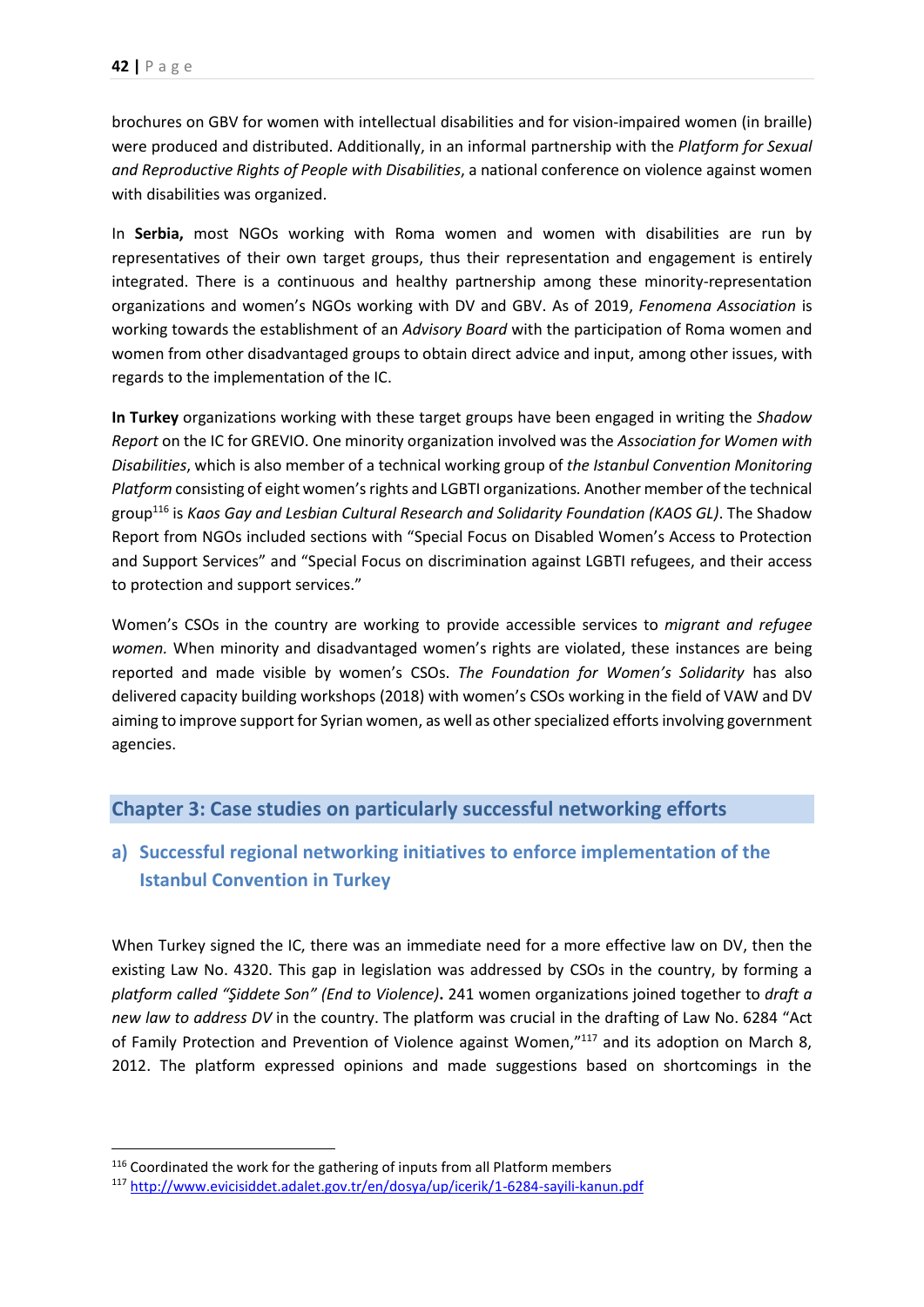implementation of the old law. A group of representatives of the platform met regularly with the Ministry of Family and Social Policies during the law-making process.

Despite these efforts, some of the amendments proposed by the platform were removed from the draft law as it was signed by the Council of Ministers. The platform held a press conference and shared its criticisms regarding the law-making process. Despite these setbacks, the preparation and adoption of Law No. 6284 was the result of continuous advocacy work by women's organizations and constituted a crucial step for IC advocacy, as the law in itself states that IC is the basis for the implementation of this Law and the provision of the necessary services.

After the law was implemented, women's CSOs did not cease their efforts to advance the IC implementation in Turkey. While preparing a shadow report for GREVIO*,* independent women's and LGBTI organizations came together to form a platform called *The Istanbul Convention Monitoring Platform***.** Initially, a technical group consisting of eight women and LGBTI organizations was formed. This group met regularly and started drafting the shadow report as per their area of expertise. This writing process included deliberations with other organizations and a review of relevant literature, academic works, research reports, news, and more. Each chapter was then collaboratively revised and edited. The report was prepared in Turkish to ensure an inclusive procedure, considering the contributions of local, small-scaled NGOs and in order to ensure transparency within the platform. *The drafting, cross-reading and translation of the shadow report took approximately five months.* The final version was translated into English. *The resulting shadow report was later endorsed by 81 women's and LGBTI organizations* who are members of the *Istanbul Convention Monitoring Platform*.

In April 2017, the *General Directorate on the Status of Women* (GDSW)<sup>118</sup>, the public national mechanism in charge of writing the state report for Turkey, sent out the GREVIO questionnaire to several women's NGOs. The *Istanbul Convention Monitoring Platform* drafted a joint letter to GDSW, underlying that the GREVIO committee had addressed the state as responsible for answering these questions. They also asked that the reporting process be more productive, inclusive and participatory, noting that the state needs to adopt methodology which to include independent women's and LGBTI organizations into the reporting process in a more meaningful way.

In the final GREVIO shadow report in Turkey,<sup>119</sup> published on October 15, 2018, the comments and suggestions of the *Istanbul Convention Monitoring Platform* were included.

<sup>&</sup>lt;sup>118</sup> General Directorate on the Status of Women (GDSW), has been established as a national mechanism in order to enable women to participate in a more active, productive and strong manner in all areas of social life in Turkey; to enable women to benefit equally from all the rights and opportunities; and to prevent discrimination against women. It has been reorganized as a branch of the Ministry of Family, Labour and Social Services, Republic of Turkey.

<sup>&</sup>lt;sup>119</sup> The shadow report can be seen via this link: [https://cssplatform.org/wp](https://cssplatform.org/wp-content/uploads/2018/01/Resources_Turkey_Coalition_NGO_Shadow_Report_GREVIO.pdf)[content/uploads/2018/01/Resources\\_Turkey\\_Coalition\\_NGO\\_Shadow\\_Report\\_GREVIO.pdf](https://cssplatform.org/wp-content/uploads/2018/01/Resources_Turkey_Coalition_NGO_Shadow_Report_GREVIO.pdf)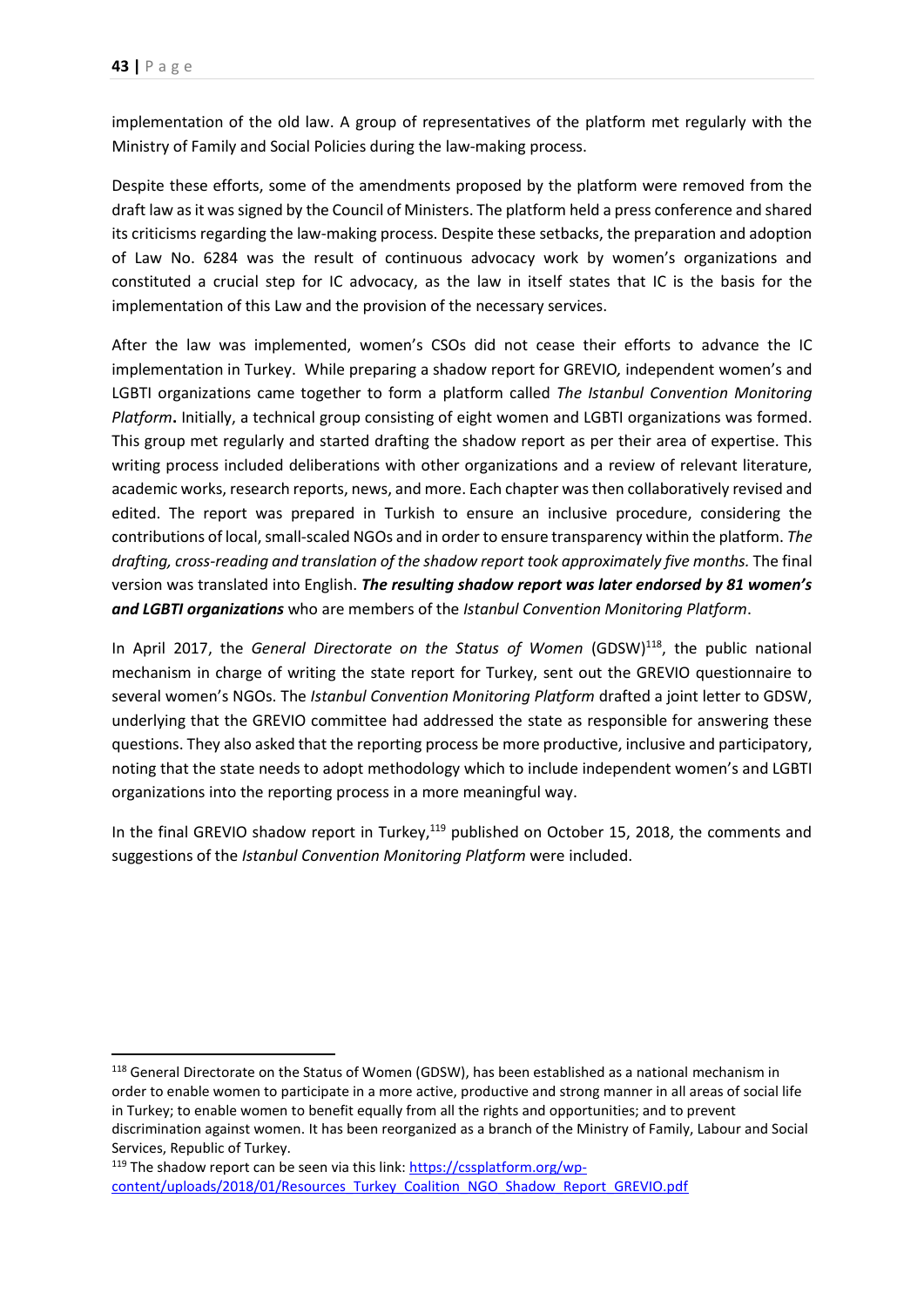## <span id="page-44-0"></span>**b) Working for the rights of women from minorities and disadvantaged groups**

## <span id="page-44-1"></span>**Case 1: SOS Hotline Nikšić – Working with and for Roma and Egyptian girls and women in Montenegro**

*SOS Hotline Nikšić* in Montenegro is an organization that has a very inclusive approach to diverse groups of women in their community. Since June 2017, the SOS Hotline Nikšić has been offering its services (including the hotline for victims of DV) in both Montenegrin and Albanian, the latter being the language of minority women.

*SOS Hotline Nikšić* conducts frequent field visits in remote and rural areas where many vulnerable and marginalized women live, as well as less developed and poor regions of the country and Roma communities. The aim of these visits is to raise awareness about DV and GBV in remote communities, as well as to inform local women of their rights and about specialized resources and support available to them.

In one of the smaller and rural municipalities of the northern region (Zabljak), SOS Hotline Nikšić has opened a sub-office with the intention of making specialized assistance and support services accessible to women from marginalized groups and minorities. In two other municipalities in the rural north region, the organization has established some *outreach teams,* composed of representatives of NGOs working for the protection of women victims of violence, police officers and staff of social services. Their mandate is to inform women in their communities about their rights and available services, as well as, whenever needed, to provide assistance and support, including free legal aid. During 2018, as a result of these continuing grass-root outreach actions, women survivors from the rural areas of three northern municipalities (Savnik, Žabljak and Plužine), for the first time asked for help from SOS Hotline Niksic. The help was requested by 10 women survivors of DV, to whom the SOS Hotline Niksic provided 150 different services (emotional support, information, instruction, emergency intervention, and accommodation in shelter.

In 2018, of the 65 women and children survivors of DV that were staying in the SOS shelter, approximately 42% were from Roma and Egyptian communities. Almost 7% of survivors at the shelter have been from Savnik and Plužine, rural municipalities of the northern region.

Women representatives from Roma and Egyptian communities, women with disabilities and women from rural areas have an active role in *SOS Hotline Nikšić's* awareness raising and advocacy efforts, which includes the annual Women's March and other events. Also, in the National Operational Team for Combating DV and VAW, one out of five CSO representatives is from the Roma and Egyptian community.

In over 20 years of operations *SOS Hotline Nikšić* has implemented numerous partner projects with CSOs that are promoting the rights of women from Roma and Egyptian communities in Montenegro. The organization is currently implementing a *regional project* aiming at improving access to specialized assistance and support services for victims of VAW from four municipalities (Nikšić, Plužine, Savnik and Žabljak) of the northern and central regions of Montenegro, through situational analysis, direct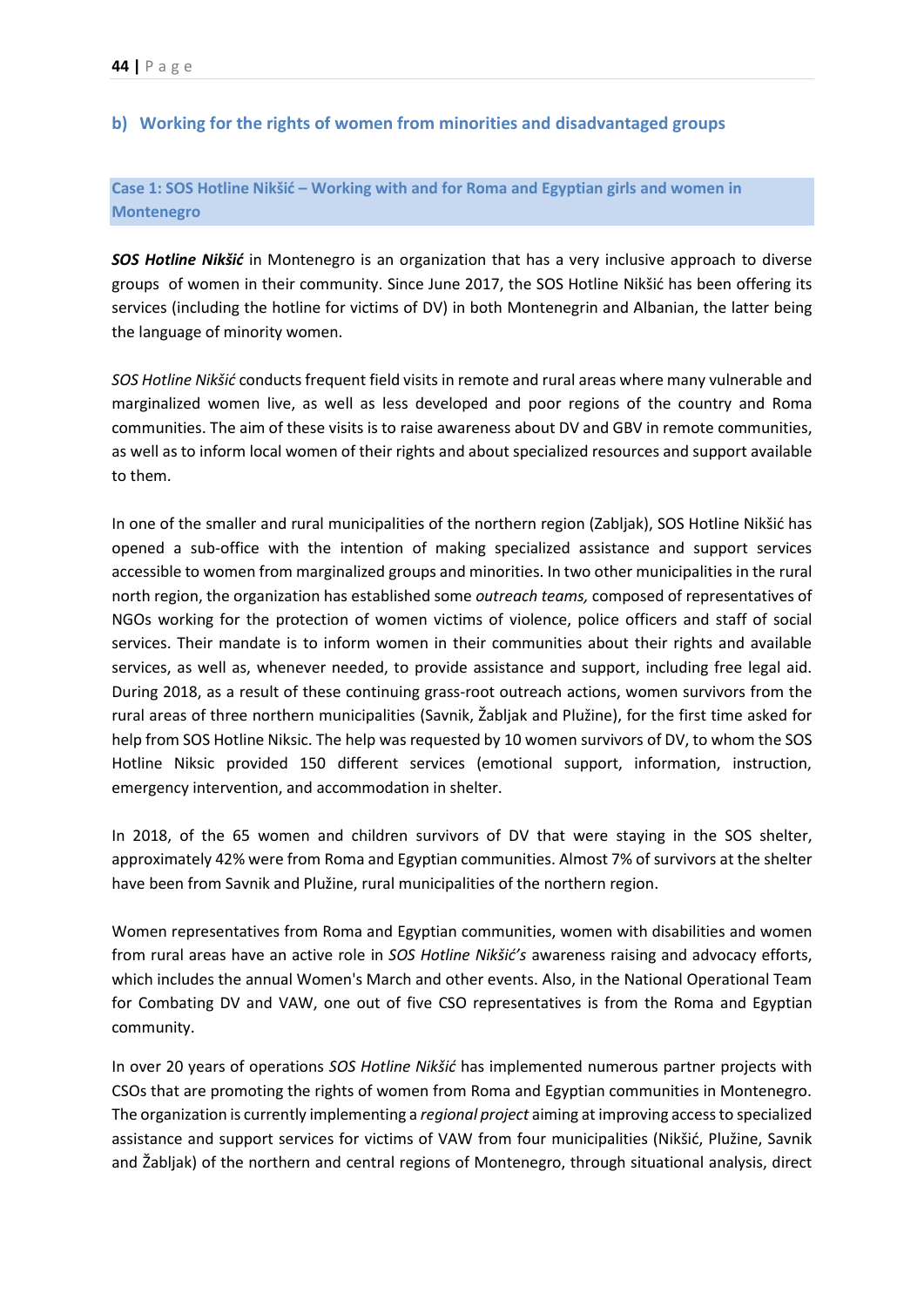contact with beneficiaries, awareness raising and lobbying and advocacy initiatives. One of the partner organizations is *Network "PRV",* an organization that brings together Roma and Egyptian women from Montenegro who are actively advocating for the improvement of their social inclusion and quality of life.

<span id="page-45-0"></span>**Case 2: The Foundation United Women – Advancing the rights of women with disabilities in BiH**

*The Foundation United Women in Banja Luka* has been working for many years with women victims of GBV. Conducting intensive interventions with local communities, they have recognized that women from smaller communities and rural areas have restricted access to information about their rights. In 2016, in the City of Banja Luka, the *Foundation United Women* organized nine public discussions on discrimination, together with women from different marginalized groups including women from rural areas, single mothers, Roma women, women with disabilities, pregnant women and new mothers, in order to develop inclusive practices for vulnerable women. In 2018, the Foundation started offering free and gender-sensitive legal assistance in four rural communities of Banja Luka. So far, more than 50 women from these communities have approached the Foundation for support and assistance.

Learning more about the service gaps and challenges for marginalized and vulnerable women, the Foundation decided to focus on the quality and accessibility of services for DV survivors in their communities, and specifically on whether these services were accessible by and adapted for the *needs of women with disabilities*. As of 2019, the Foundation, in partnership with the *Network of Women with Disabilities Nika from Banja Luka*, is implementing the project "Due Diligence in Work with Women with Experiences of Gender Based Violence." This project has resulted in the publication of the *Handbook for Understanding Domestic Violence and Violence against Women*, with guidelines for work with victims of violence, including women with disabilities that are survivors of DV and/or VAW. 120

In June 2019, during a joint three-day training<sup>121</sup> in Kozarska Dubica, women with disabilities and members of women's CSOs in five local communities in the Republika Srpska created a joint calendar of activities with the aim of increasing visibility of women with disabilities within women's advocacy in Bosnia and Herzegovina. Local communities involved in this process are Banja Luka, Prijedor, Kozarska Dubica, Modriča and Bijeljina. Foundation United Women shared prior experiences in working with women with disabilities.

Cooperation with women with disabilities has contributed to increased public visibility for this target group. It has also increased the sensitivity and awareness of donors and international organizations, who have begun to include women with disabilities in regional events and advocate to improve the position of women with disabilities in the BiH society.

<sup>120</sup> Handbook is available (local language) at [http://unitedwomenbl.org/wp](http://unitedwomenbl.org/wp-content/uploads/2019/03/Priru%C4%25)[content/uploads/2019/03/Priru%C4%.](http://unitedwomenbl.org/wp-content/uploads/2019/03/Priru%C4%25)

<sup>&</sup>lt;sup>121</sup> The training was held in the frame of the project "Stronger Women with Disabilities within Women's Movement of Bosnia and Herzegovina", supported by TRAG Foundation, and implemented by the Association of Women with Disabilities Nika from Banja Luka, Bosnia and Herzegovina.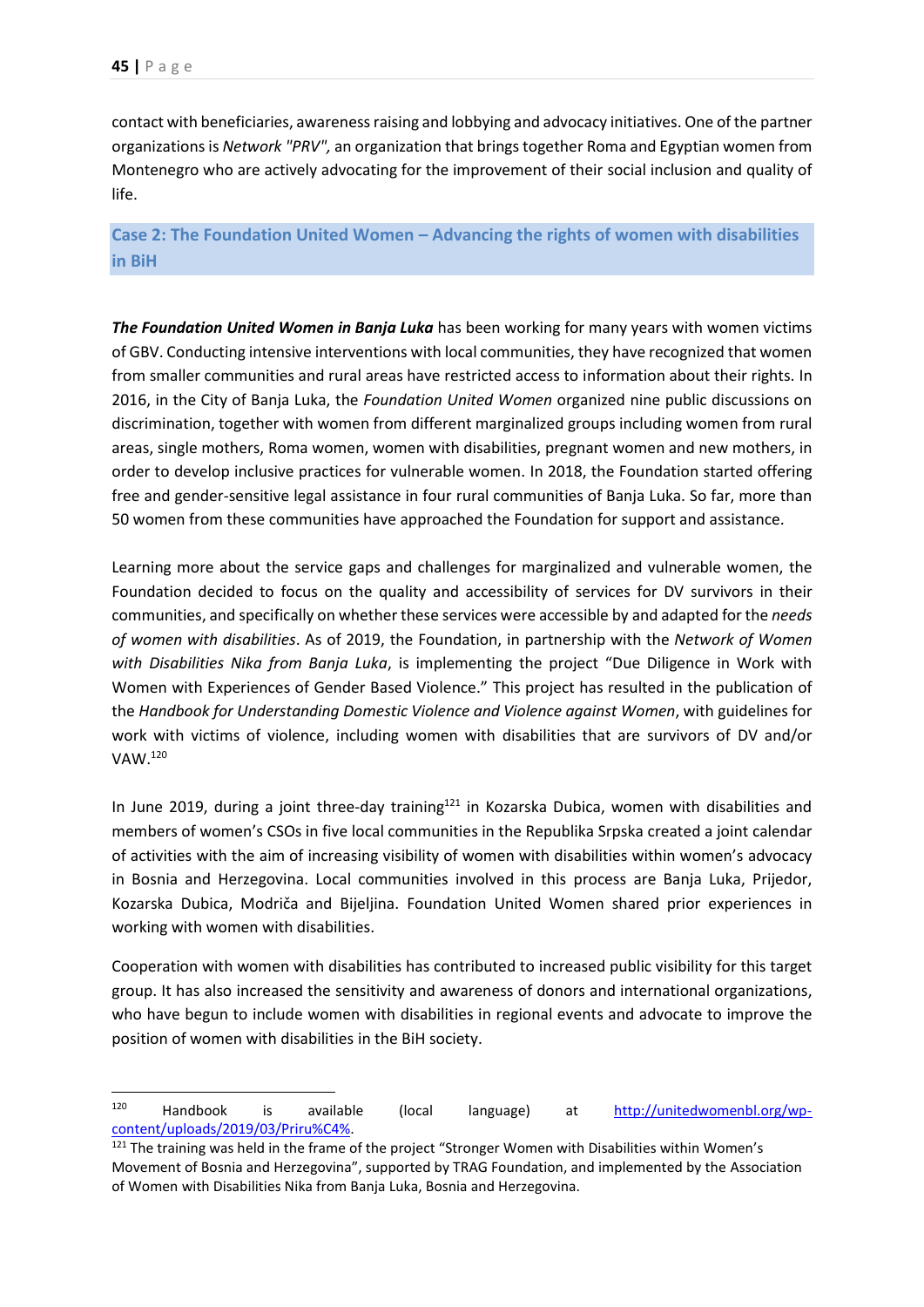# <span id="page-46-0"></span>**Chapter 4: Lessons learnt and knowledge transfer**

### <span id="page-46-1"></span>**Regional Networking and CSSP: the benefits of consolidating partnerships**

Networks are an effective mean of exercising collective power and working together for a common goal while empowering diverse groups of women. This is made clear by the number of women's networks, either formal or informal, that operate successfully in the seven partner countries involved in this report.

Women's organisations in WBT have identified key benefits of networking, including: empowerment of all women; exercising collective power towards a common goal; building capacity among members; and reaching a greater audience in the region or territory in which they operate*. 122*

This project, implemented by WAVE in partnership with women's organizations of WBT, aims at strengthening women's voices and agency, including supporting the work of women's organizations working with and representing women from disadvantaged groups at a regional level. The Civil Society Strengethening Platform (CSSP), has been a substantial component of this project, with the CSSP website serving as an information-collection and sharing platform among partner CSOs.

Partner organizations from all seven targeted countries indicate that they have noticed a positive impact from this regional partnership as supported by WAVE and CSSP.

**Albanian partner CSOs** think that the overall experience of knowledge transfer (trainings, meetings, sharing of best practices, preparation of joint reports, the joint platform, etc.) has enabled them to become more efficient in lobbying and advocacy actions related to the IC, strengthened their professional capacities and enriched their regional network, opening opportunities for future regional collaborations.

**CSOs from Bosnia and Herzegovina** report that they have established new contacts and cooperation with women activists from all seven partner countries and have learned and grown through the exchange of experiences and knowledge at regional trainings and meetings and through contributions to the network's online platform. The project partner organization indicates that CSSP collaboration has improved local advocacy in BiH and facilitated the development of two proposals for improvements in national legislation on GBV and VAW.

**Kosovo partner organizations** also believe that knowledge acquired through the CSSP platform has improved the approach and content of their awareness raising campaigns, while also helping them to lobby the government for improved implementation of the law against DV in line with the IC.

Partners from **North Macedonia** state that the sharing of experiences and best practices with other organizations has been an incredible asset while developing their own national strategies and initiatives, or when advocating for the ratification of the IC in their country.<sup>123</sup> WAVE membership in itself is an endorsement valued by the North Macedonian government.

<sup>&</sup>lt;sup>122</sup> The benefits of this collaboration have been explored in detail in the comparative report published by WAVE – 'The Benefits and Challenges of Women's Networks in the Western Balkans and Turkey'

 $123$  IC was ratified on 22<sup>nd</sup> December 2017 and came into force on 1<sup>st</sup> of July 2018.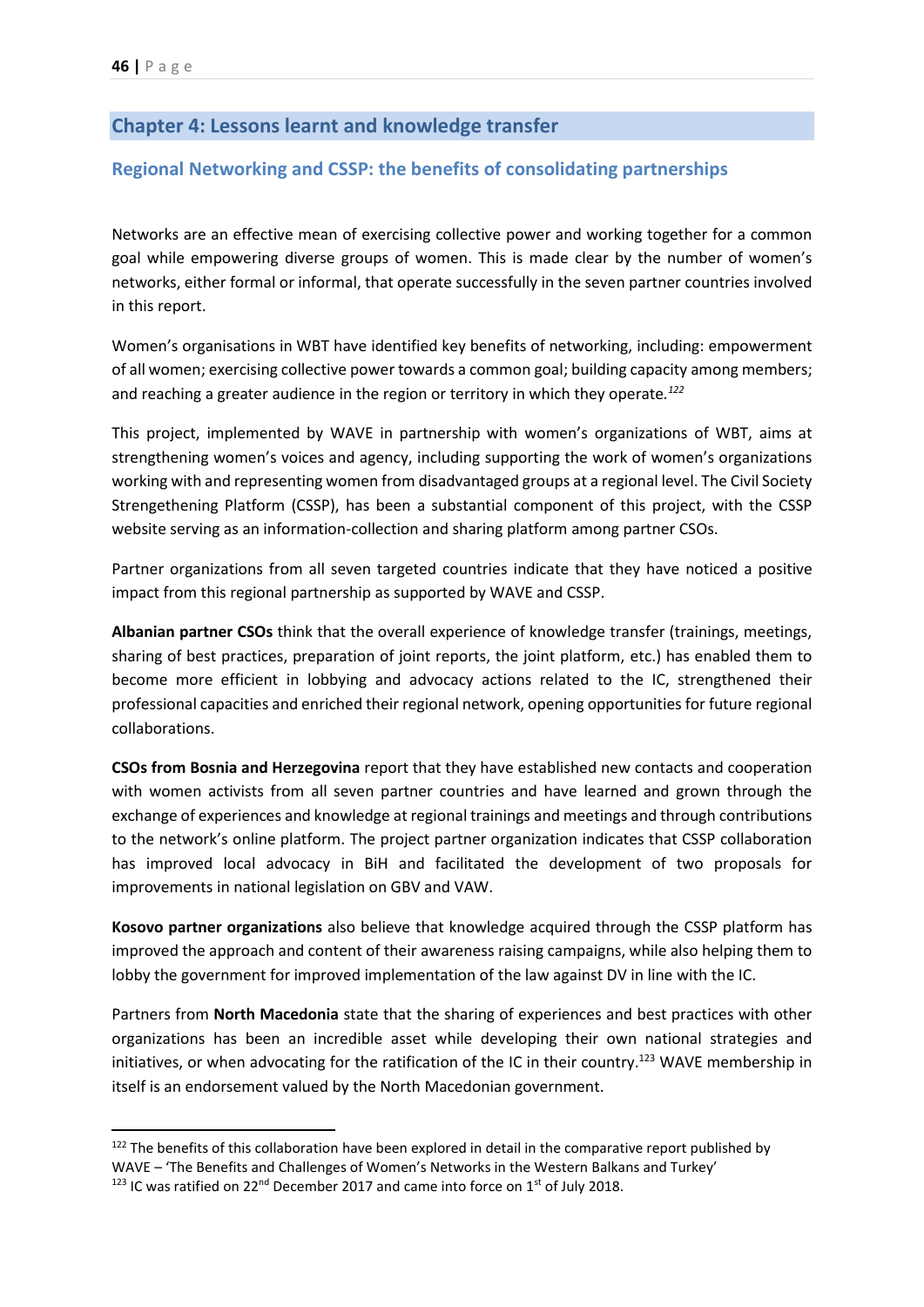**Montenegrin partner organizations** report that shared knowledge and experience have improved their organizational capacities; increased their access to joint cross-border funding initiatives; and have helped them with the preparation of the GREVIO Shadow Report for Montenegro and in drafting a new *Protocol on the Procedure, Prevention and Protection of Violence against Women and Domestic Violence*. Partner organizations in Montenegro state that their advocacy actions have reinforced credibility due to membership in a European network (WAVE), which has resulted in increased government accountability in several advocacy issues.

**Partner organizations from Turkey** indicate an improvement in their advocacy efforts due to knowledge sharing with CSSP partner countries, the recognition of common challenges and the development of common advocacy tools such as the preparation of shadow reports for GREVIO. Best practices in Turkey have been used as a model for advocacy efforts internationally, despite their limited local influence in the current political climate. Nonetheless, partner CSOs have been able to learn greatly from targeted and efficient Turkish practices.

**Partner organizations in Serbia** note that being part of CSSP has allowed them to better understand the IC, how it is implemented in other countries, and the methodology and tools used to monitor its implementation. This has allowed for IC implementation to be integrated and prioritized in Serbian networks.

**All CSSP partners** agree that there is an enhanced solidarity within and between women's CSOs in the region, as well as increased collaboration between organizations working for the rights of women from minority disadvantaged groups in each country. All members note increased visibility of their organizations at a regional level, due to project support in amplifying their voice and impact.

# <span id="page-47-0"></span>**The current situation and future actions**

**In Albania**, international entities and women's CSOs have taken steps for the creation of an integrated law against GBV based on IC standards in accordance with a GREVIO recommendation (Article 6). Numerous national and international actors are now working to prepare an integrated law on VAW, analyzing international good practices as well as the existing national legislation and attempting to address current legislative gaps holistically.

**In Bosnia and Herzegovina,** women's CSOs are carrying on their advocacy efforts for the adoption of the Republika Srpska *Law on "Protection from Domestic Violence*", which is currently undergoing parliamentary procedures. The Draft Law is harmonized with the standards of the Istanbul Convention and is expected to be approved in February 2020. Women's CSOs will continue to advocate for its full implementation in practice, in line with the international standards. Besides, women's CSOs are following up a legislative initiative for the improvement of the free legal assistance for DV victims. They will continue to implement activities aimed at ensuring that laws and public policies are responding to the needs of women survivors of violence, including protection and access to support for victims of sexual violence.

**In Kosovo**, women's CSOs will continue pressuring the Government of Kosovo to strengthen support mechanisms, improve access to justice, raise public awareness and mobilize public support for survivors of CRSV against women.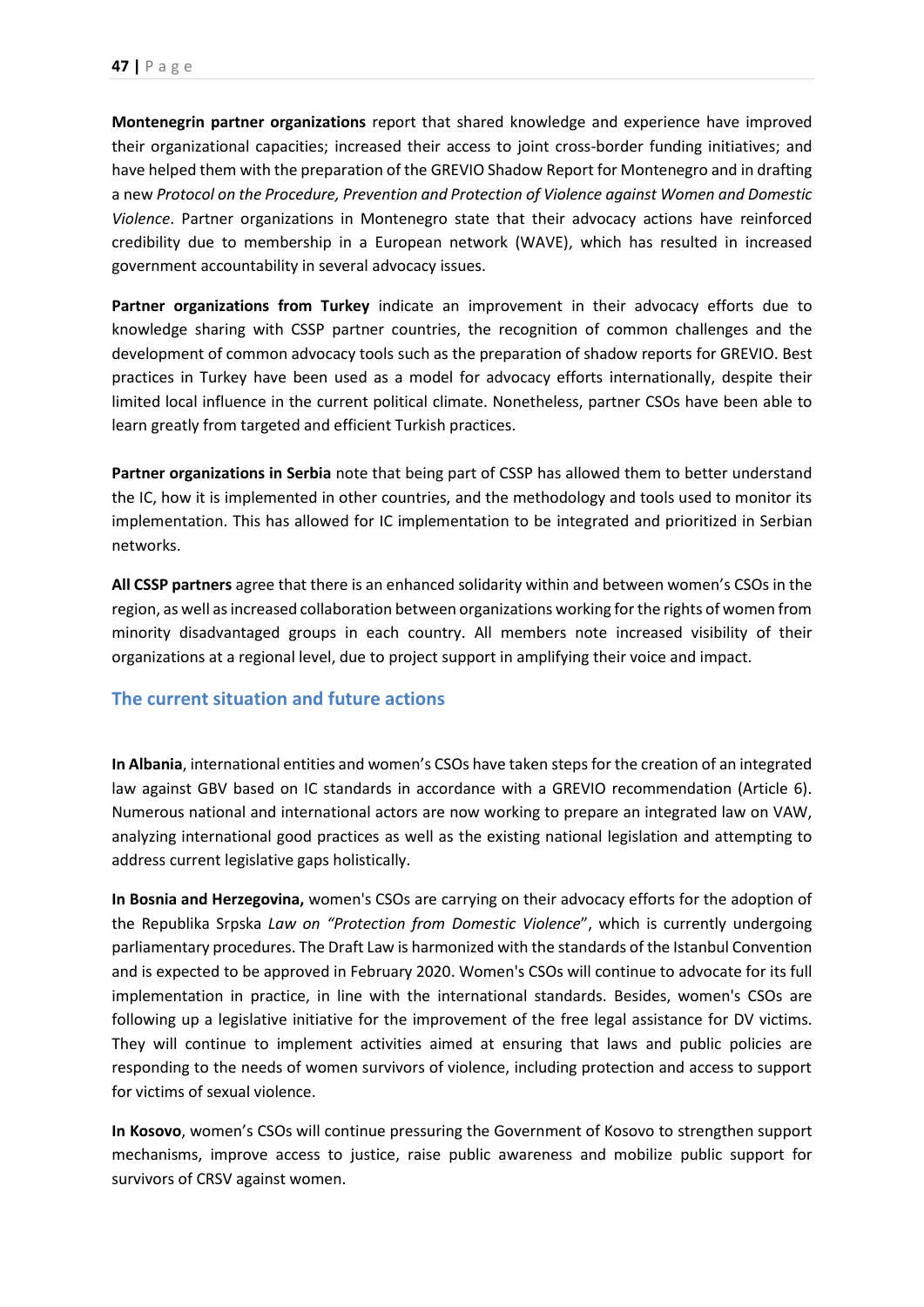**Montenegro –** Women NGOs in Montenegro plan to work together to prepare proposals for amendments to the new Rulebook that prescribes more detailed conditions for providing and using, norms and minimum standards for women's shelters, as well as providing therapeutic and social – educational counseling services. The Rulebook will contain provisions in line with the real needs of women and children survivors of domestic violence. The amendments to the Rulebook were initiated by the Ministry of Labor and Social Welfare in accordance with the Law on Social and Child Protection.

Women NGOS will also carry out activities at the national level to raise awareness on sexual violence against women and girls in Montenegro. Also, SOS Niksic plans to keep working with the outreach service in northern part of Montenegro, more specifically in three municipalities located in its mountainous region (Savnik, Zabljak and Pluzine), in order to improve access to support services for women and girls.

In **North Macedonia**, the National network to end VAW and DV is now preparing a Policy document suggesting a number of measures for financial support of women victims of domestic violence based on the findings of the *analysis of financial challenges* that women victims of domestic violence are facing, planned to be published in September 2019. The policy document will be used as an advocacy tool for the Ministry of Labour and Social Policy, to recognize women victims of domestic violence as a vulnerable group in the *Law for Social Protection* and to include specific measures for financial support. Additionally, the network with its organization members will continue advocating to local self-government for allocating funds for establishment of specialized services for women victims of violence on regional level. NGOs are invited to be part of the process for the implementation of the National Action Plan 2018-2023 regarding IC implementation, thus the network is planning to create a non-formal group for monitoring the National Action Plan. By the end of 2020, the Network is also aiming to publish the first monitoring report for the progress regarding implementation of IC.

**In Serbia,** Fenomena Association is coordinating the South-Western region of the Women Against Violence Network (WAVN) for whom the IC implementation monitoring training is planned in 2020. Following the initiative for development of the IC implementation indicators at the local level, Fenomena along with women's NGOs will conduct another capacity building initiative (the training for NGOs and development of indicators) through a joint project, annually supported by Trag and OAK Foundations**.** 

**In Turkey**, women's CSOs are undertaking activities of raising awareness on IC and the Law No. 6284, since there is backlash from conservative circles which argue that Turkey should retract its signature from IC. Women's CSOs are also conducting joint advocacy activities against a possible change in the Turkish Civil Code to restrict women's right to alimony in cases of divorce.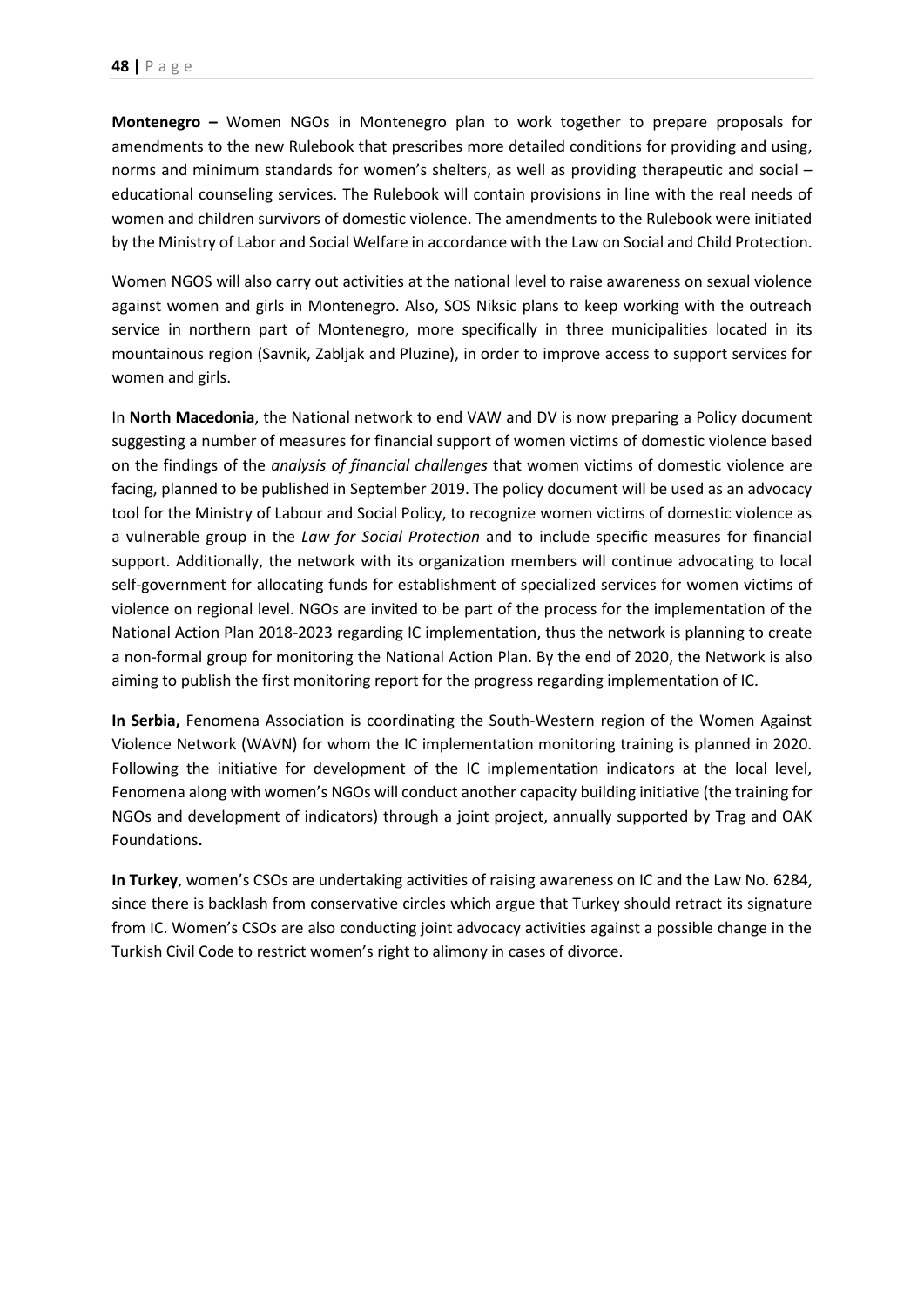# <span id="page-49-0"></span>**References**

WAVE (2018), 'Doing it right: Making women's networks accessible. With a special focus on women from minority and disadvantaged groups'

WAVE (2018), 'The Benefits and Challenges of Women's Networks in the Western Balkans and Turkey – Comparative Report'

Council of Europe webpage:<https://www.coe.int/en/web/istanbul-convention/home>

#### Albania

- *Questionnaires from key informant organizations for Albania*: AWEN, Gender Alliance for Development Centre, Woman to Woman, Psycho-Social Vatra Centre, Human Rights in Democracy;
- GREVIO evaluation report[: https://rm.coe.int/grevio-first-baseline-report-on](https://rm.coe.int/grevio-first-baseline-report-on-albania/16807688a7)[albania/16807688a7](https://rm.coe.int/grevio-first-baseline-report-on-albania/16807688a7)
- Recommendation by the Committee of the Parties: [https://rm.coe.int/reccomendation-cop](https://rm.coe.int/reccomendation-cop-albania/1680783ffa)[albania/1680783ffa](https://rm.coe.int/reccomendation-cop-albania/1680783ffa)
- Shadow report prepared by AWEN: [https://rm.coe.int/report-awen-final-draft-jan-](https://rm.coe.int/report-awen-final-draft-jan-17/1680717e19)[17/1680717e19](https://rm.coe.int/report-awen-final-draft-jan-17/1680717e19)
- Shadow report prepared by Refleksione:<https://rm.coe.int/168070a745>
- CSSP website, Albania section:<https://cssplatform.org/albania>
- <https://kvinnatillkvinna.org/wp-content/uploads/2018/11/WRWB2018.pdf>

#### Bosnia and Hercegovina

- *Questionnaire from key informant organizations for BiH:* Foundation United Women
- CSSP website, BiH section:<https://cssplatform.org/bosnia>

#### Kosovo

- *Questionnaire from key informant organizations for Kosovo:* Women Wellness Centre
- Security Council Resolution 1244 (1999) [https://documents-dds](https://documents-dds-ny.un.org/doc/UNDOC/GEN/N99/172/89/PDF/N9917289.pdf?OpenElement)[ny.un.org/doc/UNDOC/GEN/N99/172/89/PDF/N9917289.pdf?OpenElement](https://documents-dds-ny.un.org/doc/UNDOC/GEN/N99/172/89/PDF/N9917289.pdf?OpenElement)
- [http://eca.unwomen.org/en/news/stories/2019/05/kosovo-to-amend-its-constitution-to](http://eca.unwomen.org/en/news/stories/2019/05/kosovo-to-amend-its-constitution-to-recognize-the-istanbul-convention)[recognize-the-istanbul-convention](http://eca.unwomen.org/en/news/stories/2019/05/kosovo-to-amend-its-constitution-to-recognize-the-istanbul-convention)
- European Women's Lobby , 2019. "Mapping of policies and legislation on violence against women and the istanbul convention in Kosovo" [https://www.womenlobby.org/IMG/pdf/ewl](https://www.womenlobby.org/IMG/pdf/ewl-kosovo_report_web.pdf)[kosovo\\_report\\_web.pdf](https://www.womenlobby.org/IMG/pdf/ewl-kosovo_report_web.pdf)
- UN Women Europe and Central Asia webpage[: http://eca.unwomen.org/en/where-we](http://eca.unwomen.org/en/where-we-are/kosovo-under-unscr-1244/ending-violence-against-women)[are/kosovo-under-unscr-1244/ending-violence-against-women](http://eca.unwomen.org/en/where-we-are/kosovo-under-unscr-1244/ending-violence-against-women)
- United Nations Kosovo Team webpage [http://unkt.org/2018/06/20/time-justice-survivors](http://unkt.org/2018/06/20/time-justice-survivors-conflict-related-sexual-violence-kosovo/)[conflict-related-sexual-violence-kosovo/](http://unkt.org/2018/06/20/time-justice-survivors-conflict-related-sexual-violence-kosovo/)
- CSSP website, Kosovo section:<https://cssplatform.org/kosovo>